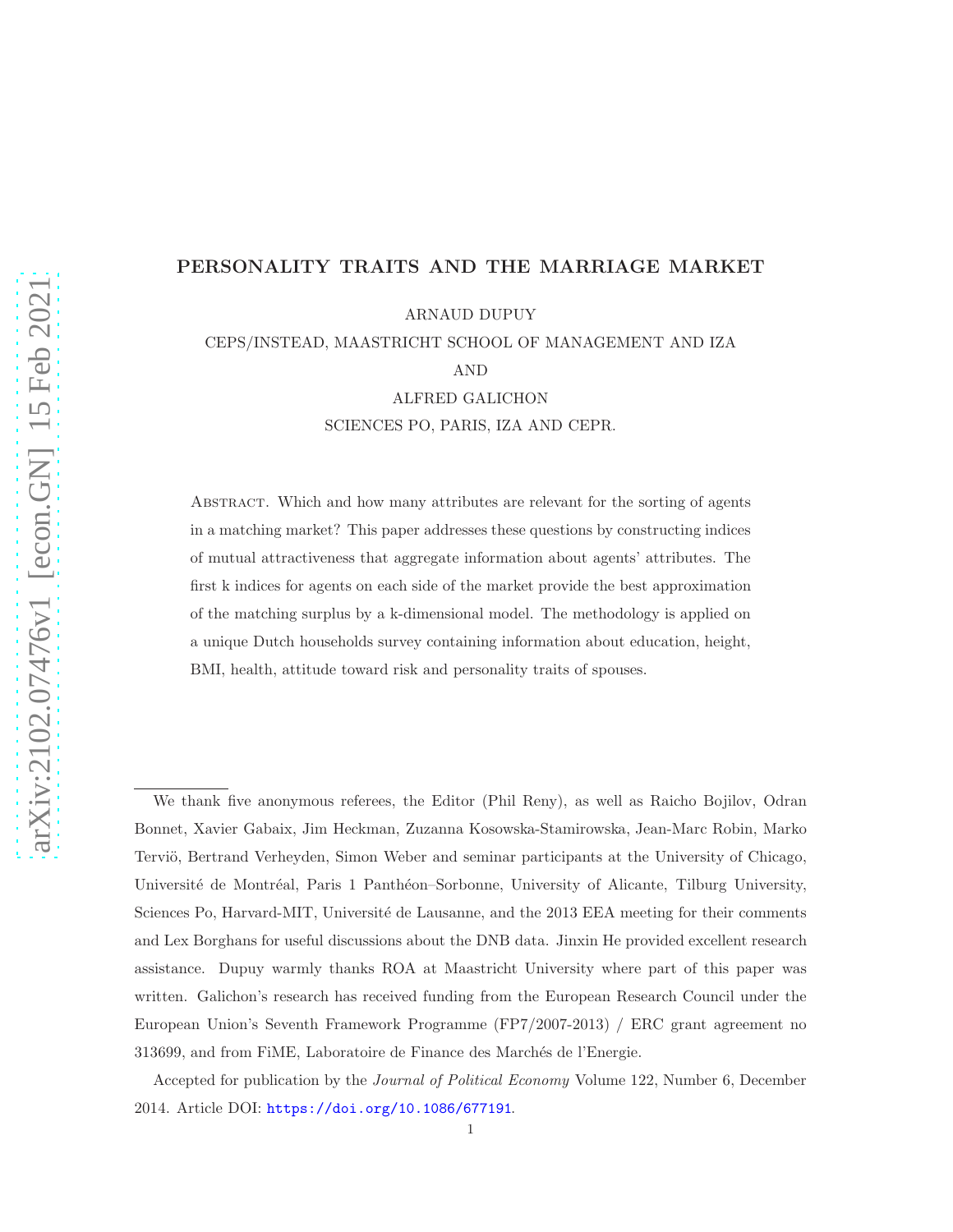### 1. Introduction

Marriage, understood in a broad sense, is probably one of the most important factors for happiness<sup>[1](#page-1-0)</sup>. It also plays an important role in the generation of welfare and its redistribution across individuals. An in-depth understanding of marriage patterns is therefore of crucial importance for the study of a wide range of economic issues. A growing body of the economic literature studies the determinants of marriage, seen as a competitive matching market, both empirically and theoretically. This literature draws insights from the seminal model of the marriage market developed by Becker (1973). At the heart of Becker's theory lies a two-sided assignment model with transferable utility where agents on both sides of the market (men and women) are characterized by a set of attributes only partly observed by the researcher. Each agent aims at matching with a member of the opposite sex so as to maximize his or her own payoff. This model is particularly interesting since under certain conditions, one can identify and estimate features of agents' preferences. A central question in this market is which and how many attributes are relevant for the sorting of agents?

A large body of literature<sup>[2](#page-1-1)</sup> has focused on the identification and estimation of preferences in the marriage market and in other matching markets; however, it has been constrained by some methodological limitations regarding the quantitative methods available to identify and estimate features of the joint utility function. In the current state of the art, no estimation tool can handle sorting on multiple continuous attributes in a convenient manner. Until recently, most empirical literature assumed sorting occurs on a single continuous dimension, which is a single index aggregating

<span id="page-1-0"></span><sup>&</sup>lt;sup>1</sup>See e.g. Stutzer and Frey (2006) and Zimmermann and Easterlin (2006).

<span id="page-1-1"></span><sup>2</sup>For the marriage markets, see among others Becker (1991), Wong (2003), Anderberg (2004), Choo and Siow (2006), Browning et al. (2013), Chiappori and Oreffice (2008), Hitsch et al. (2010), Chiappori et al. (2010), Chiappori et al. (2012), Oreffice and Quintana-Domeque (2010), Bruze (2011), Charles et al. (2013), Echenique et al. (2013), and Jacquemet and Robin (2013). For other markets, see e.g. Fox  $(2010, 2011)$ , Terviö  $(2008)$ , Gabaix and Landier  $(2008)$ .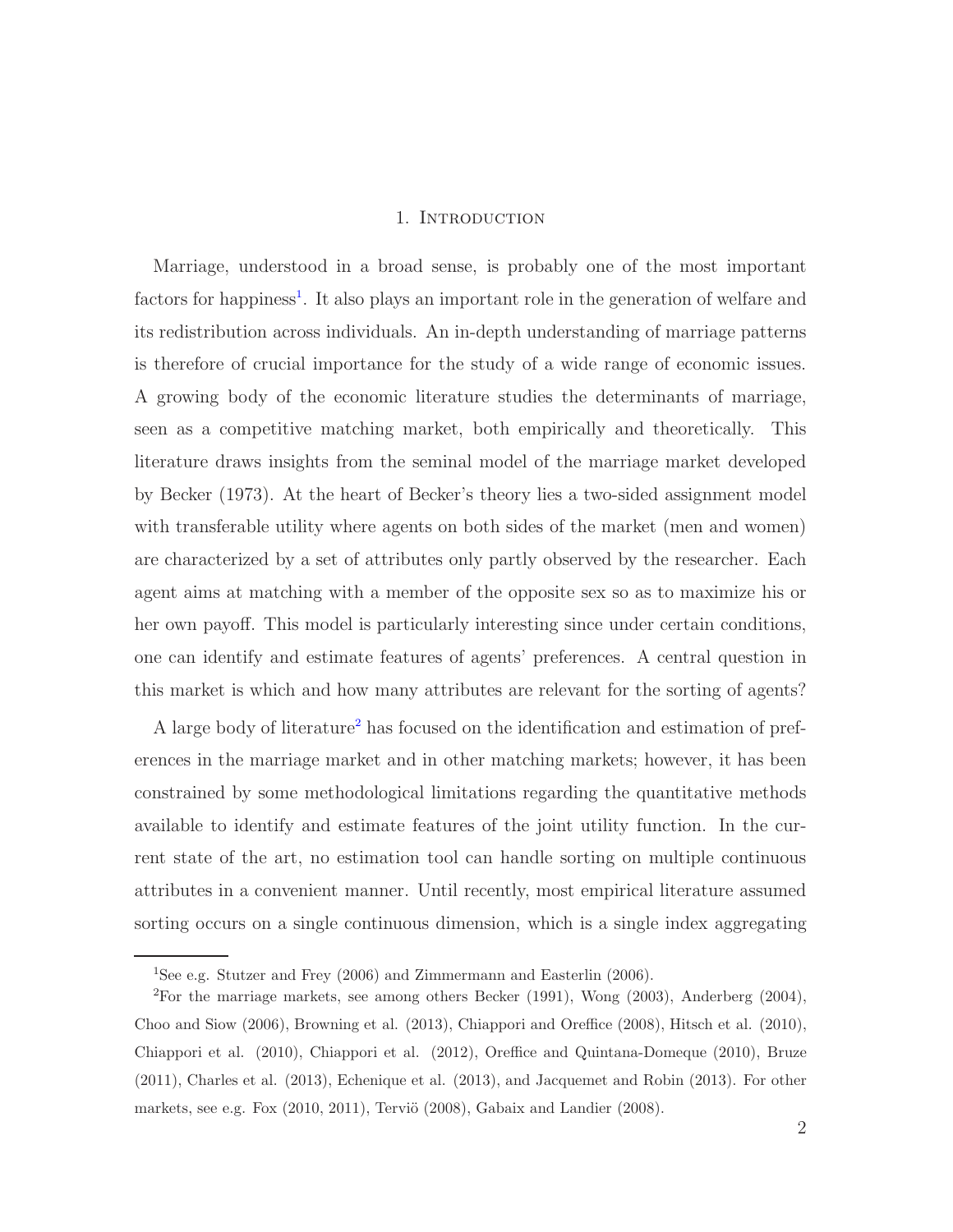the various attributes of the agents. The choice of this approach was strongly influenced by Becker's seminal model of "positive assortive mating", which is essentially single-dimensional. Due to this limitation, empirical studies to date have therefore either focused on one attribute at a time, hence ignoring the effect of other attributes on sorting (see e.g. Charles et al., 2013), or assumed that all observed attributes matter but only through a single index of mutual attractiveness (see e.g. Wong, 2003, Anderberg, 2004 and Chiappori, Oreffice and Quintana-Domeque, 2012). More recently however, a new vein of the literature initiated by Choo and Siow (2006), and pursued by Fox  $(2010, 2011)$ , Chiappori et al.  $(2013)$ , Galichon and Salanié  $(2010, 2011)$ 2013) among others, has built on discrete choice theory and is therefore restricted to the case of discrete characteristics. It seems fair to assess that a standard procedure for the estimation of continuous multivariate matching models is still needed, in spite of recent attention on the matter<sup>[3](#page-2-0)</sup>. Another limitation of the current empirical literature is related to the set of observable attributes available in the data. Most studies solely have access to data on education and earnings, and only a few observe other dimensions such as anthropometric measures captured by height and BMI or self-assessed measures of health (Chiappori, Oreffice and Quintana-Domeque, 2012 and Oreffice and Quintana-Domeque, 2010 are notable exceptions).

In the present paper, we contribute to the literature on three accounts.

First, on the modeling front, we extend: (i) the Choo and Siow matching model to account for possibly continuous multivariate attributes, and (ii) Galichon and Salanié's (2010, 2013) surplus estimator of the Choo and Siow model to the continuous case[4](#page-2-1) . Extending Choo and Siow's model to continuous regressors is an important

<span id="page-2-0"></span><sup>3</sup>Recently, two papers have studied markets where sorting occurs on more than one dimension. Coles and Francesconi (2011) and Chiappori et al. (2012) study sorting on a single continuous index and a binary variable. Nesheim (2012) focuses on the identification of multivariate hedonic models without heterogeneity, and based on the observation of the price.

<span id="page-2-1"></span><sup>&</sup>lt;sup>4</sup>None of these two papers allows for continuous observable characteristics.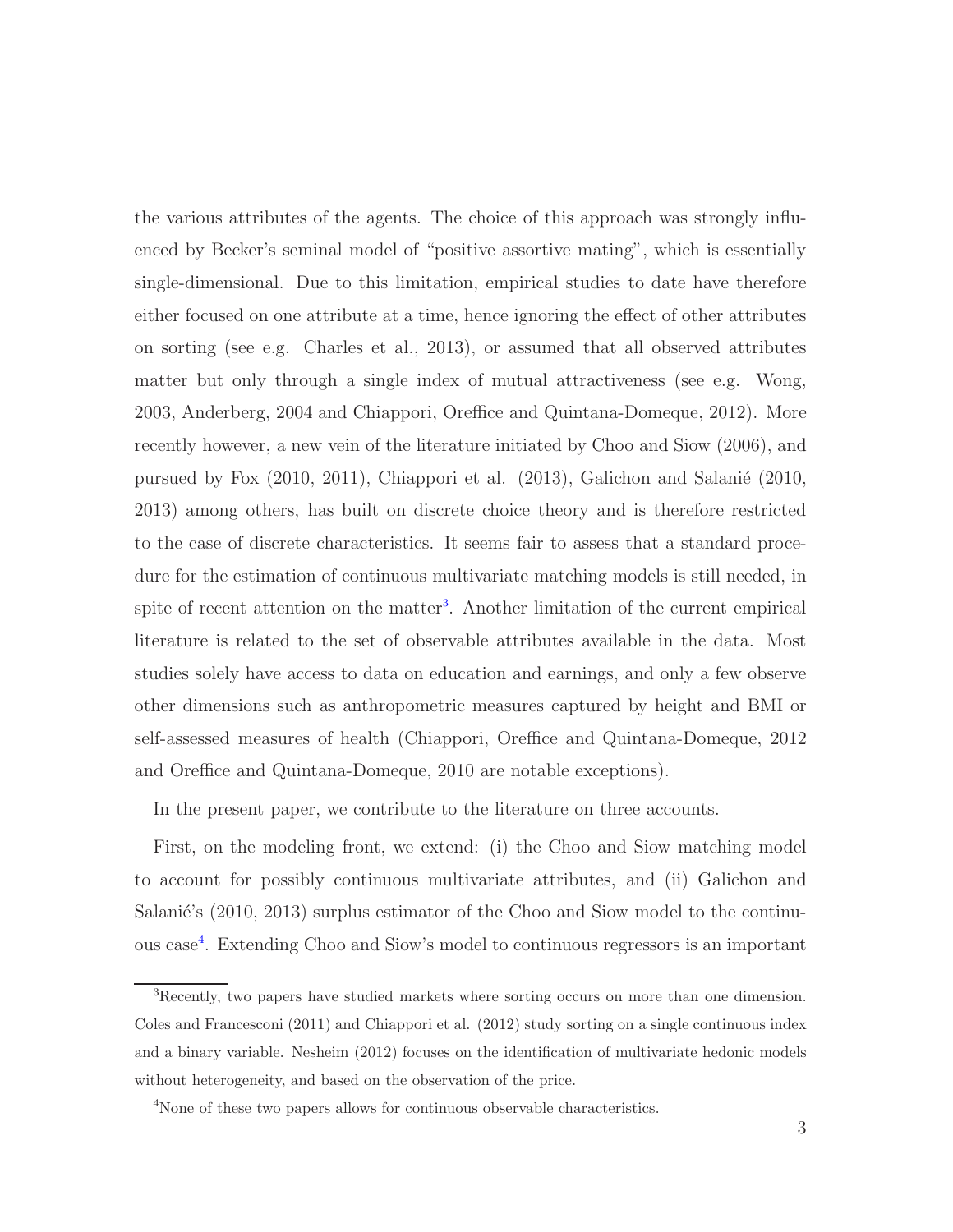problem, which has been left open so far. Indeed, many attributes that appear in empirical studies on the marriage market are intrinsically continuous: income, wealth, height, body mass index and, as our paper illustrates, psychometric attributes such as personality traits. Even if measuring necessarily involves discretization, it remains desirable to have models which treat attributes as continuous. Using the Choo and Siow model directly on the discretized attributes to perform inference is problematic since changing the level of discretization of the data will imply modifying the assumptions of the model. To solve this problem, we make use of a continuous version of the logit choice framework, pioneered by Cosslett (1988) and Dagsvik (1994), which relies on extreme value stochastic processes. This ensures that our assumptions do not depend on the level of discretization of the data.

Second, on the data analysis front, we introduce a new technique, which we call "Saliency Analysis," to determine the most relevant dimensions on which sorting occurs in a matching market. The starting point of this analysis requires inferring the strength of complementarities between men and women's attributes. Using our structural model, we evaluate the intensity of assortativeness (positive or negative) between any pair of attributes, and we call the resulting matrix "affinity matrix." Saliency Analysis consists in analysing the affinity matrix by means of a Singular Value Decomposition. This allows one to derive "indices of mutual attractiveness," such that the joint utility of matching is a sum of mutually exclusive pairwise interaction terms. The first  $k$  indices (for males and females) provide a convenient approximation of the joint utility by a model where attributes are vectors of only k dimensions. As a consequence, one can perform inference on the number of dimensions that are required to explain the equilibrium sorting by testing how many singular values differ from zero.

Third, on the empirical front, we make use of a dataset that allows us to observe a wide range of attributes of both spouses. The set of attributes we observe in the data includes socio-economic variables such as education, anthropometric measures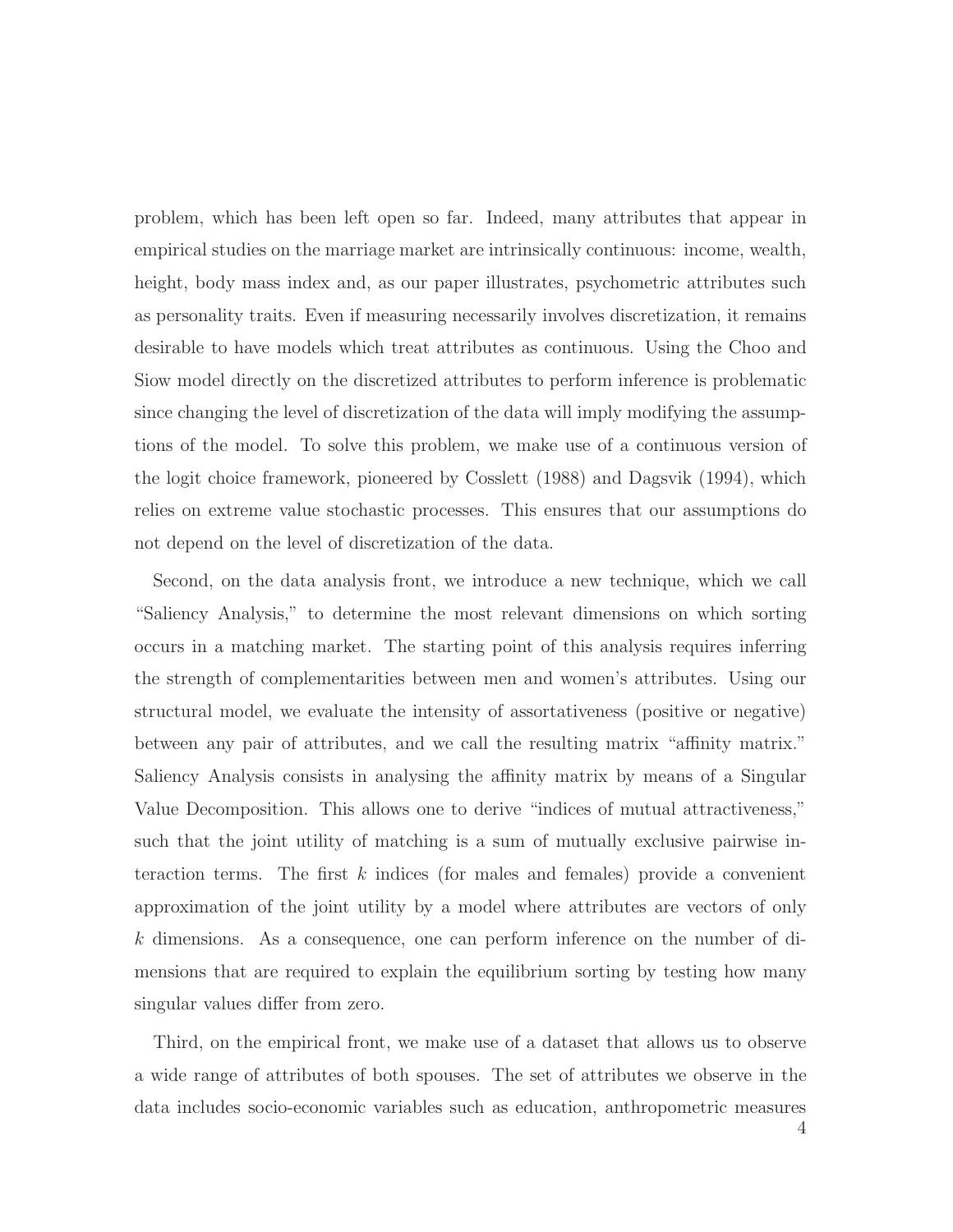such as height and BMI, a measure of self-assessed health, as well as psychometric attributes such as risk aversion and the "Big Five" personality traits well-known in Psychology: conscientiousness, extraversion, agreeableness, emotional stability and autonomy. This paper is, to the extent of our knowledge, the first attempt to evaluate the importance of personality traits in the sorting of men and women in the marriage market. We will show that although education explains 28% of a couple's observable joint utility, personality traits explain another 17% and different personality traits matter differently for men and for women. Our results relate to the literature showing the importance of personality traits in making economic decisions (Borghans et al., 2008 for instance). Bowles et al. (2001) and Mueller and Plug (2006) among others have shown the importance of personality traits for earnings inequality. Closer to our focus, Lundberg (2012) studies the impact of personality traits on the odds in and out of a relationship (marriage and divorce) and finds empirical evidence that personality traits significantly affect the extensive margin in the marriage market. In particular, conscientiousness increases the probability of marriage at the age of 35 for men and extraversion increases the odds of marriage at the age of 35 for women. In the present work, we study the intensive margin, that is to whom conscientious men and extraverted women are the most attractive. We show among other things that conscientious men have preferences for conscientious women whereas extraverted women have preferences for autonomous and less agreeable men.

The outline of the rest of the paper is as follows. Section [2](#page-5-0) presents an important extension of the model of Choo and Siow to continuously distributed observables. Section [3](#page-14-0) deals with parametric estimation of the joint utility function in this setting. Section [4](#page-20-0) presents a methodology for deriving indices of mutual attractiveness that determine the principal dimensions on which sorting occurs. The problem of inferring the number of dimensions on which sorting occurs is dealt with in section [5.](#page-24-0) Section [6](#page-27-0) presents the data used for our empirical estimation and Section [7](#page-32-0) discusses the results. Section [8](#page-36-0) concludes.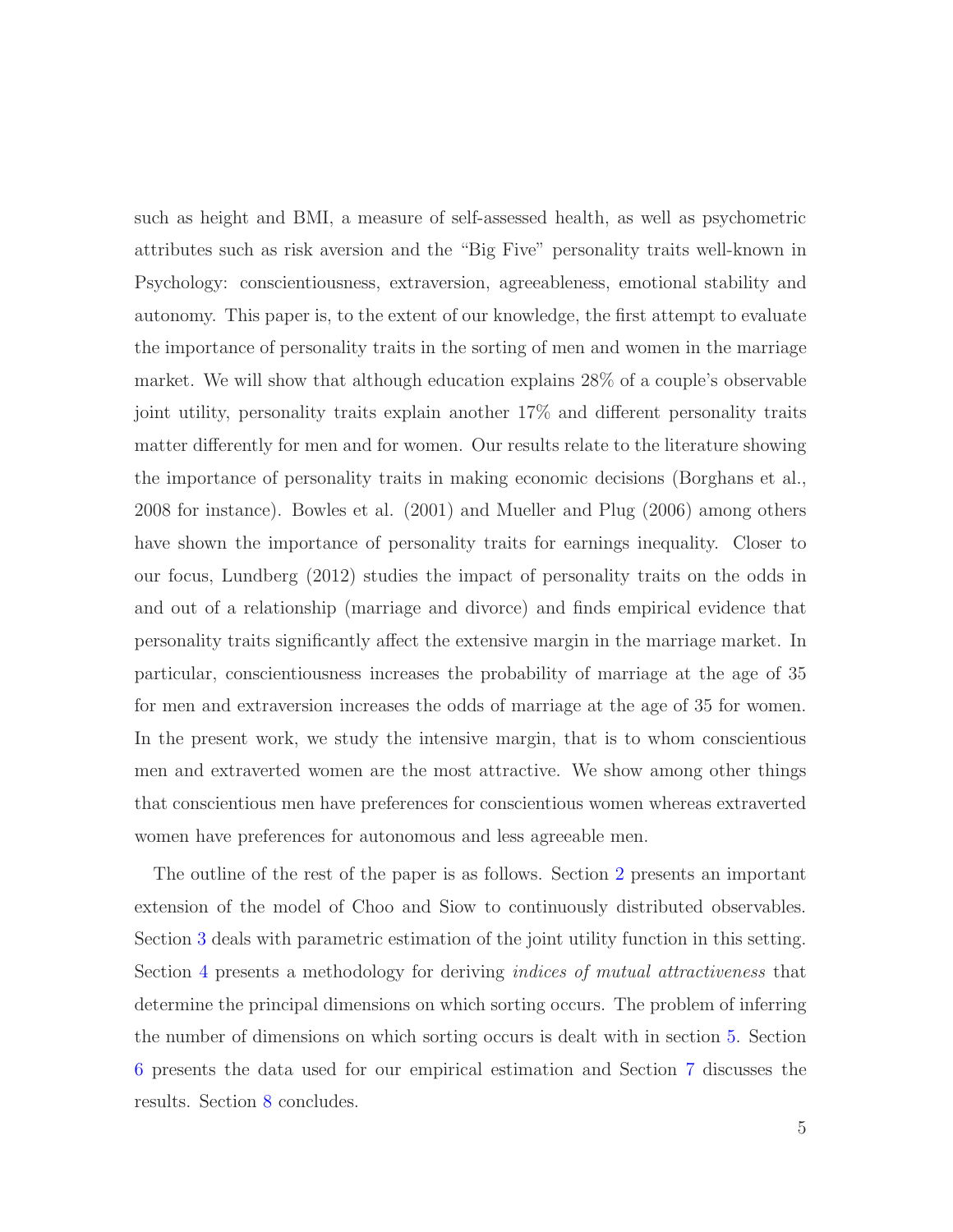### 2. The Continuous Choo and Siow model

<span id="page-5-0"></span>2.1. The Becker-Shapley-Shubik model of marriage. The setting is a one-toone, bipartite matching model with transferable utility. Men and women are characterized by vectors of attributes, respectively denoted  $x \in \mathcal{X} = \mathbb{R}^{d_x}$  for men and  $y \in \mathcal{Y} = \mathbb{R}^{d_y}$  for women. Matched men and women are by definition in equal number; we let  $P$  and  $Q$  be the respective probability distributions of their attributes. Throughout the paper, P and Q are treated as exogenous, except in Appendix [D](#page-53-0) where we show that incorporating singles leaves the analysis unchanged while allowing us to identify reservation utilities.  $P$  and  $Q$  are assumed to have densities with respect to the Lebesgue measure<sup>[5](#page-5-1)</sup> denoted respectively f and g. Without loss of generality, it is assumed throughout that  $P$  and  $Q$  are centered distributions, that is  $\mathbb{E}_P [X] = \mathbb{E}_Q [Y] = 0.$ 

A matching is the probability density  $\pi(x, y)$  of occurrence of a couple with characteristics  $(x, y)$  from the matched population. Quite obviously, this imposes that the marginals of  $\pi$  should be P and Q. Write  $\pi \in \mathcal{M}(P,Q)$ , where

$$
\mathcal{M}(P,Q) = \left\{ \pi : \pi(x,y) \ge 0, \int_{\mathcal{Y}} \pi(x,y) dy = f(x) \text{ and } \int_{\mathcal{X}} \pi(x,y) dx = g(y) \right\}.
$$

Let  $\Phi(x, y)$  be the joint utility generated when a man x and a woman y match, which is shared endogenously between them. Let  $\Phi(x, \emptyset)$  and  $\Phi(\emptyset, y)$  be the utility of man x and woman y respectively if they remain single; in Appendix  $D$ , we shall show that  $\Phi(x, \emptyset)$  and  $\Phi(\emptyset, y)$  are identified if and only if the populations of singles are observed, but that the identification of  $\Phi(x, y)$  is not impeded if singles are not

<span id="page-5-1"></span><sup>&</sup>lt;sup>5</sup>While we present the case with continuous distributions for x and y, our framework easily extends to the case where some dimensions of  $x$  and  $y$  are discrete.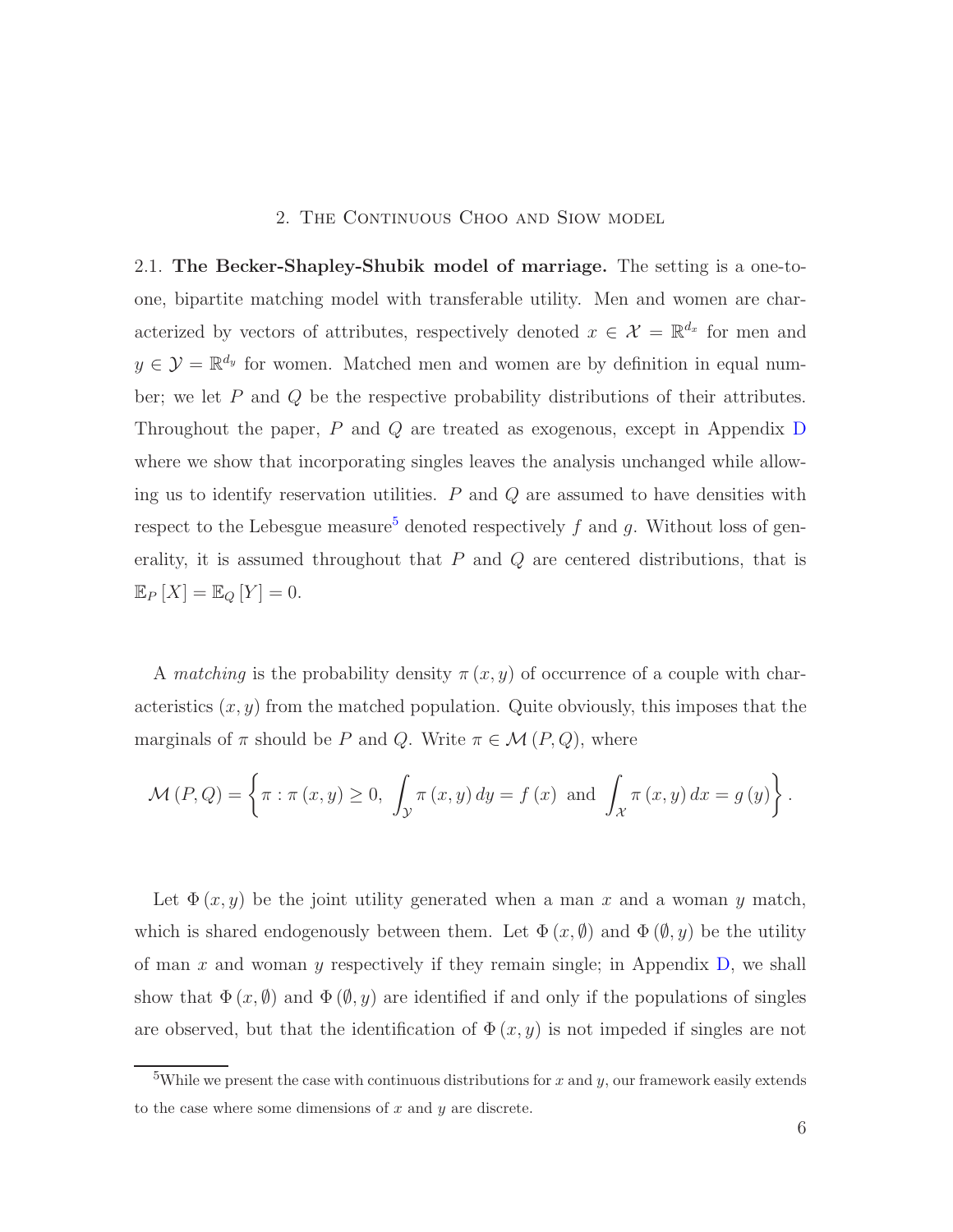observed<sup>[6](#page-6-0)</sup>. In the rest of the paper we shall assume that only the matched population is observed, so we will not focus on  $\Phi(x, \emptyset)$  and  $\Phi(\emptyset, y)$ ; as a result, the matching surplus  $\Phi(x, y) - \Phi(x, \emptyset) - \Phi(\emptyset, y)$  will not be identified. Shapley and Shubik (1972) have shown that the equilibrium matching  $\pi$  maximizes the total utility

(2.1) 
$$
\max_{\pi \in \mathcal{M}(P,Q)} \mathbb{E}_{\pi} \left[ \Phi \left( X, Y \right) \right].
$$

Optimality condition  $(2.1)$  leads to very strong restrictions<sup>[7](#page-6-1)</sup> on  $(X, Y)$ , which are rarely met in practice. We need to incorporate some amount of unobserved heterogeneity in the model.

2.2. Adding heterogeneities. Bringing the model to the data requires the additional step of acknowledging that sorting might also occur on attributes that are unobserved to the econometrician. In the case where men and women's attributes are discrete, Choo and Siow (2006) introduced unobservable heterogeneities into the matching problem by considering that if a man m of attributes  $x_m = x$  and a woman w of attributes  $y_w = y$  match, they create a joint utility  $\Phi(x, y) + \varepsilon_m(y) + \eta_w(x)$ , where  $\varepsilon_m(y)$  and  $\eta_w(x)$  are unobserved random "sympathy shocks" drawn by individuals. Assuming that  $(\varepsilon_m(y))_y$  and  $(\eta_w(x))_x$  have i.i.d. centered Gumbel (extreme value type I) distributions with scaling parameter  $\sigma/2$ , Choo and Siow have shown that the joint utility  $\Phi(x, y)$  can be split into  $\Phi(x, y) = U(x, y) + V(x, y)$  such that the utility of man  $m$  matching with a woman of type  $y$  is given by

$$
U\left(x,y\right)+\varepsilon_{m}\left(y\right)
$$

<span id="page-6-0"></span> ${}^{6}$ In Appendix [D,](#page-53-0) this will be shown to be a consequence of the Independence of Irrelevant Alternatives (IIA) property of the logit model.

<span id="page-6-1"></span><sup>7</sup>A basic result in the theory of optimal transportation (Brenier's theorem) implies that when  $\Phi(x,y) = x'Ay$ , the optimal matching is characterized by  $(AY)_i = \partial V(X)/\partial x_i$  where V is some convex function. Hence as soon as  $A$  is invertible, the matching is *pure*, in the sense that no two men of the same type may marry women of different types. This is obviously never observed in the data.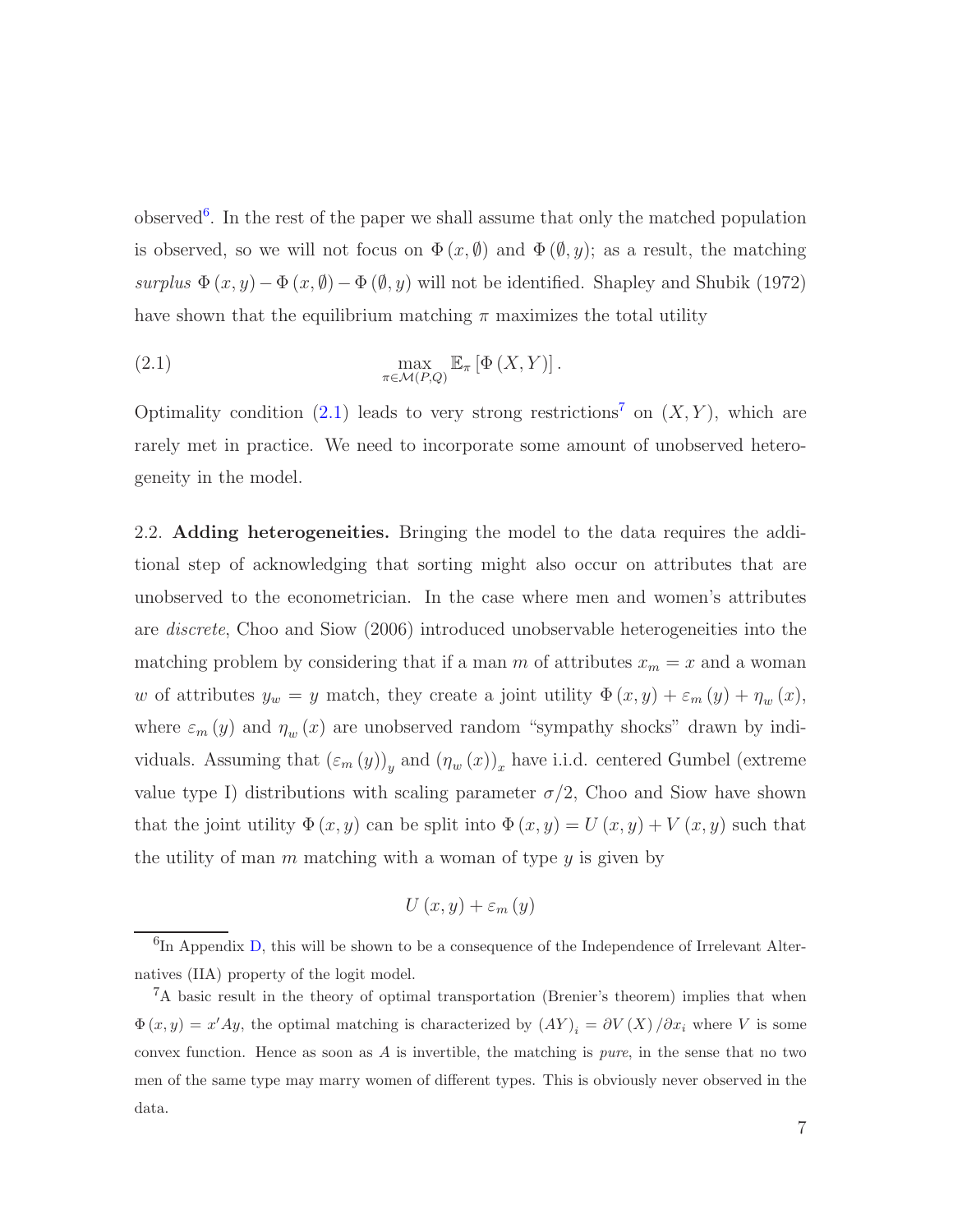with a similar expression for the utility of woman  $w$ . An important implication of this setting is that at equilibrium, agents are indifferent between partners with same observable attributes: the matching utility of man  $m$  at equilibrium depends only on the observable attributes of that woman. As a consequence, each agent in the market solves a discrete choice problem.

In the Choo and Siow model, partners are assumed to have i.i.d. Gumbel sympathy shocks for the discrete attributes of the opposite side of the market. However, in many applied settings, these attributes are continuous random vectors, and even though the data that the analyst handles are obviously discretized, there is a strong need for a continuous framework. To illustrate, we shall take a setting where only the height of the partners is relevant, and assume that the precision of the measure is poor, say it is rounded at the nearest foot. A direct implication of the Choo and Siow assumptions is that individuals' sympathy shocks are perfectly correlated within a foot bracket, and perfectly independent across feet. Suppose instead that height is measured at the nearest inch, Choo and Siow's assumptions would now imply that individuals' sympathy shocks are perfectly correlated within an inch bracket, and perfectly independent across inches, which of course comes at odds with the previous assumptions. So, while it is of course always possible to apply the Choo and Siow setting to the discretized data, this implicitly leads to ad hoc assumptions which depend on the level of discretization of the available data.

In the present paper, we shall present an application where  $x$  and  $y$  measure height, BMI and various personality traits, which have a continuous multivariate distribution. Hence we need to model the random processes for  $\varepsilon_m(x)$  and  $\eta_w(y)$  accordingly. A legitimate candidate in the wake of Choo and Siow's approach is the continuous logit model. Although very natural and particularly tractable, this setting has been surprisingly little used in economic modeling, with some notable exceptions. McFadden (1976) initiated the literature of continuous logit models by extending the definition of Independence of Irrelevant Alternatives (IIA) beyond finite sets. Ben-Akiva and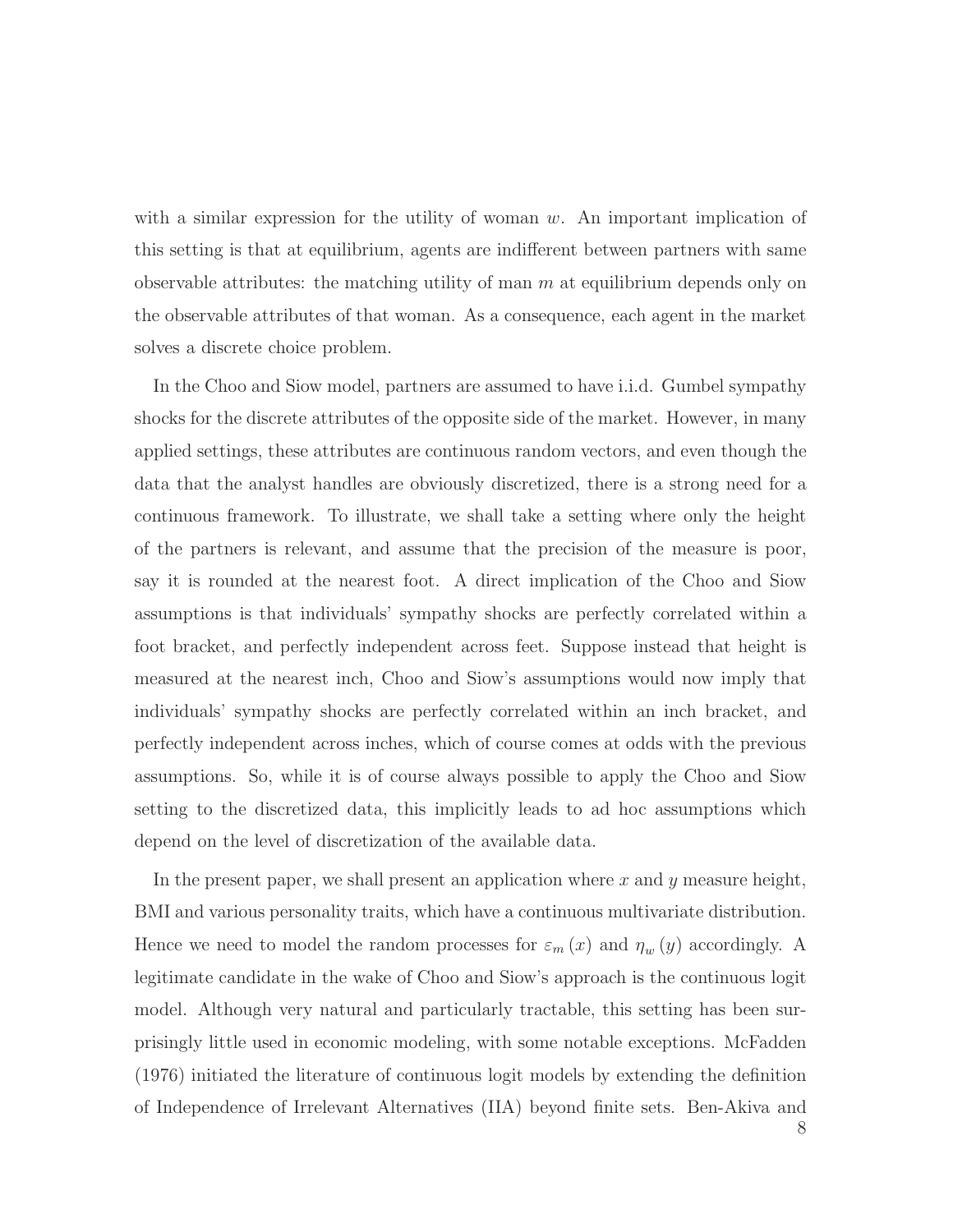Watanatada (1981) and Ben-Akiva, Litinas and Tsunekawa (1985) define continuous logit models by taking the limits of the discrete choice probabilities, with applications in particular to the context of spatial choice models. Cosslett (1988) and Dagsvik (1988) have independently suggested using max-stable processes to model continuous choice. We base our approach on their insights.

Assume that each man m of type  $x_m = x$  only knows a random subset of the total population of women we will call "acquaintances", and that man m only considers potential partners from his set of acquaintances. These acquaintances are indexed<sup>[8](#page-8-0)</sup> by  $k \in \mathbb{N}$ ; and their observable attributes are represented by  $y_k^m$ . Each of these acquaintances is associated with a random "sympathy shock"  $\varepsilon_k^m$  which enters additively into the man's utility, so that the utility of a man  $m$  who marries a woman of attributes  $y_k^m$  can be written as

(2.2) 
$$
U(x, y_k^m) + \frac{\sigma}{2} \varepsilon_k^m,
$$

where  $U(x, y)$  is the "systematic" (in Choo and Siow's term) part of the utility obtained by man  $x$  matching with a woman with attributes  $y$ , whose existence and characterization will be provided in Theorem [1](#page-10-0) below. Note that in contrast with the original setting of Choo and Siow described above, men do not have access to the whole population of women, but only to their randomly selected set of acquaintances, which is a subset of the whole population.

We have yet to specify the distribution of  $y_k^m$  and  $\varepsilon_k^m$ . Following Cosslett and Dagsvik's idea, we assume that  $\{(y_k^m, \varepsilon_k^m), k \in \mathbb{N}\}\$ are the points of a Poisson process on  $\mathcal{Y} \times \mathbb{R}$  of intensity  $dy \times e^{-\varepsilon} d\varepsilon$ . This means that: (i) the probability that man m has an acquaintance whose observable attributes are in a small set of infinitesimal size dy around y and with sympathy shock in a set of infinitesimal size  $d\varepsilon$  around  $\varepsilon$  is

<span id="page-8-0"></span><sup>&</sup>lt;sup>8</sup>As explained in Appendix [A,](#page-39-0) it will result from the distributional assumptions that each man draws an infinite but countable number of acquaintances almost surely, so that these can be indexed by the set of integers.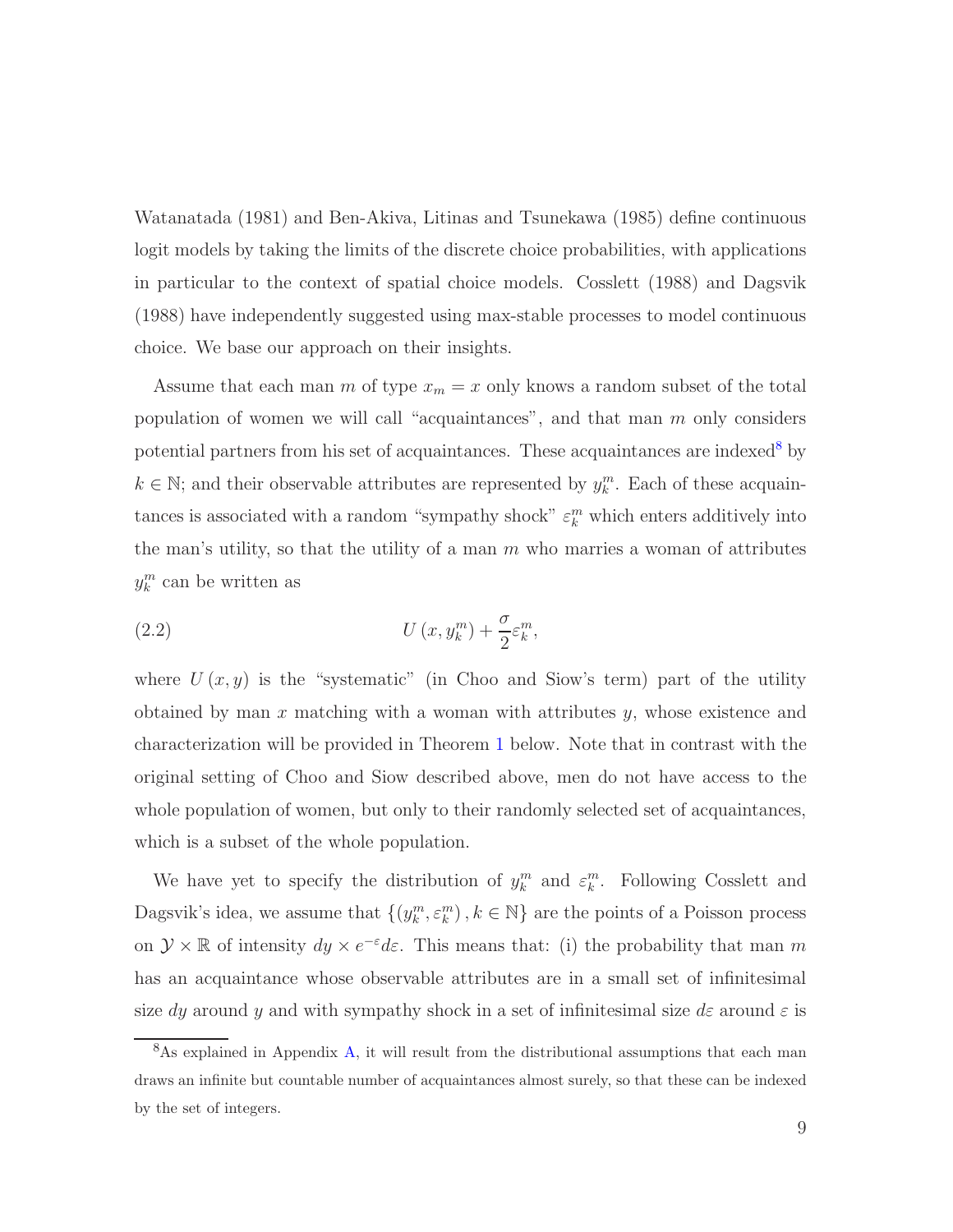equal to  $e^{-\varepsilon}$  dedy, and (ii) letting S and S' be two disjoint subsets of  $\mathcal{Y} \times \mathbb{R}$ , the events "m has an acquaintance in  $S$ " and "m has an acquaintance in  $S$ "" are independent. According to the standard theory of Poisson point processes, this implies that, for S a subset of  $\mathcal{Y} \times \mathbb{R}$ , the probability that man m has no acquaintance in set S is  $\exp(-\int_{S}e^{-\varepsilon}dyd\varepsilon)$ . In [A](#page-39-0)ppendix A we show that this yields a continuous version of the multinomial logit choice model. As a result, the probability distribution of man m choosing a woman with attributes  $\eta$  is given by its density of probability

(2.3) 
$$
\pi_{Y|X}(y|x) = \frac{\exp{\frac{U(x,y)}{\sigma/2}}}{\int_{\mathcal{Y}} \exp{\left(\frac{U(x,y')}{\sigma/2}\right)} dy'}
$$

which is clearly the extension of the logit formalism to the continuous choice setting. Similarly, the utility of a woman w with attributes  $y_w = y$  who marries a man with attributes  $x$  is

(2.4) 
$$
V(x_l^w, y) + \frac{\sigma}{2} \eta_l^w,
$$

where  $V(x, y)$  is the systematic part of the utility, and  $\{(x_l^w, \eta_l^w), l \in \mathbb{N}\}\)$  are the points of a Poisson process on  $\mathcal{X} \times \mathbb{R}$  of intensity  $dx \times e^{-\eta} d\eta$ , so that the probability distribution of woman w choosing a man with attributes x is given by its density of probability

(2.5) 
$$
\pi_{X|Y}(x|y) = \frac{\exp\frac{V(x,y)}{\sigma/2}}{\int_{\mathcal{X}} \exp\left(\frac{V(x',y)}{\sigma/2}\right) dx'}.
$$

The continuous logit framework inherits the structural assumptions of the discrete multinomial logit model. In particular, the *independence* property, which implies that the sympathy shock for women whose attributes are in a small set around  $y$  is perfectly uncorrelated with the sympathy shock for women whose attributes are in a small set around  $y' \neq y$ . Hence the logit framework (continuous or discrete) does not allow for a systematic sympathy shock, i.e. correlated sympathy shocks across observables. In the example where the attribute of interest is height, it may be desirable to accommodate a random sympathy shock for height (some men prefer taller 10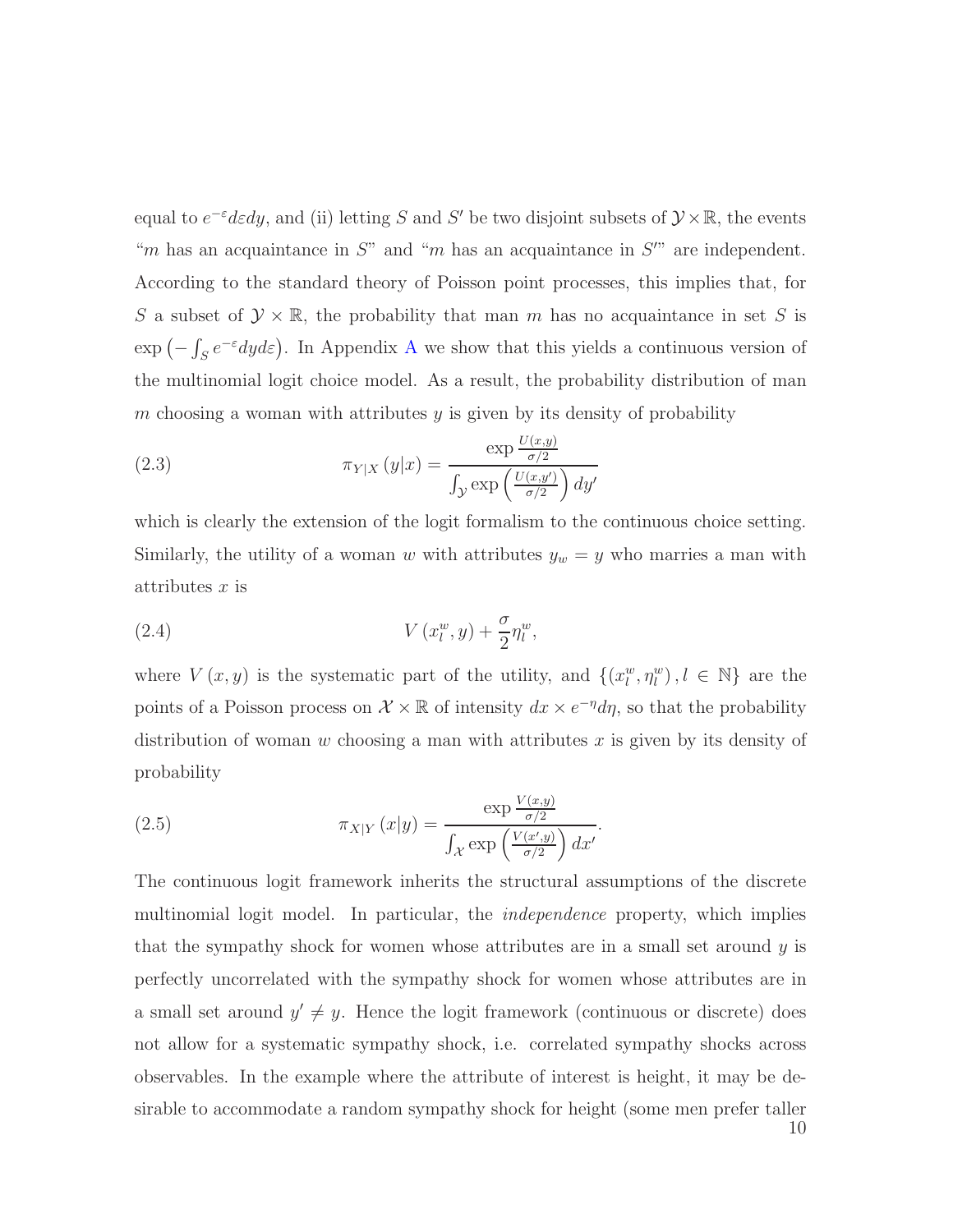women, some prefer shorter women, regardless of their own observable attributes). We conjecture, however, that if the amount of variation of the unobserved heterogeneity is small, the misspecification of the sympathy shocks has only a minor impact on the market outcome and the identification of the joint utility.

Taking the logarithm of Equations [\(2.3\)](#page-42-0) and [\(2.5\)](#page-43-0) respectively yields  $U - a =$  $(\sigma/2)\log\pi$  and  $V-b=(\sigma/2)\log\pi,$  where

(2.6) 
$$
a(x) = \frac{\sigma}{2} \log \int_{\mathcal{Y}} \frac{e^{\frac{U(x,y')}{\sigma/2}}}{f(x)} dy' \text{ and } b(y) = \frac{\sigma}{2} \log \int_{\mathcal{X}} \frac{e^{\frac{V(x',y)}{\sigma/2}}}{g(y)} dx',
$$

and since  $\Phi = U + V$ , one obtains by summation

(2.7) 
$$
\log \pi (x, y) = \frac{\Phi (x, y) - a (x) - b (y)}{\sigma}
$$

We formalize this result in Theorem [1,](#page-10-0) which extends Galichon and Salanié  $(2010)$ to the continuous case.

.

<span id="page-10-0"></span>**Theorem 1.** Under the assumptions stated above, the following holds:

(i) The equilibrium matching  $\pi$  maximizes the social gain

(2.8) 
$$
\max_{\pi \in \mathcal{M}(P,Q)} \iint_{\mathcal{X} \times \mathcal{Y}} \Phi(x,y) \pi(x,y) dx dy - \sigma \iint_{\mathcal{X} \times \mathcal{Y}} \log \pi(x,y) \pi(x,y) dx dy.
$$

(ii) In equilibrium, for any  $x \in \mathcal{X}, y \in \mathcal{Y}$ 

(2.9) 
$$
\pi(x, y) = \exp\left(\frac{\Phi(x, y) - a(x) - b(y)}{\sigma}\right)
$$

where the potentials  $a(x)$  and  $b(y)$  are determined such that  $\pi \in \mathcal{M}(P,Q)$ . They exist and are uniquely determined up to a constant.

 $(iii)$  A man m of attributes x who marries a woman  $k^*$  from his set of acquaintances obtains utility

(2.10) 
$$
U(x, y_k^m) + \frac{\sigma}{2} \varepsilon_{k^*}^m = \max_k \left( U(x, y_k^m) + \frac{\sigma}{2} \varepsilon_k^m \right)
$$
 11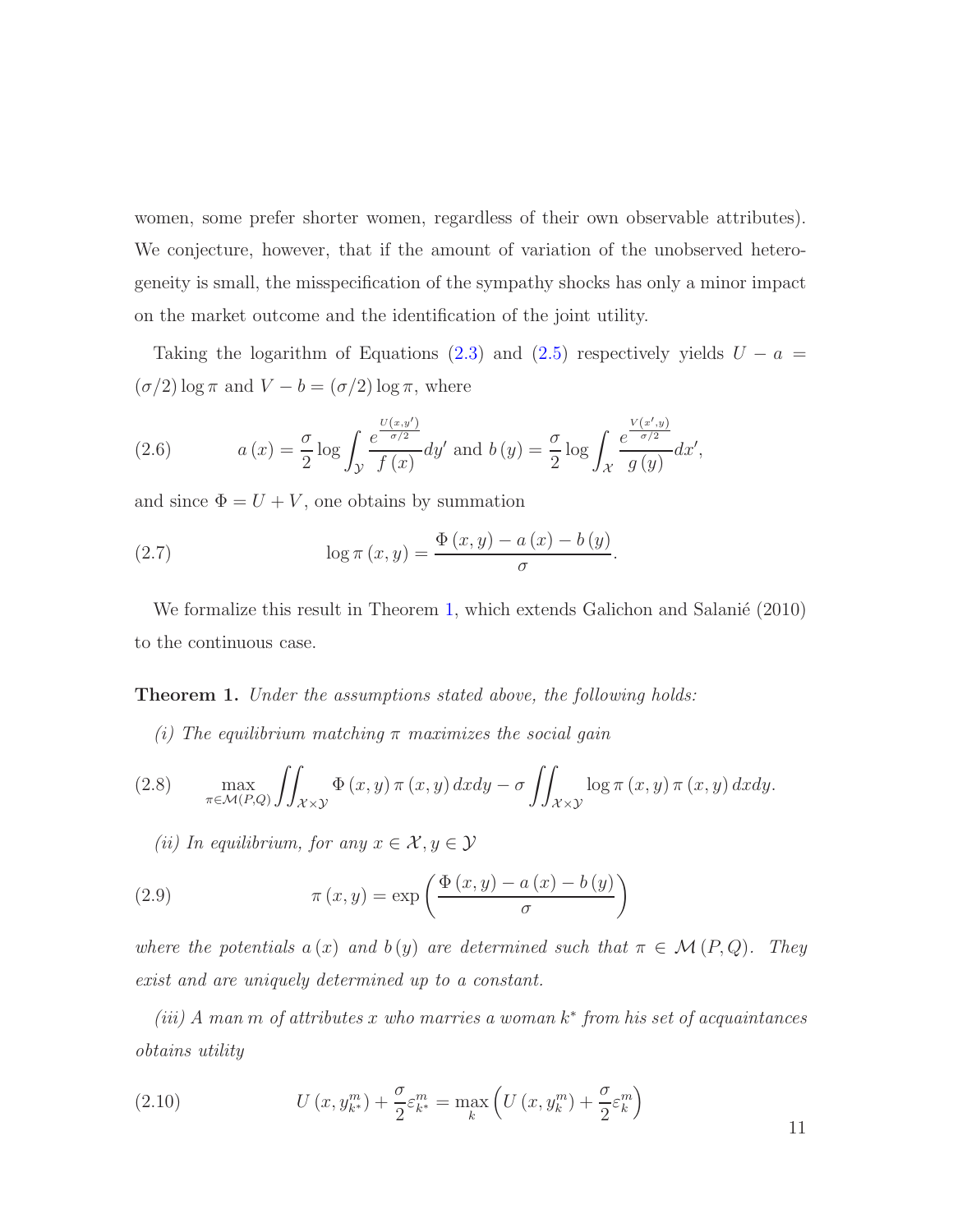where

(2.11) 
$$
U(x,y) = \frac{\Phi(x,y) + a(x) - b(y)}{2}.
$$

Similarly, a woman w of attributes y who marries man l<sup>∗</sup> from her set of acquaintances obtains utility

(2.12) 
$$
V(x_{l^*}^w, y) + \frac{\sigma}{2} \eta_{l^*}^w = \max_{l} \left( V(x_l^w, y) + \frac{\sigma}{2} \eta_l^w \right)
$$

where

(2.13) 
$$
V(x,y) = \frac{\Phi(x,y) - a(x) + b(y)}{2}.
$$

As in Galichon and Salanié (2010; 2013), and independently, Decker et al. (2013), part (i) of this result expresses the fact that the equilibrium matching reflects a trade-off between sorting on the observed attributes (which tends to maximize the term  $\int \Phi(x, y) \pi(x, y) dx dy$ , and sorting on the unobserved attributes (which in turn tends to maximize the entropic term  $\int \log \pi (x, y) \pi (x, y) dxdy$ . The second term will therefore pull the solution towards the random matching, where partners are randomly assigned; the parameter  $\sigma$ , which captures the intensity of the unobserved heterogeneity, measures the intensity of this trade-off. The smaller the  $\sigma$  (i.e. the less unobserved heterogeneity in the model), the closer the solution will be to the solution without heterogeneity. On the contrary, the higher the  $\sigma$ , the larger the probabilistic independence between the observed attributes of men and women. As an illustration, we consider the simple toy example below, in which this phenomenon is explicit.

**Example 1.** When P and Q are the standard univariate Gaussian distribution  $\mathcal{N}(0, 1)$ , and  $\Phi(x,y) = -\frac{1}{2}$  $\frac{1}{2}(x-y)^2$ , the equilibrium matching  $\pi$  is such that  $\pi_{Y|X}(y|x) =$  $\mathcal{N}(tx, 1-t^2)$ , where  $t = \sqrt{\frac{\sigma^2}{4} + 1} - \frac{\sigma}{2}$  $\frac{\sigma}{2}$ . Hence,  $\sigma = 0$  implies  $t = 1$ , in which case  $Y = X$  (sorting predominates and we have positive assortative matching), while  $\sigma \to \infty$  implies  $t \to 0$ , in the limit of which Y becomes independent from X (unobserved heterogeneity predominates, there is no sorting on observables). Closed-form 12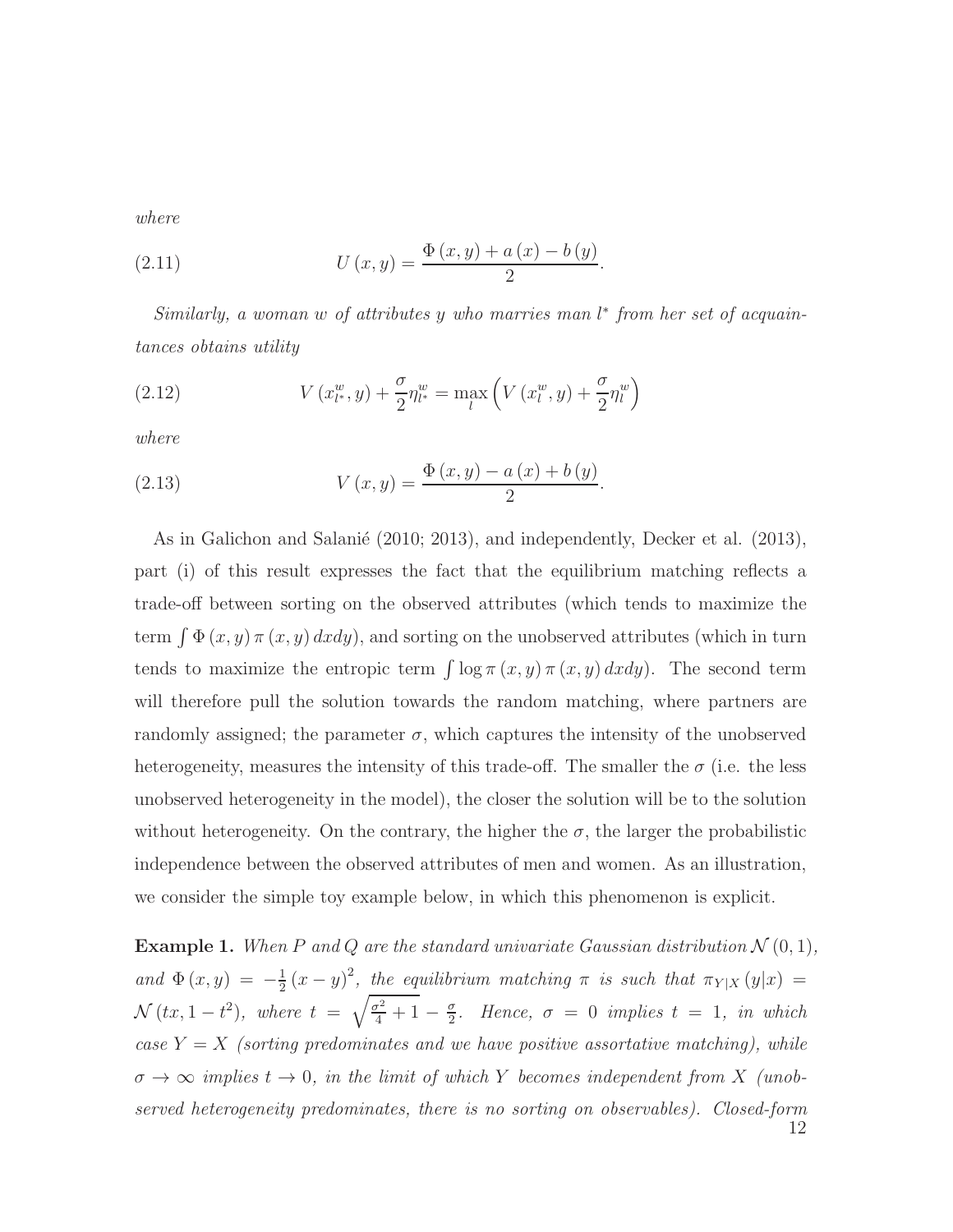formulae can also be provided in the multivariate case when P and Q are Gaussian and  $\Phi$  is quadratic, see Bojilov and Galichon (2013).

Part (ii) of Theorem [1](#page-10-0) is an expression of the first order optimality conditions. The program is an infinite dimensional linear programming problem where  $a(x)$  and  $b(y)$ are the Lagrange multipliers corresponding to the constraints  $\int \pi(x, y) dy = f(x)$  and  $\int \pi(x, y) dx = g(y)$  respectively. Equation [\(2.9\)](#page-45-0), or more precisely its logarithmic transform Equation [\(2.7\)](#page-45-1), will be the basis of our estimation strategy. Together with the constraint  $\pi \in \mathcal{M}(P,Q)$ , this equation provides a nonlinear system of equations in  $a(.)$  and  $b(.)$ . In the applied mathematical literature it is known as the *Schrödinger*-Bernstein equation, or more commonly as the *Schrödinger problem*. Existence and uniqueness (up to a constant) are well studied under very general conditions on P and  $Q$ , see for instance Rüschendorf and Thomsen (1993) and references therein. An efficient algorithm for the numerical determination of the solution based on a fixed point idea is studied in Rüschendorf (1995). For completeness it is further explained in Appendix [C.](#page-52-0)

Part (iii) of Theorem [1](#page-10-0) explains how the joint utility is shared at equilibrium. Unsurprisingly, just as in Choo and Siow (2006) and the ensuing literature, individuals do not transfer their sympathy shock at equilibrium, which is expressed by [\(2.10\)](#page-46-0) and [\(2.12\)](#page-48-0). Expressions [\(2.11\)](#page-47-0) and [\(2.13\)](#page-48-1) provide the formulae for the systematic part of the utility. As previously noted,  $a(x)$  and  $b(y)$  are the Lagrange multipliers of the scarcity constraints of men's observable attributes x and women's attributes y. Hence a higher  $a(x)$  shall imply a higher relative scarcity for x, and therefore a greater prospect for utility extraction.

Identification. From an identification perspective, note that equations [\(2.3\)](#page-42-0) and [\(2.5\)](#page-43-0) imply that the observation of  $\pi(x, y)$  leads to identification of  $U(x, y)$  up to an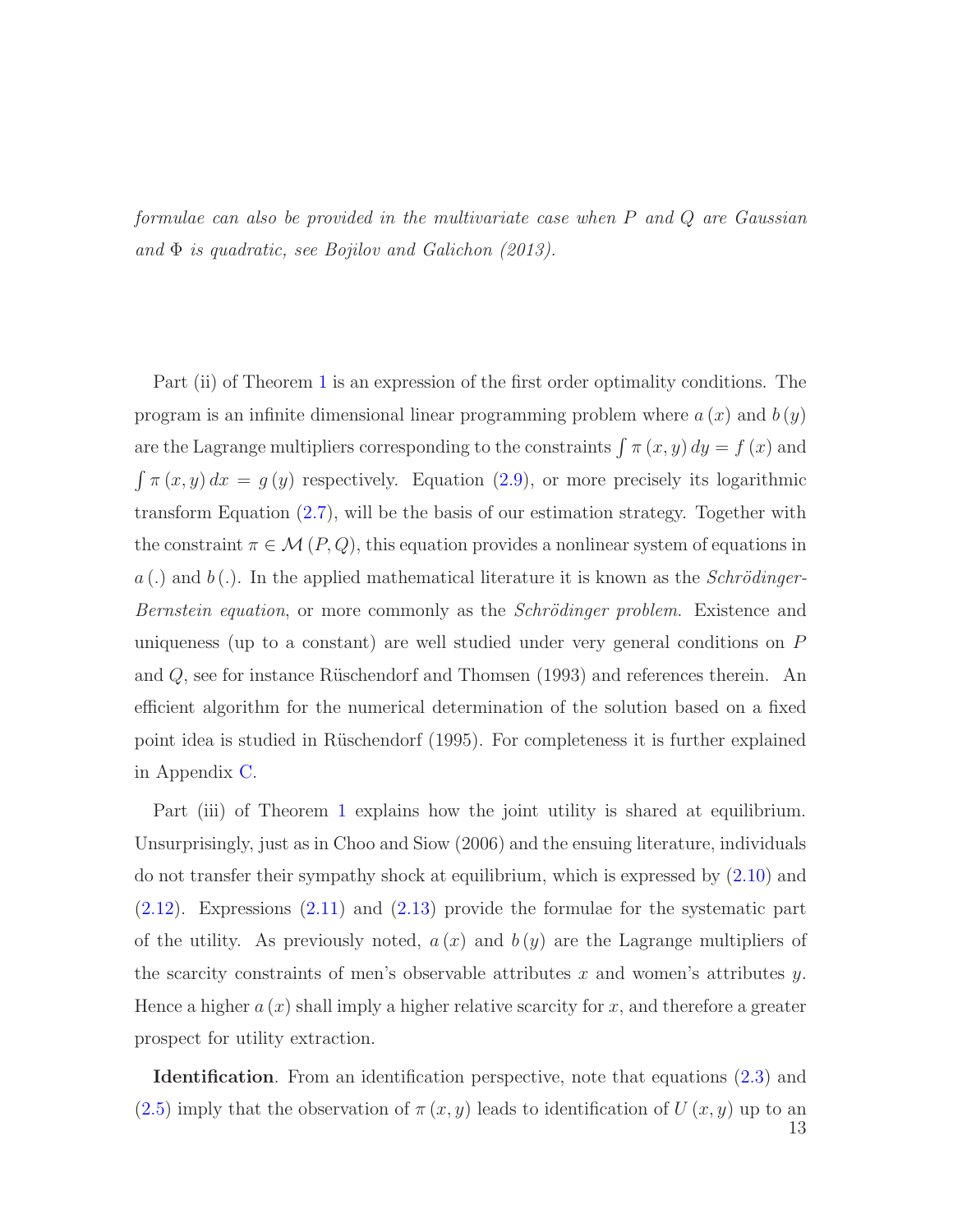additive term  $c(x)$ , and similarly,  $V(x, y)$  up to an additive term  $d(y)$  by

$$
U(x,y) = \frac{\sigma}{2} \left( \log \pi_{Y|X}(y|x) + c(x) \right) \text{ and } V(x,y) = \frac{\sigma}{2} \left( \log \pi_{X|Y}(x|y) + d(y) \right)
$$
  
and thus 
$$
\Phi(x,y) = \frac{\sigma}{2} \left( \log \pi_{Y|X}(y|x) + \log \pi_{X|Y}(x|y) + c(x) + d(y) \right)
$$

As a result,  $\Phi(x, y)$  is identified up to a separatively additive function since we restrict our attention to the matched population<sup>[9](#page-13-0)</sup>. Since  $\Phi(x, y)$  yields the same equilibrium matching as  $\Phi(x, y) + c(x) + d(y)$ , the identified quantity is actually the cross-derivative  $\partial^2 \Phi(x, y) / \partial x \partial y$ , while neither  $\partial \Phi(x, y) / \partial x$  nor  $\partial \Phi(x, y) / \partial y$  can be identified, nor can their signs be identified, either. To illustrate, assume that there is only one dimension–education. It may be that men and women who are more educated generate more utility, which we call "absolute attractiveness," and which translates into  $\partial \Phi(x, y) / \partial x \geq 0$  and  $\partial \Phi(x, y) / \partial y \geq 0$ . However, this is not identifiable in our model, because models where the joint utility is  $\Phi(x, y)$  are observationally undistinguishable from models where the joint utility is  $\Phi(x, y)$  +  $c(x) + d(y)$ , and the terms c and d might be strongly negatively correlated with education. Instead, the present framework allows us to determine whether education is mutually attractive in the sense that  $\partial^2 \Phi(x, y) / \partial x \partial y \geq 0$ , meaning not only that highly educated men and women attract each other, but also that lower educated men and women attract each other. Hence, our model allows us to measure the strength of mutual attractiveness (or assortativeness) on various dimensions, but not absolute attractiveness.

<span id="page-13-0"></span><sup>&</sup>lt;sup>9</sup>Appendix [D](#page-53-0) explains how these results are extended when singles are observed.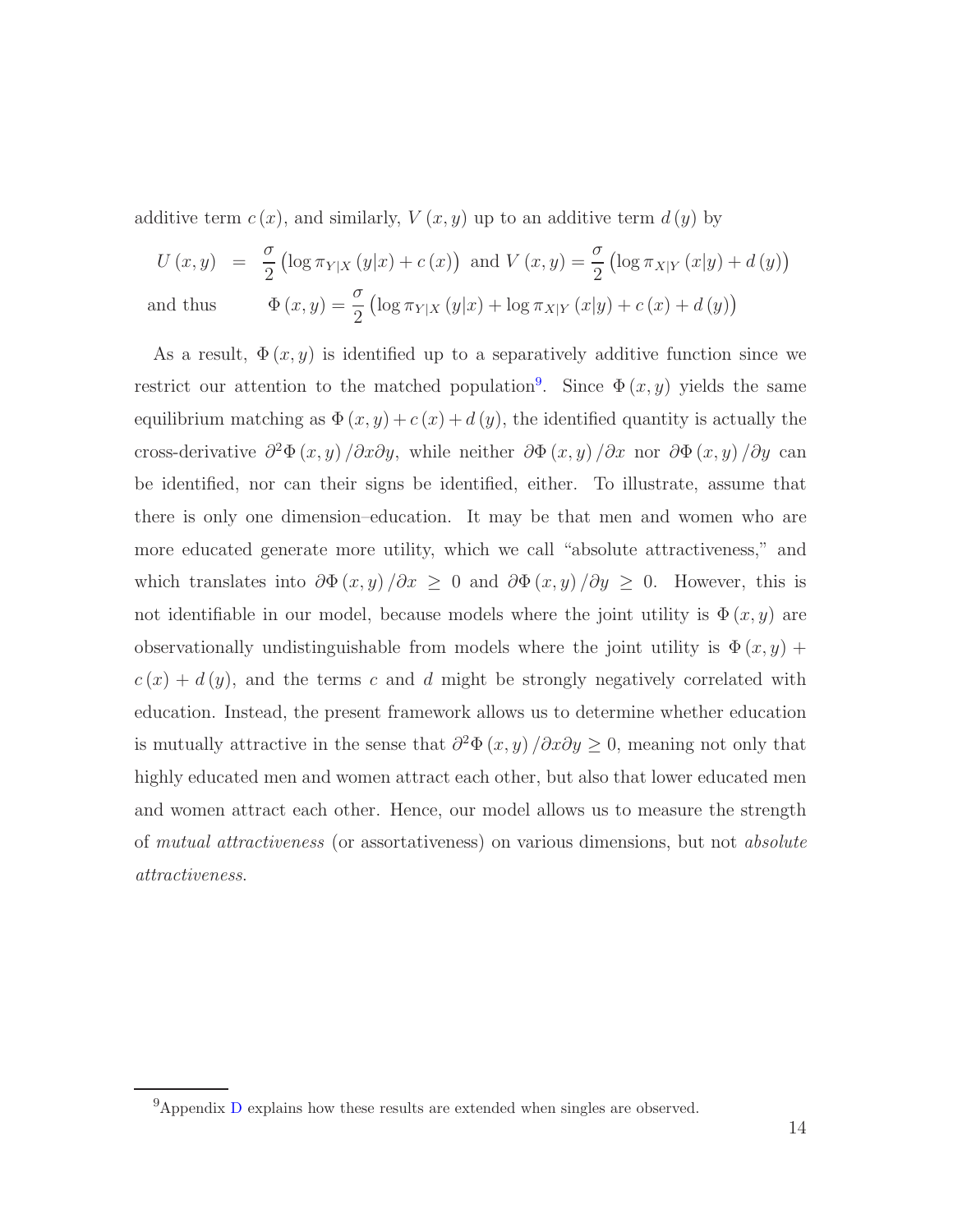### 3. PARAMETRIC ESTIMATION

<span id="page-14-0"></span>3.1. Specification of the matching utility. In this section, we shall specify a parametric form for the joint utility function, the estimation of which shall be discussed in the next section. While Choo and Siow's estimator is fully nonparametric, the fact that the variables under study are continuous reinforces the need for a parametric estimator. For the purpose of this discussion, we shall look back at the illustrative example from the introduction where only both partners' heights are observed. The Choo and Siow analysis provides a nonparametric estimator for the joint utility  $\Phi(x, y)$  of a match between a man of height x and a woman of height y. If heights were to be rounded at the nearest inch and individuals' heights in inches ranged, say, from 50 to 90, then the dimension of vector  $\Phi(x, y)$  would be  $40 \times 40 = 1600$ . Note that this would worsen significantly if several characteristics were observed. But even in the single-dimensional case, there would be a serious missing data problem, since the odds that one would observe data for every pair of heights are virtually zero. Moreover, even if one were lucky enough to obtain the full nonparametric estimator of  $\Phi(x, y)$ , one would have to heavily process this information before being able to draw any stylized conclusion. This simple example highlights the need for a parametric estimation when considering continuous variables.

Throughout the rest of the paper, we shall assume a quadratic parametrization of Φ: for *A* a  $d_x \times d_y$  matrix, we take

$$
\Phi_A(x, y) = x'Ay,
$$

where we call matrix  $A$  the *affinity matrix*. One has

$$
A_{ij} = \frac{\partial^2 \Phi(x, y)}{\partial x_i \partial y_j}.
$$

The parameter  $A_{ij}$  accounts for the strength of mutual attractiveness (which can be positive or negative) between dimensions  $x_i$  and  $y_j$ . It measures how the (marginal) gain in joint utility from increasing the man's  $i^{th}$  attribute evolves as the woman's  $j^{th}$ 15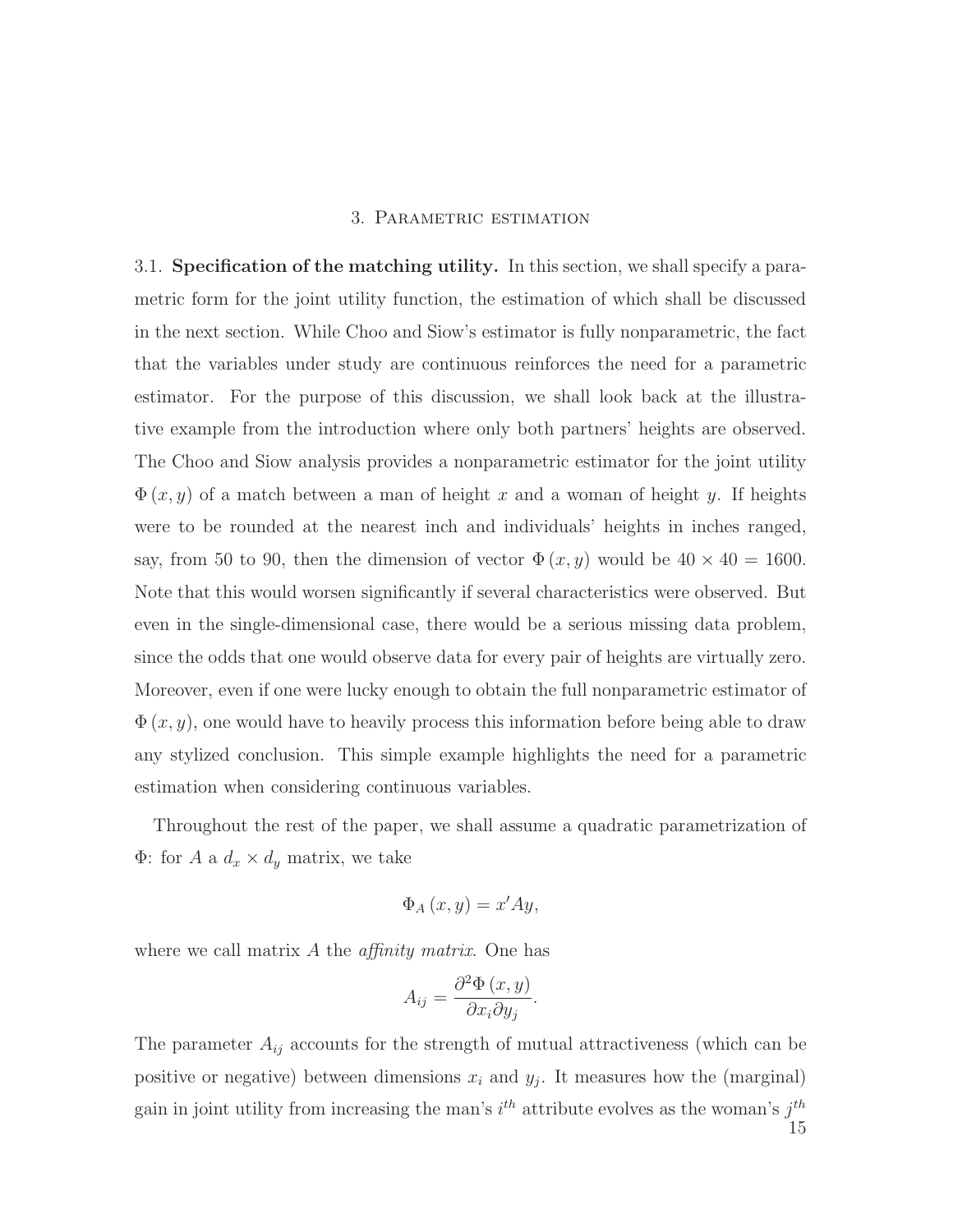attribute increases. It captures the intensity of the complementarity/substitutability between attribute  $x_i$  of man x and attribute  $y_j$  of woman y in the joint utility.

Two comments about this parametric choice are noteworthy. First, this parametric choice is arguably the simplest one which captures nontrivial complementarities between any pair of attributes. If  $A_{ij} > 0$ ,  $x_i$  and  $y_j$  are complements, and (all things else being equal) high  $x_i$  tend to match with high  $y_j$ . It reflects positive assortative matching across men's  $i$ -th attribute and women's  $j$ -th attribute. For instance, the level of education of one of the partners may be complementary with the risk aversion of the other partner. On the contrary, if  $A_{ij} < 0$ , then  $x_i$  and  $y_j$  are substitutes, there is negative assortative matching between  $x_i$  and  $y_j$ . Note that attributes x and y should not be interpreted as an absolute quality (where a greater value of  $x_i$ , the *i*-th dimension of x, would be more socially desirable than a smaller value of  $x_i$ ). In fact, the model is observationally undistinguishable from a model where  $x$  is changed into  $-x$  and y is changed into  $-y$ .

Second, this quadratic setting where  $\Phi$  is bilinear in x and y is less restrictive than it seems and can be extended to the case when the various observed attributes have nonlinear contributions to the joint utility<sup>[10](#page-15-0)</sup>. For instance it may be plausible that extraverted men are indifferent about the education and the height of their wives, but that if a woman is tall, then men prefer her with a higher education. Our setting can easily be extended to incorporate such nonlinear effects. We assume no restrictions on the attributes that enter  $x$  and  $y$ , so that the observables can be enriched by the addition of nonlinear functions of them, i.e. adding  $x_i^2$ ,  $x_i^3$  etc. and  $x_i x_j$  as observable attributes for men and similarly for women. This will allow  $\Phi(x, y)$  to be any polynomial function of  $x$  and  $y$ . Thus, our setting can easily incorporate any utility function which is a polynomial expression of the observable attributes.

<span id="page-15-0"></span><sup>10</sup>We thank a Referee for pointing this out.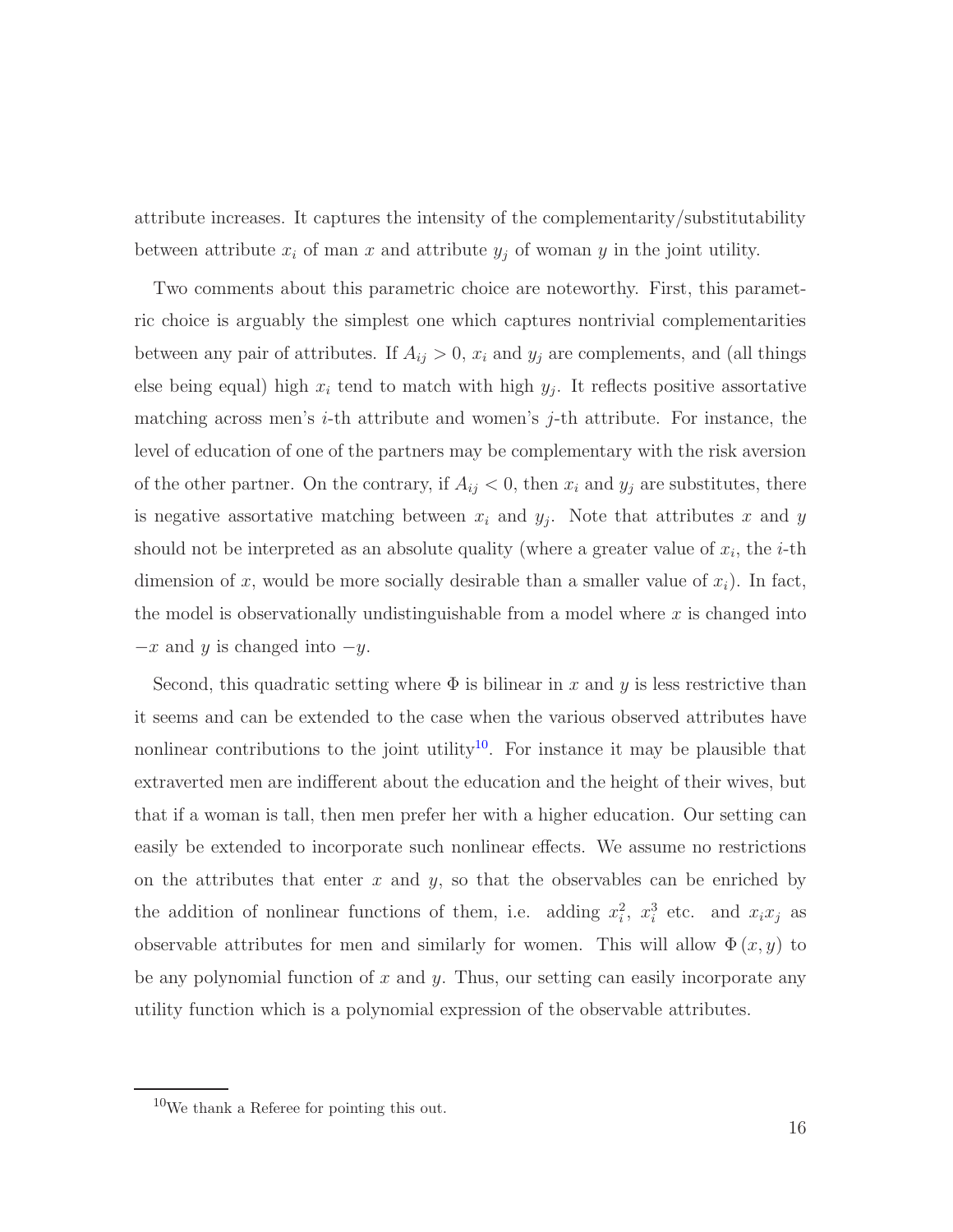<span id="page-16-1"></span>3.2. Inference. We turn to the estimation of the affinity matrix A. The technique we apply here was introduced by Galichon and Salanié (2010); we discuss this extension to the continuous case. By taking the cross-derivative of Equation [\(2.7\)](#page-45-1), one has

(3.1) 
$$
\frac{A_{ij}}{\sigma} = \frac{\partial^2 \log \pi (x, y)}{\partial x_i \partial y_j}.
$$

A seemingly natural procedure would consist in estimating  $\pi$  nonparametrically, and obtaining A from the cross derivatives with respect to  $x_i$  and  $y_j$ . While feasible, this procedure faces a number of issues both in theory and in practice. First, it requires a nonparametric estimation of the second derivatives of the loglikelihood, which is quite challenging: the "curse of dimensionality" would fully apply<sup>[11](#page-16-0)</sup>. Second, since equation [\(3.1\)](#page-52-1) is valid at any point  $(x, y)$ , this equation is an over-identifying restriction to the estimation of A. The right hand side of  $(3.1)$  depends on  $(x, y)$ , while the left hand side does not. One may certainly take some averaging of the right hand side of Equation [\(3.1\)](#page-52-1), but it is not quite obvious how to weigh each point optimally, and it would only partially offset the problems stemming from the curse of dimensionality. As a result, this procedure will be statistically inefficient.

Instead, we prefer to resort to a moment matching procedure, which is relatively simple while achieving asymptotic statistical efficiency as shown in Theorem [2](#page-25-0) below. Let us provide intuition for this method. Each value of the matrix A yields an equilibrium matching distribution, which we denote  $\pi^{A}(x, y)$ . As argued in Appendix [C,](#page-52-0)  $\pi^{A}$ can be computed efficiently using a fixed point method. Recall that we have assumed that the distributions of  $X$  and  $Y$  have zero mean, and introduce the *cross-covariance* matrix

(3.2) 
$$
\Sigma_{XY} = (\mathbb{E}[X_i Y_j])_{ij} = \mathbb{E}[XY']
$$

which is observed in the data. The idea is to look for the value of A such that for all  $i$  and  $j$ , the covariances predicted by the model match the covariances observed

<span id="page-16-0"></span><sup>&</sup>lt;sup>11</sup>In our application, both x and y have 10 dimensions, so  $(x, y)$  is of dimension 20.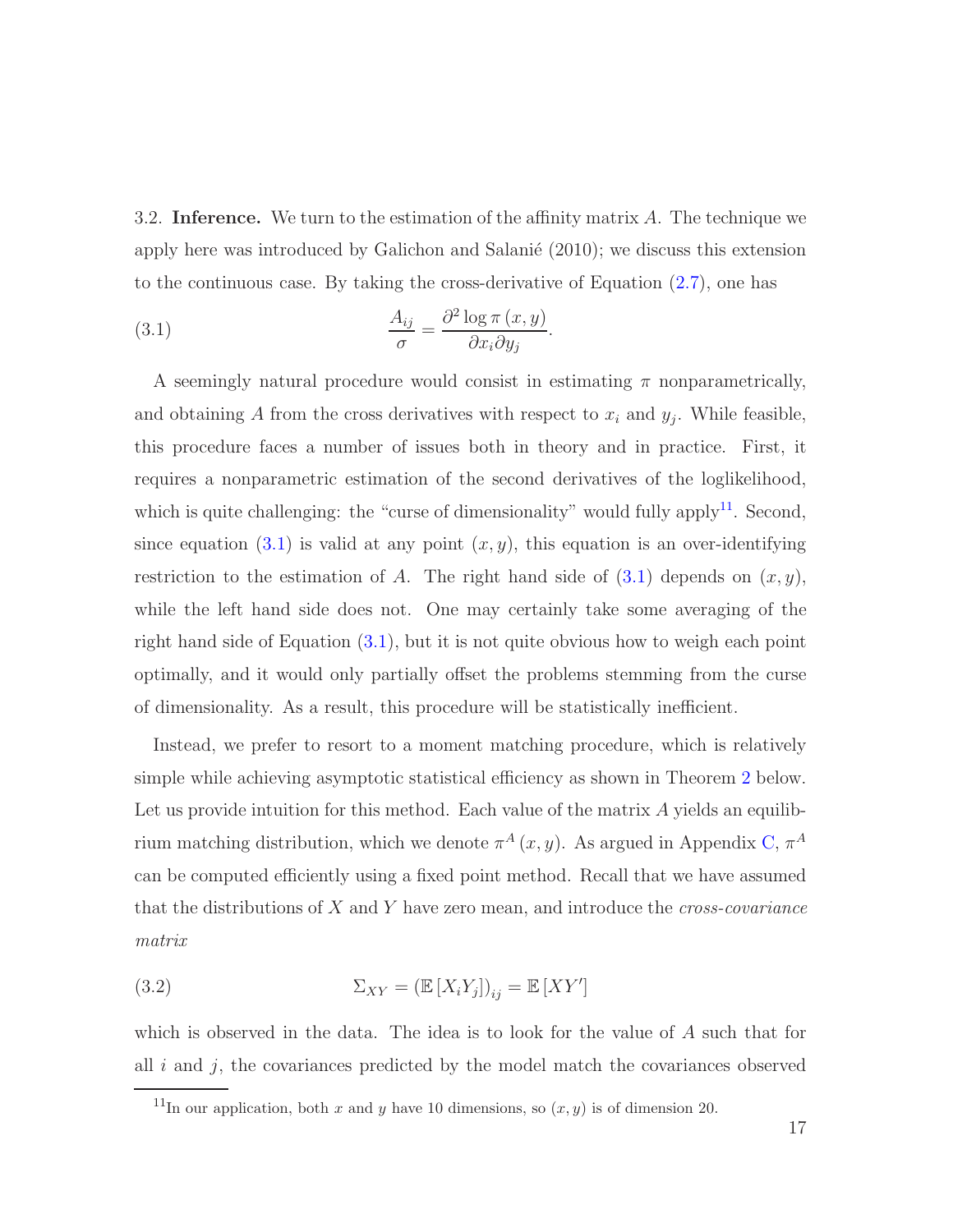in the data, that is

(3.3) 
$$
\mathbb{E}_{\pi^A}[X_i Y_j] = \mathbb{E}[X_i Y_j].
$$

This yields a map  $A \to (\mathbb{E}_{\pi^A}[X_i Y_j])_{ij}$  that is invertible. The inversion of this map (in order to estimate  $A$ ) can be formulated as a convex optimization problem, thus making it easy to solve numerically. To see this, we shall recall that the equilibrium matching  $\pi$  maximizes the social gain

(3.4) 
$$
\mathcal{W}_{\sigma}(A) := \max_{\pi \in \mathcal{M}(P,Q)} \mathbb{E}_{\pi} \left[ X'AY \right] - \sigma \mathbb{E}_{\pi} \left[ \ln \pi \left( X, Y \right) \right],
$$

and we see that models with parameters  $(A, \sigma)$  and models with parameters  $(A/\sigma, 1)$ are observationally equivalent, which translates mathematically into positive homogeneity  $W_{\sigma}(A) = \sigma W_1(A/\sigma)$ . By the envelope theorem, the predicted covariance between  $X_i$  and  $Y_j$  coincides with the partial derivative of  $\mathcal{W}_{\sigma}$  with respect to  $A_{ij}$ , that is

<span id="page-17-0"></span>(3.5) 
$$
\mathbb{E}_{\pi^A}[X_i Y_j] = \frac{\partial \mathcal{W}_{\sigma}}{\partial A_{ij}}(A) = \frac{\partial \mathcal{W}_1}{\partial A_{ij}}(A/\sigma),
$$

which implies that, upon normalization  $\sigma = 1$ , the map  $A \to (\mathbb{E}_{\pi^A}[X_i Y_j])_{ij}$  is invertible since  $W_1$  is strictly convex (see Lemma [3\)](#page-47-1). This led Galichon and Salanié (2013) to conclude, in a setting with discrete observable attributes, that  $B = A/\sigma$  is identified as a solution to the following convex optimization program

(3.6) 
$$
\min_{B \in \mathcal{M}_{d_x d_y}(\mathbb{R})} \left\{ \mathcal{W}_1(B) - \sum_{ij} B_{ij} \Sigma_{XY}^{ij} \right\}
$$

whose first-order conditions are precisely  $\partial W_1(B)/\partial B_{ij} = \sum_{XY}^{ij}$ , that is  $\mathbb{E}_{\pi^B}[X_iY_j] =$  $\Sigma_{XY}^{ij}$ . In the present setting with continuous observable attributes, things work in an identical manner. Since the model is scale-invariant, only  $A/\sigma$  is identified and we normalize A so that  $||A|| = 1$ , where  $||A|| = (\sum_{ij} A_{ij}^2)^{1/2}$ . A and  $\sigma$  are then obtained by  $A = B / ||B||$  and  $\sigma = 1/||B||$ . Let us denote  $A^{XY}$  the (unique) solution to this problem, which will be our estimator of the affinity matrix A. Affinity matrix 18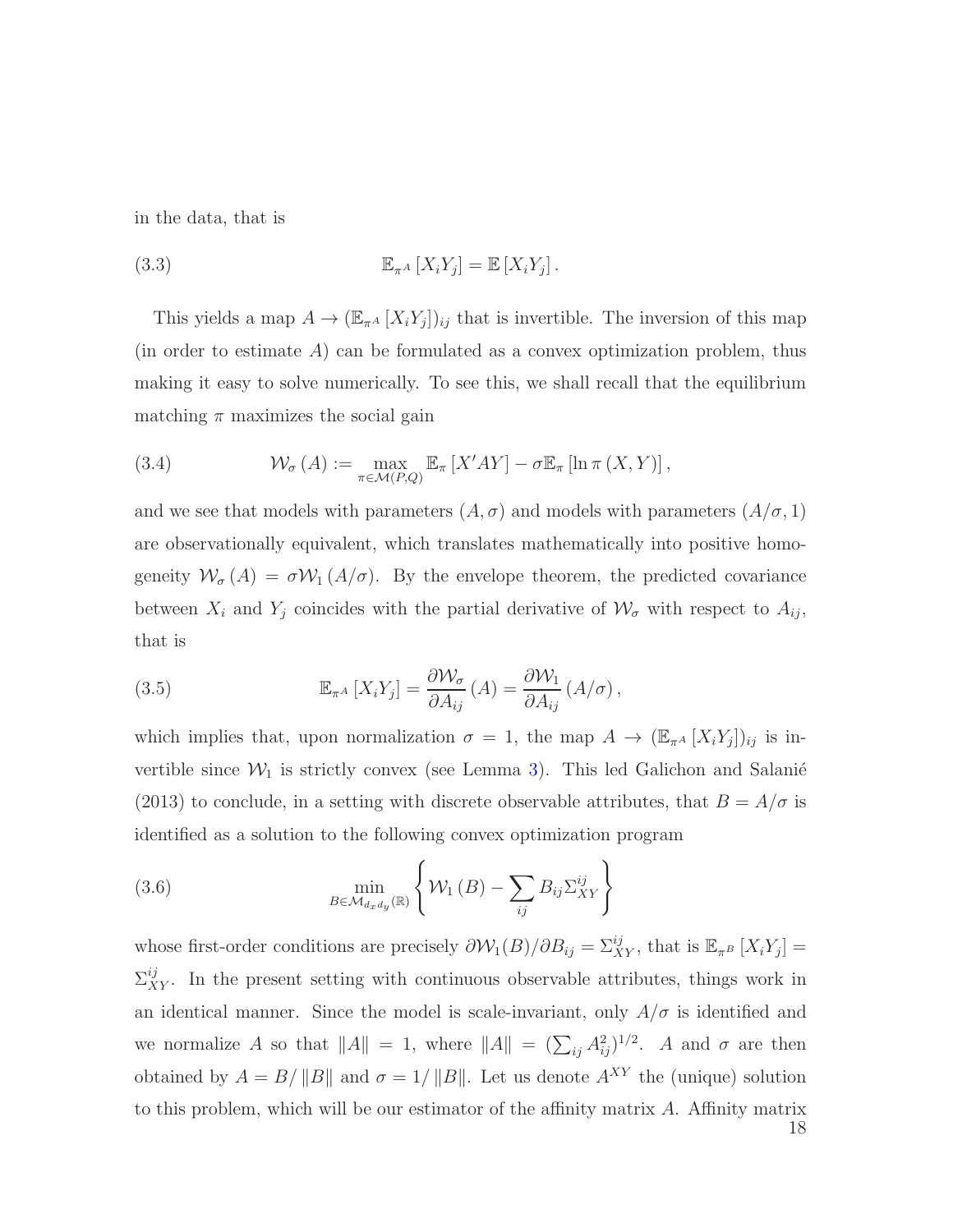$A^{XY}$  is "dual" to cross-covariance matrix  $\Sigma_{XY}$  in the sense that there is a one-toone correspondence between them by Equation [\(3.5\)](#page-17-0). However, the former has a structural interpretation: it measures the strength of the interactions between pairs of attributes.

At this point, it is worth commenting on the relevance of the structural approach. Indeed, it does not suffice to just look at the variance-covariance matrix inside matches to infer the sign of complementarities, as illustrated on the following example. Imagine two observed characteristics, where the first dimension is education and the second dimension is risk aversion. Suppose we observe positive correlation in partners' educations and in partners' risk aversions (i.e.,  $\Sigma_{11} > 0$  and  $\Sigma_{22} > 0$ ). One might naively infer that there is positive complementarity both in education and in risk aversion (i.e.,  $A_{11} > 0$  and  $A_{22} > 0$ ). However, this is not necessarily the case; there could actually be negative complementarity in risk aversion  $(A_{22} < 0)$ , but positive association between individuals' education and risk aversion, if positive complementarity in education  $(A_{11} > 0)$  dominates the negative complementarity in risk aversion, thus leading to positive correlation in risk aversions inside matches. The structural approach allows to avoid this misinterpretation by allowing to control for the marginal distributions (e.g. control for the fact that there is positive association between individuals' education and risk aversion).

Once the affinity matrix  $A^{XY}$  has been estimated, two questions arise. First, what is the rank of  $A^{XY}$ ? This question is of importance since one would like to know the number of dimensions of  $x$  and  $y$  on which sorting occurs. Second, how can we construct "indices of mutual attractiveness" such that each pair of indices for men and women explains a mutually exclusive part of the matching utility? Many studies resort to a technique called "Canonical Correlation," which essentially relies on a singular value decomposition of  $\Sigma^{XY}$ . In Dupuy and Galichon (2012), we argue that this technique is not well suited for studying assortative matching, and that the resulting procedure is inconsistent. Instead, in Section [4,](#page-20-0) we propose a method we call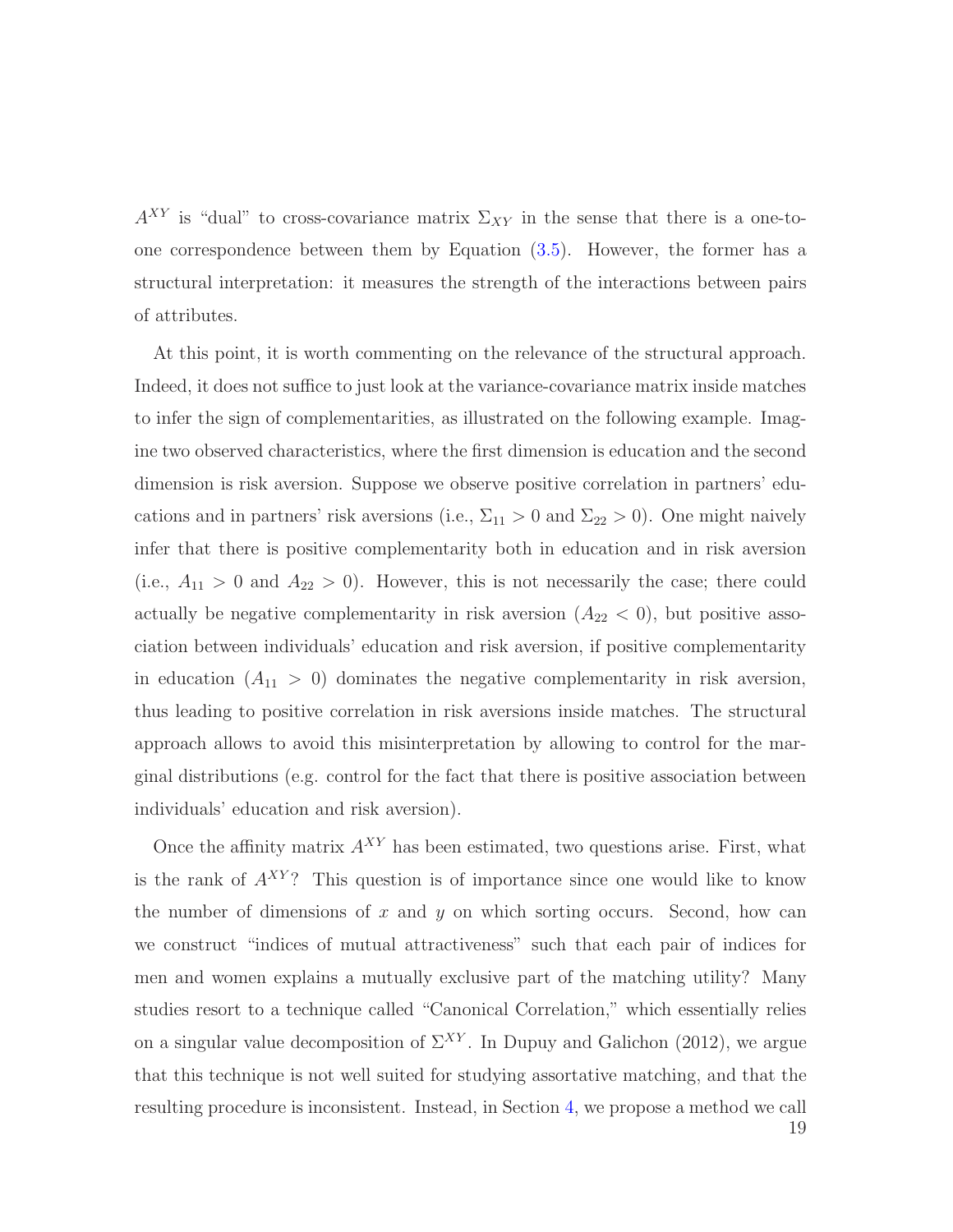"Saliency Analysis" in order to accurately answer these two questions. This method is essentially based on the singular value decomposition of the affinity matrix  $A^{XY}$ (instead of  $\Sigma^{XY}$  as in Canonical Correlation). Testing the rank of the affinity matrix is equivalent to testing the number of (potentially multiple) singular values different from 0. Performing this decomposition allows one to construct the indices of mutual attractiveness that each explain a separate share of the joint utility.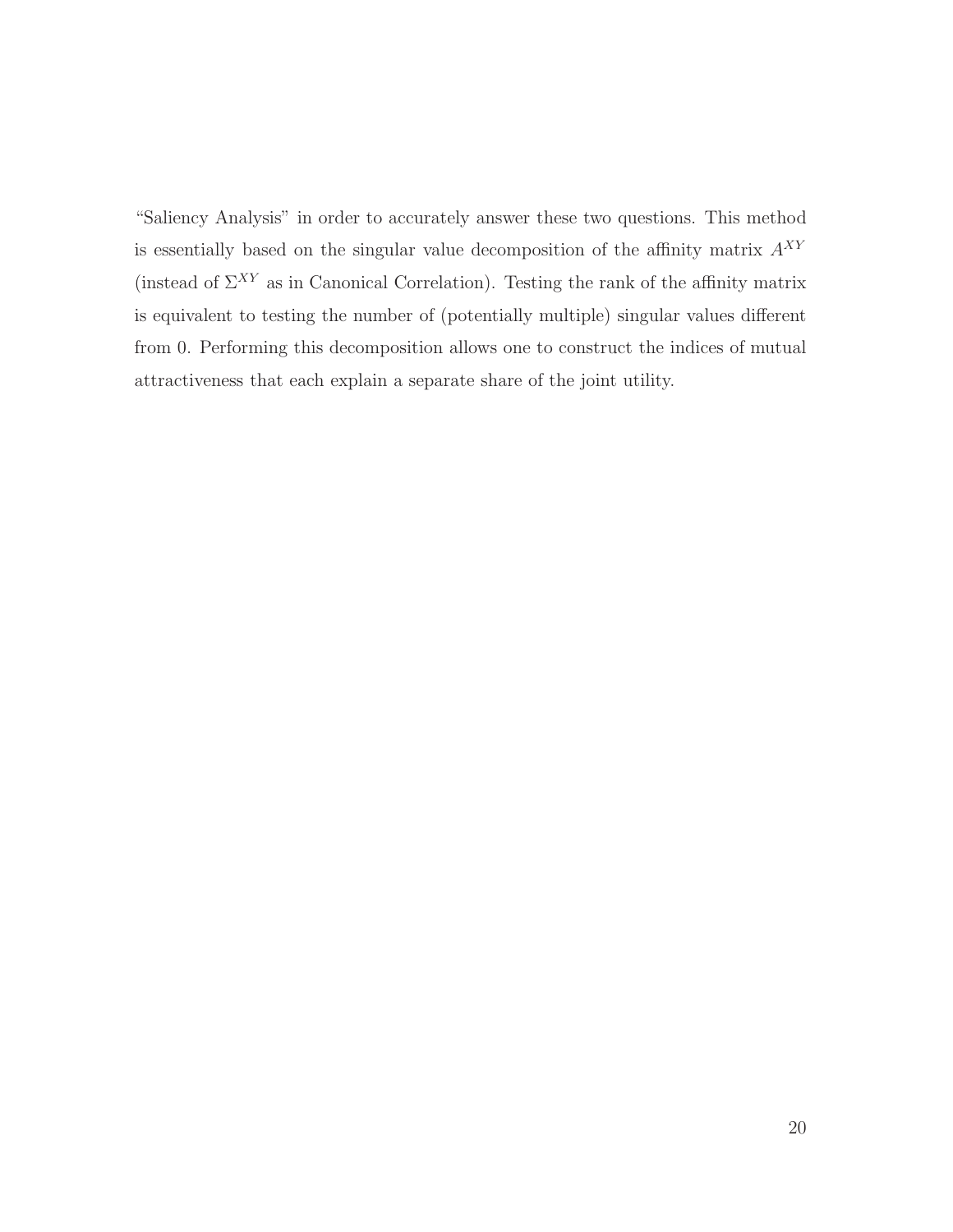# 4. Saliency Analysis

<span id="page-20-0"></span>In this section we set out to determine the rank of the affinity matrix  $A^{XY}$ , and the principal dimensions in which it operates. For this, we introduce and describe a novel technique we call Saliency Analysis, which is similar in spirit to Canonical Correlation but does not suffer the pitfalls of the latter. Instead of performing a singular value decomposition of the (renormalized) cross-covariance matrix  $\Sigma_{XY}$ , we shall perform a singular value decomposition of the affinity matrix  $A^{XY}$ , properly renormalized. This idea is similar in spirit to the proposal of Heckman (2007), who interprets the assignment matrix as a sum of Cobb-Douglas technologies using a singular value decomposition in order to refine bounds on wages.

Recall that we have defined the cross-covariance matrix  $\Sigma_{XY} = \mathbb{E}_{\pi} [XY']$ , and let us introduce  $S_X$  and  $S_Y$  the diagonal matrices whose diagonal terms are respectively the variances of the  $X_i$  and the  $Y_j$ , that is

$$
S_X = diag\left( var(X_i), i = 1, ..., d_x \right), S_Y = diag\left( var(Y_j), j = 1, ..., d_y \right).
$$

We shall work with the rescaled attributes  $S_X^{-1/2}X$  and  $S_Y^{-1/2}Y$ , whose entries each have unit variance. By Lemma [1](#page-45-2) in Appendix [B.3,](#page-49-0) the affinity matrix between the rescaled attributes  $S_X^{-1/2}X$  and  $S_Y^{-1/2}Y$  is

$$
\Theta = S_X^{1/2} A^{XY} S_Y^{1/2},
$$

for which a singular value decomposition of  $\Theta$  yields

$$
\Theta = U'\Lambda V,
$$

where  $\Lambda$  is a diagonal matrix with nonincreasing elements  $(\lambda_1, ..., \lambda_d)$ ,  $d = \min(d_x, d_y)$ and U and V are orthogonal matrices. Define the vectors of indices of mutual attractiveness

$$
\tilde{X} = US_X^{-1/2} X
$$
 and  $\tilde{Y} = VS_Y^{-1/2} Y$ , 21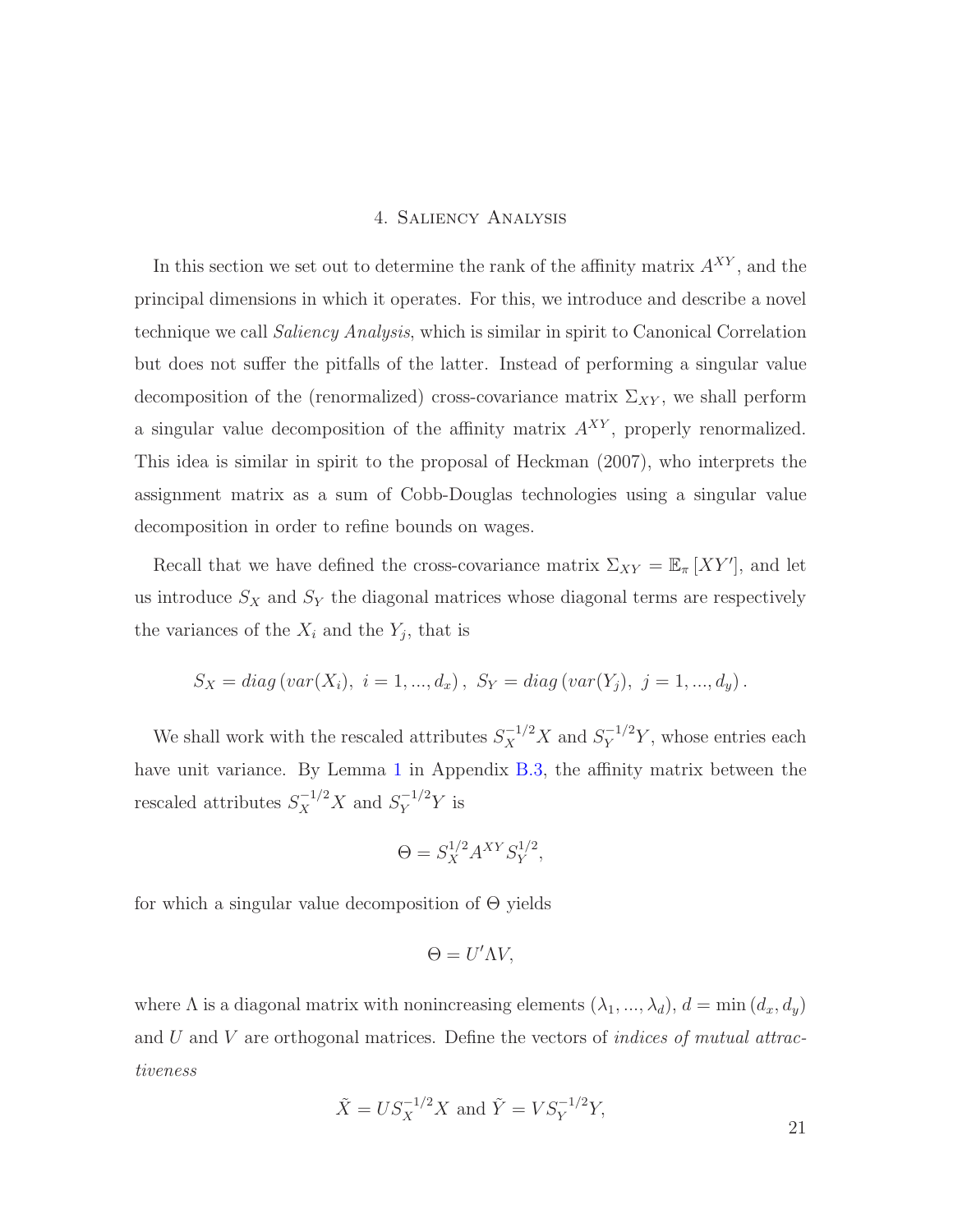where each index is a weighted sum of the observed attributes. Let  $A^{\tilde{X}\tilde{Y}}$  be the affinity matrix on the rescaled vectors of characteristics  $\tilde{X}$  and  $\tilde{Y}$ . From Lemma [1,](#page-45-2) it follows that  $A^{\tilde X \tilde Y} = \Lambda,$  and as a result

$$
\Phi_A(x, y) = \sum_{i=1}^{d_x} \sum_{j=1}^{d_y} A_{ij} x_i y_j = \sum_{i=1}^{d} \lambda_i \tilde{x}_i \tilde{y}_i.
$$

Hence, the new indices  $\tilde{x}$  and  $\tilde{y}$  are such that  $\tilde{x}_i$  and  $\tilde{y}_j$  are complements for  $i = j$ , and neither complements, nor substitutes if  $i \neq j$ . In other words, there is positive assortative matching between  $\tilde{x}_i$  and  $\tilde{y}_j$  for  $i = j$ , and no assortativeness for  $i \neq j$ . This justifies the choice of terminology:  $\tilde{x}_i$  and  $\tilde{y}_i$  are "mutually attractive" because they are complementary with each other and only with each other. All things being equal, a man with a higher  $\tilde{x}_i$  tends to match with a woman with a higher  $\tilde{y}_i$ .

The weights of each index of mutual attractiveness constructed by Saliency Analysis are given by the associated row of  $US_X^{-1/2}$  for men and  $VS_Y^{-1/2}$  for women. The value  $\lambda_i/(\sum_i \lambda_i)$  indicates the share of the observable matching utility of couples explained by the  $i^{th}$  pair of indices. The fact that U and V are orthogonal implies strong restrictions on how  $\tilde{x}$  and  $\tilde{y}$  are obtained from  $S_X^{-1/2}x$  and  $S_Y^{-1/2}$  $y_Y^{-1/2}y$ . In particular, this mapping preserves distances between points; that is, the distance between  $\tilde{x}$  and  $\tilde{x}'$ is equal to the distance between  $S_X^{-1/2}x$  and  $S_X^{-1/2}x'$ .

We observe that in contrast with Canonical Correlation analysis, a convenient feature of Saliency Analysis is that the results do not change when the attributes are measured using different measurement units, as expressed in Lemma [2.](#page-46-1) For instance, if the partner's heights are measured in feet rather than in meters, the outcome of Saliency Analysis does not change.

For illustrative purposes, we give a stylized example of how Saliency Analysis operates in a simple two-dimensional situation.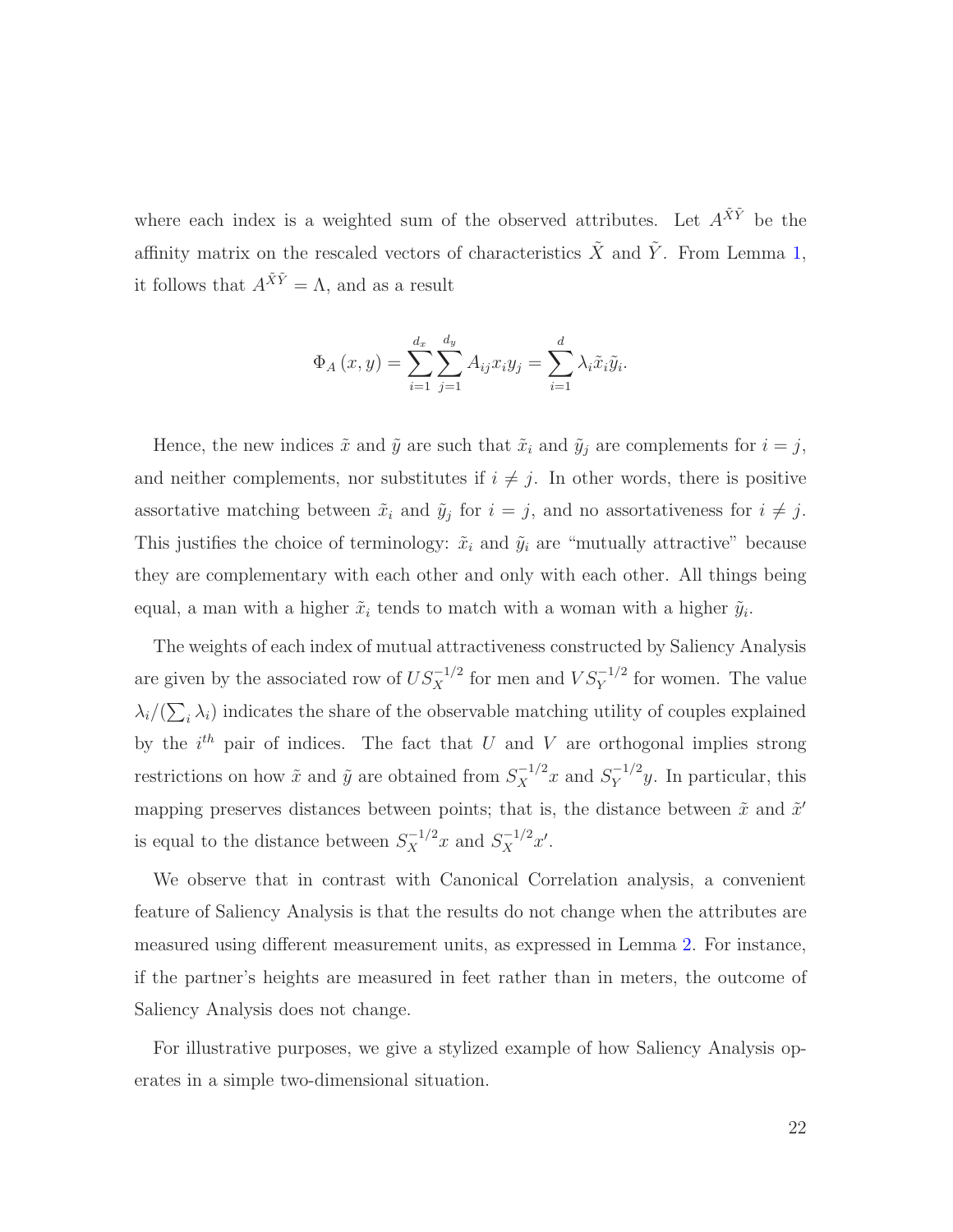<span id="page-22-0"></span>Example 2. Assume that there are two dimensions on each side of the market, and that  $S_X = S_Y = Id$ , so that  $\Theta = A$ . Suppose that

$$
(4.1) \qquad \qquad A = \begin{pmatrix} 0 & 4 \\ -1 & 0 \end{pmatrix}.
$$

Then the singular value decomposition of A is  $A = U' \Lambda V$ , where

$$
U = \begin{pmatrix} 1 & 0 \\ 0 & 1 \end{pmatrix}, \ \Lambda = \begin{pmatrix} 4 & 0 \\ 0 & 1 \end{pmatrix} \ and \ V = \begin{pmatrix} 0 & 1 \\ -1 & 0 \end{pmatrix}
$$

The economic interpretation of this simple example is the following: if the joint utility is given by  $\Phi(x,y) = 4x_1y_2 - x_2y_1$ , then the indices of mutual attractiveness should be given by  $\tilde{x}_1 = x_1$ ,  $\tilde{x}_2 = x_2$  and  $\tilde{y}_1 = y_2$ ,  $\tilde{y}_2 = -y_1$ . One has  $\Phi(\tilde{x}, \tilde{y}) = 4\tilde{x}_1\tilde{y}_1 + \tilde{x}_2\tilde{y}_2$ . The vectors  $\tilde{x} = (x_1, x_2)$  and  $\tilde{y} = (y_2, -y_1)$  can be interpreted as indices of mutual attractiveness, meaning that there is sorting between  $\tilde{x}_1 = x_1$  and  $\tilde{y}_1 = y_2$ , and between  $\tilde{x}_2 = x_2$  and  $\tilde{y}_2 = -y_1$ . If one was willing to approximate the model by a onedimensional sorting model, then Saliency Analysis advocates to keep  $\tilde{x}_1 = x_1$  as a proxy for the attributes of men and  $\tilde{y}_1 = y_2$  as a proxy for the attributes of women. In this case the joint utility is approximated by  $\Phi(\tilde{x}, \tilde{y}) = 4\tilde{x}_1\tilde{y}_1$ .

Example [2](#page-22-0) is the occasion to compare Singular Value Decomposition to another matrix decomposition, the Eigenvalue Decomposition, which economists may be more familiar with. Eigenvalue decomposition consists in writing, whenever possible, a square matrix M as  $M = R\Lambda R^{-1}$ , with  $\Lambda$  diagonal and R invertible. In the context of Saliency Analysis, this decomposition cannot be performed on  $A$  as  $A$  is not necessarily a square matrix; further, as soon as A is not symmetric, this decomposition does not necessarily exist. In particular, when  $A$  is given by  $(4.1)$ , it does not exist since A has no real eigenvalue<sup>[12](#page-22-1)</sup>.

<span id="page-22-1"></span><sup>&</sup>lt;sup>12</sup>However, the singular values of A can be interpreted as eigenvalues of a larger matrix. Indeed, letting H be the constant Hessian matrix of the map  $2\Phi$ , then H is a symmetric matrix of size  $(d_x + d_y)$  written blockwise with two zero blocks on its diagonal and A and A' as off-diagonal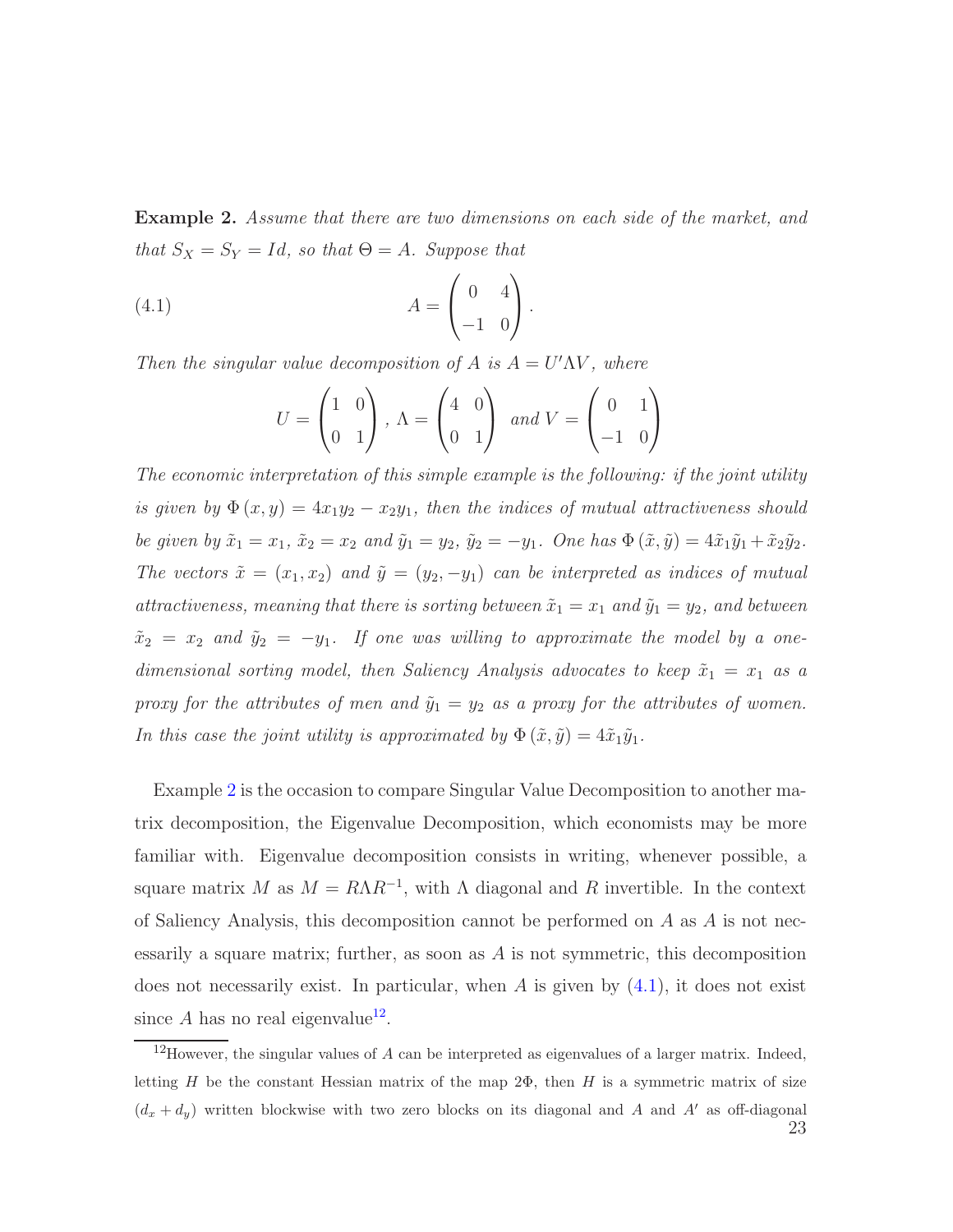As Example [2](#page-22-0) also illustrates, the observation of vector  $\Lambda$  will allow one to draw conclusions about the multivariate nature of the sorting, and on the number of dimensions on which the sorting occurs. In particular, testing for multidimensional sorting versus unidimensional sorting is equivalent to testing whether at least two singular values  $\lambda_i$  are significantly larger than 0, as we shall elaborate in the next section.

blocks, and the eigenvalues of H are plus and minus the singular values of A (see Horn and Johnson, 1991, p. 135).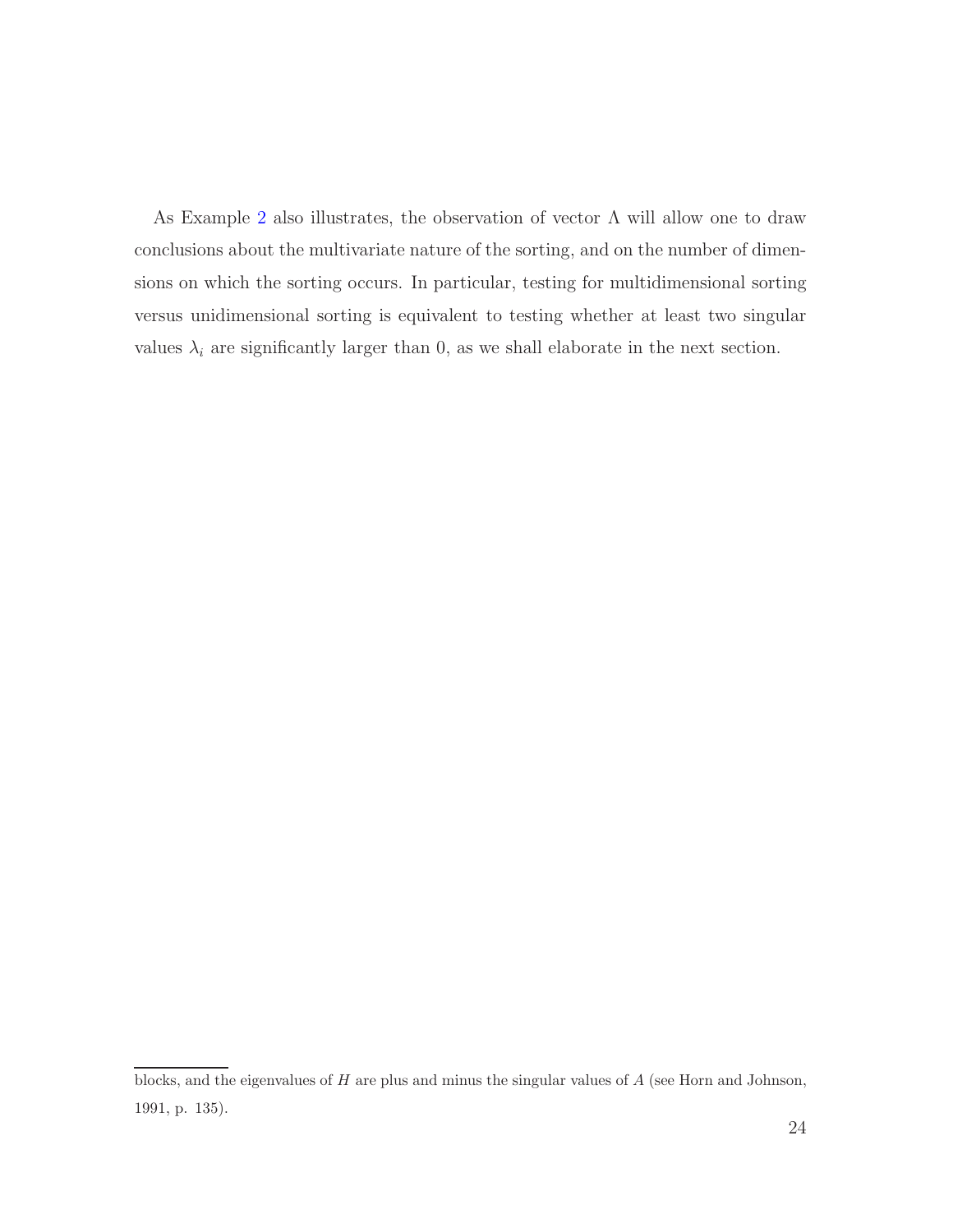# 5. INFERRING THE NUMBER OF SORTING DIMENSIONS<sup>[13](#page-24-1)</sup>

<span id="page-24-0"></span>Assume that a finite sample of size n is observed. For the sake of readability, dependence in  $n$  of the estimators will be dropped from the notations. The vector of mutual attraction weights estimated on the sample is denoted  $\Lambda$ , while the vector of mutual attraction weights in the population is denoted  $\Lambda$ . Similarly  $\hat{A}$  is the estimator of A (which was denoted  $A^{XY}$  in Section [3.2,](#page-16-1) where the construction of that estimator is described). Let  $\hat{S}_X$ ,  $\hat{S}_Y$  and  $\hat{\Sigma}_{XY}$  be the sample estimators of  $S_X$ ,  $S_Y$  and  $\Sigma_{XY}$ , respectively. For a given quantity  $M$ , we shall denote

$$
(5.1) \t\t \delta M = \hat{M} - M,
$$

the difference between the estimator of M and M.

Consider two important matrices associated to the large sample properties of the model. The Fisher Information matrix is defined by

<span id="page-24-2"></span>(5.2) 
$$
\mathbb{F}_{kl}^{ij} = \mathbb{E}_{\pi} \left[ \frac{\partial \log \pi (X, Y)}{\partial A_{ij}} \frac{\partial \log \pi (X, Y)}{\partial A_{kl}} \right],
$$

where we note that the lines of  $\mathbb F$  are indexed by pairs of integers  $(ij)$ , just as the columns of  $\mathbb F$  are indexed by pairs kl. (This is due to the fact that the parameter to be estimated,  $A_{ij}$ , is not a vector but a matrix). Hence  $\mathbb F$  is a "doubly-indexed matrix," which we shall denote using bold font. Some basic formalism on doubly-indexed matrices is recalled in Appendix [B,](#page-41-1) Section [B.4.](#page-50-0)

Our next result expresses the asymptotic distribution of the estimators of  $A$ ,  $S_X$ and  $S_Y$ . It will be the main building block for testing the rank of the affinity matrix (and the number of sorting dimensions).

<span id="page-24-1"></span> $^{13}$ In a discussion with one of the authors, Jim Heckman suggested the intuition of the approach proposed in this paper to test for multidimensional sorting.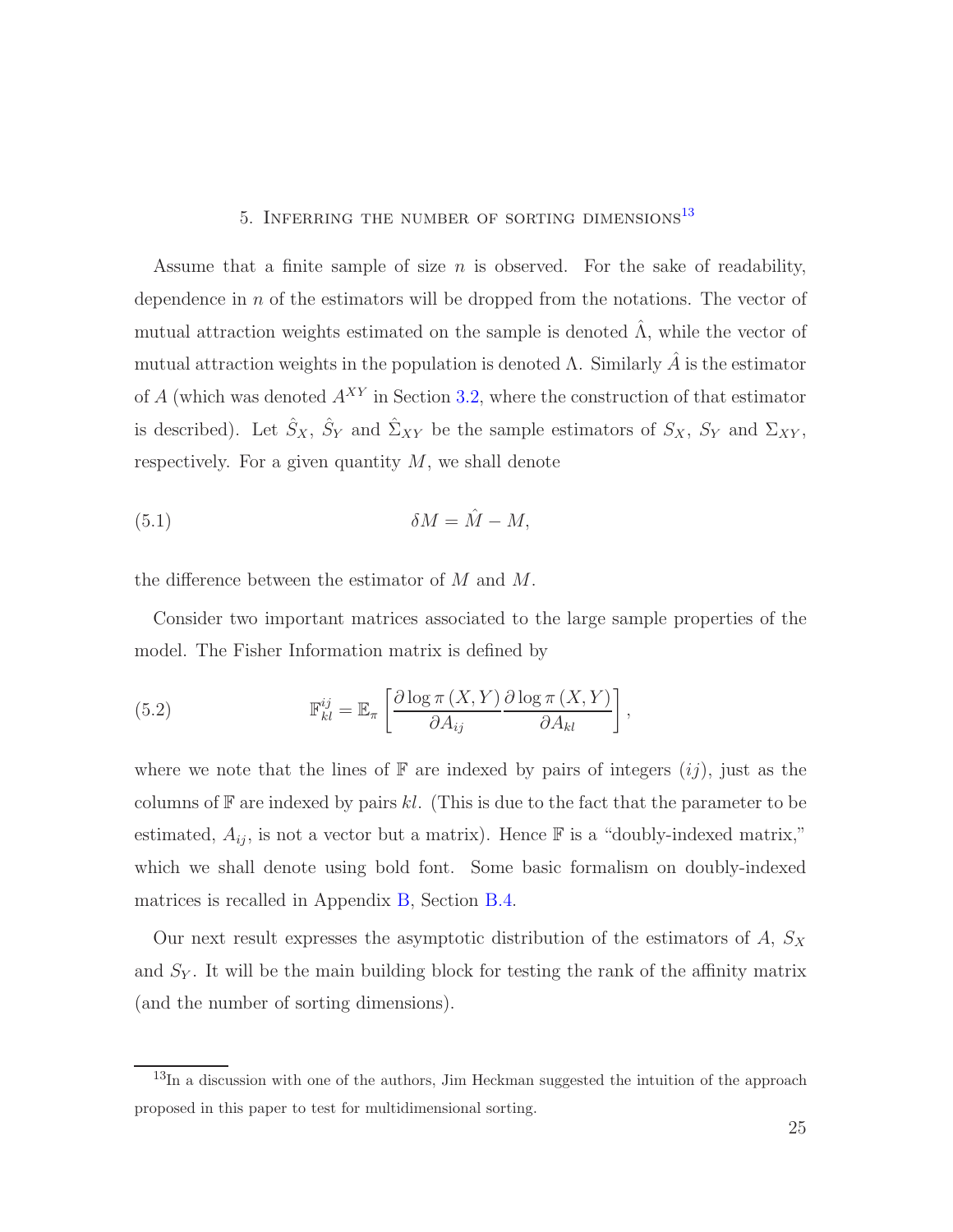<span id="page-25-0"></span>**Theorem 2.** The following convergence holds in distribution for  $n \to +\infty$ :

$$
n^{1/2} (\delta A, \delta S_X, \delta S_Y) \Longrightarrow \mathcal{N} \left( 0, \begin{pmatrix} \mathbb{F}^{-1} & 0 & 0 \\ 0 & \mathbb{K}_{XX} & \mathbb{K}_{XY} \\ 0 & \mathbb{K}_{XY}' & \mathbb{K}_{YY} \end{pmatrix} \right)
$$

where  $\mathbb F$  has been defined in [\(5.2\)](#page-24-2),  $\mathbb K_{XY}$  is defined by

$$
(\mathbb{K}_{XY})_{ij}^{kl} = 1_{\{i=j,k=l\}} cov_{\pi} (X_i X_j, Y_k Y_l)
$$

and we define similarly  $\mathbb{K}_{XX}$  and  $\mathbb{K}_{YY}$  by

$$
(\mathbb{K}_{XX})_{ij}^{kl} = 1_{\{i=j,k=l\}} cov_{\pi}(X_i X_j, X_k X_l) \text{ and } (\mathbb{K}_{YY})_{ij}^{kl} = 1_{\{i=j,k=l\}} cov_{\pi}(Y_i Y_j, Y_k Y_l).
$$

Note that, as shown in Lemma [5](#page-48-2) in Appendix [B.3,](#page-49-0)  $\mathbb F$  can be evaluated numerically as the Hessian matrix of  $W_1$ . Theorem [2](#page-25-0) implies in particular that the asymptotic variance-covariance matrix of our estimator of  $A$  is the inverse of the Fisher information matrix. As a result, our estimator attains asymptotic statistical efficiency.

Now denoting  $\hat{\Theta} = \hat{S}_X \hat{A} \hat{S}_Y$  the estimated counterpart of  $\Theta$  whose singular value decomposition is denoted  $\hat{\Theta} = \hat{U}' \hat{\Lambda} \hat{V}$ , we show in Appendix [B.4](#page-50-0) that  $\hat{\Theta}$  is asymptotically normal, and we give an expression for its asymptotic variance-covariance matrix in Lemma [6.](#page-50-1) We use this asymptotic result to test the rank of the affinity matrix  $\Lambda$ . Testing the rank of a matrix is an important issue with a distinguished tradition in econometrics (see e.g. Robin and Smith, 2000 and references therein). Here, we use results from Kleibergen and Paap (2006). One wishes to test the null hypothesis  $H_0$ : the rank of the affinity matrix is equal to  $p = 1, 2, ..., d-1$ . Following Kleibergen and Paap, the singular value decomposition  $\hat{\Theta} = \hat{U}' \hat{\Lambda} \hat{V}$  is written blockwise

$$
\hat{\Theta} = \begin{pmatrix} \hat{U}_{11}^{\prime} & \hat{U}_{21}^{\prime} \\ \hat{U}_{12}^{\prime} & \hat{U}_{22}^{\prime} \end{pmatrix} \begin{pmatrix} \hat{\Lambda}_{1} & 0 \\ 0 & \hat{\Lambda}_{2} \end{pmatrix} \begin{pmatrix} \hat{V}_{11} & \hat{V}_{12} \\ \hat{V}_{21} & \hat{V}_{22} \end{pmatrix}
$$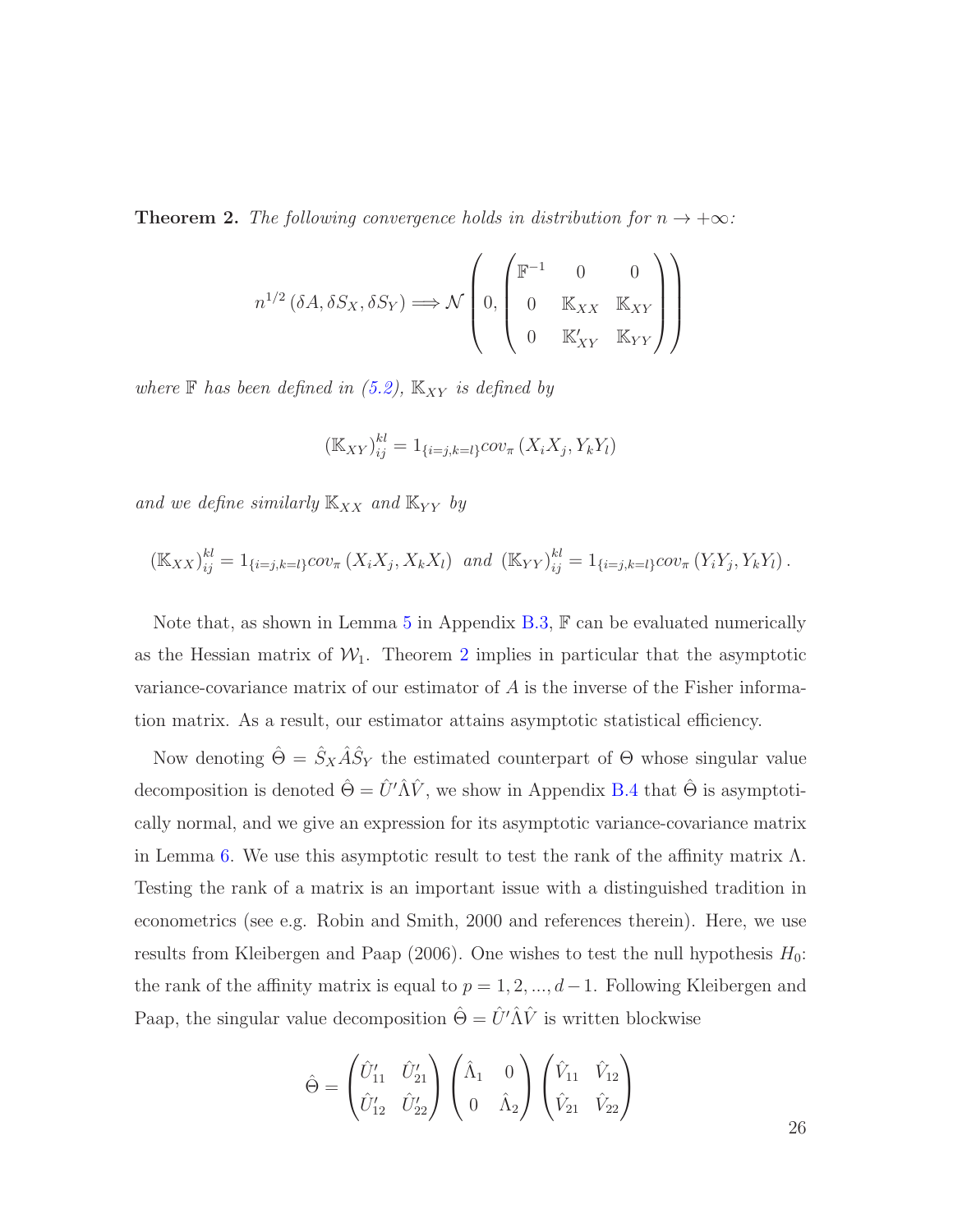where the blocks are dimensioned so that  $\hat{\Lambda}_1$ ,  $\hat{U}'_{11}$  and  $\hat{V}_{11}$  are  $p \times p$  square matrices. Define

$$
\hat{T}_p = (\hat{U}_{22}' \hat{U}_{22})^{-1/2} \hat{U}_{22}' \hat{\Lambda}_2 \hat{V}_{22} (\hat{V}_{22}' \hat{V}_{22})^{-1/2}
$$
\n
$$
\hat{A}_{p\perp} = (\hat{U}_{22}'') (\hat{U}_{22}')^{-1} (\hat{U}_{22}' \hat{U}_{22})^{1/2}
$$
\n
$$
\hat{B}_{p\perp} = (\hat{V}_{22}' \hat{V}_{22})^{1/2} \hat{V}_{22}^{-1} (\hat{V}_{21} \hat{V}_{22})
$$

so that our next result provides a test for the number of sorting dimensions.

**Theorem 3.** Under the null hypothesis that the rank of the affinity matrix is  $p$ , the quantity  $n^{1/2}$  $\hat{T}_p$  is asymptotically normally distributed, and the expression of its variance-covariance matrix  $\Omega_p$  is given in Appendix [B.4,](#page-50-0) formula [\(B.18\)](#page-51-0). As a result, the test-statistic

$$
n\hat{T}^{\prime}_{p}\hat{\Omega}_{p}^{-1}\hat{T}_{p}
$$

converges under the null hypothesis to a  $\chi^2((d_x-p)(d_y-p))$  random variable.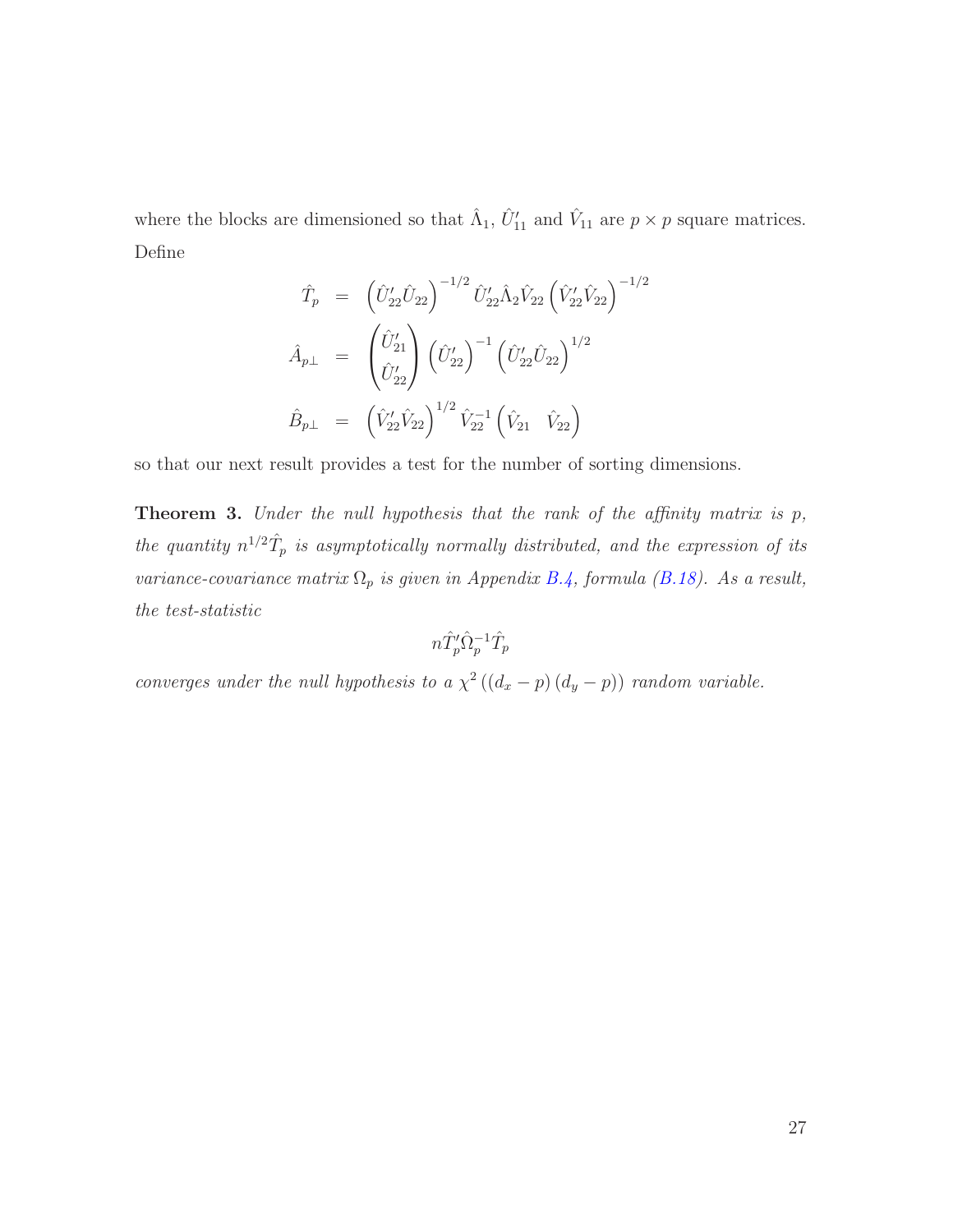# 6. THE DATA

<span id="page-27-0"></span>6.1. The dataset. In this paper, we use the waves 1993-2002 of the DNB Household Survey (DHS) to estimate preferences in the marriage market. For a thorough description of the setup and the quality of this data we refer the reader to Nyhus (1996). This data is a representative panel of the Dutch population with respect to region, political preference, housing, income, degree of urbanization, and age of the head of the household among others. The DHS data was collected via on-line terminal sessions and each participating family was provided with a PC and a modem if necessary. The panel contains on average about 2,200 households in each wave.

This data includes three main features that are particularly attractive for our purposes. First, within each household, all persons aged 16 or over were interviewed. This implies that the data contains detailed information not only about the head of the household but about all individuals in the household. In particular, the data identifies "spouses" and "permanent partners" of the head of each household. This information reveals the nature of the relationship between the various individuals of each household and allows us to reconstruct "couples".

Second, this data contains very detailed information about individuals. This rich set of information includes socio-demographic variables such as birth year and education, as well as variables about the anthropometry of respondents (height and weight), a self-assessed measure of health, and, above all, information about personality traits and risk attitude, which are included in the waves 1993-2002.

Finally, as for most panel data, the DHS data suffers from attrition problems. The attrition of households is on average 25% each year, cf. Das and van Soest (1999) among others. To remedy attrition, refreshment samples were drawn each year, such that, over the period 1993-2002, about 7,700 distinct households were interviewed at least once. Since the methodology implemented in this paper relies essentially on the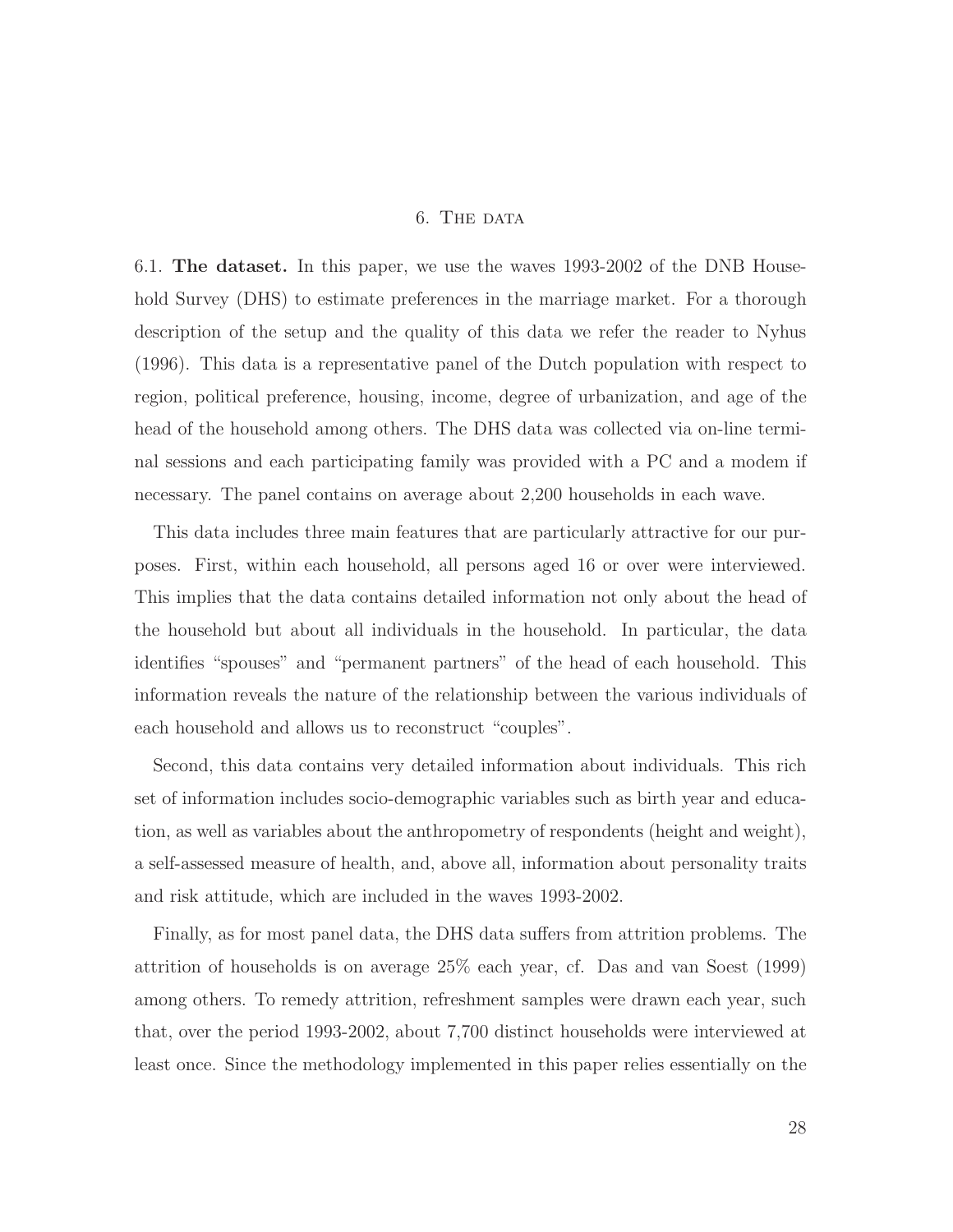availability of a cross-section of households, attrition and its remedy is in fact an asset of this data as it allows us to have access to a rather large pool of potential couples.

Note that our methodology could be applied on other panel datasets (such as GSOEP, for instance) that also include supplementary questionnaires enabling one to construct measures of personality traits and risks aversion together with sociodemographic and morphological variables. However, the main asset of the DNB dataset is that it allows us to measure all relevant variables in a single wave whereas in GSOEP, one would have to use the panel structure to match measures of BMI (from wave 2008 and 2009) and measures of personality traits (from waves 2006 and 2007).

6.2. Variables. Educational attainment is measured from the respondent's reported highest level of education achieved. The respondents could choose among 13 categories (7 in the later waves), ranging from primary to university education. The reduction to 7 categories in the later waves implies that only three broad educational categories can be consistently constructed. We coded responses as follows:

- (1) Lower [kindergarten, primary, elementary secondary] education,
- (2) Intermediate [secondary, pre-university, vocational] education,
- (3) Higher [university] education.

The respondents were also asked about their height and weight. The answers of these questions allowed us to calculate the Body Mass Index of each respondent as the weight in kilograms divided by the square of the height measured in meters. The respondents were also asked to report their general health. The phrasing of the question was: "How do you rate your general health condition on a scale from 1, excellent, to 5, poor?". We make use of the panel structure to deal partly with nonresponses on socio-economic and health variables. When missing values for height, weight, education, year of birth etc. were encountered, values reported in adjacent 29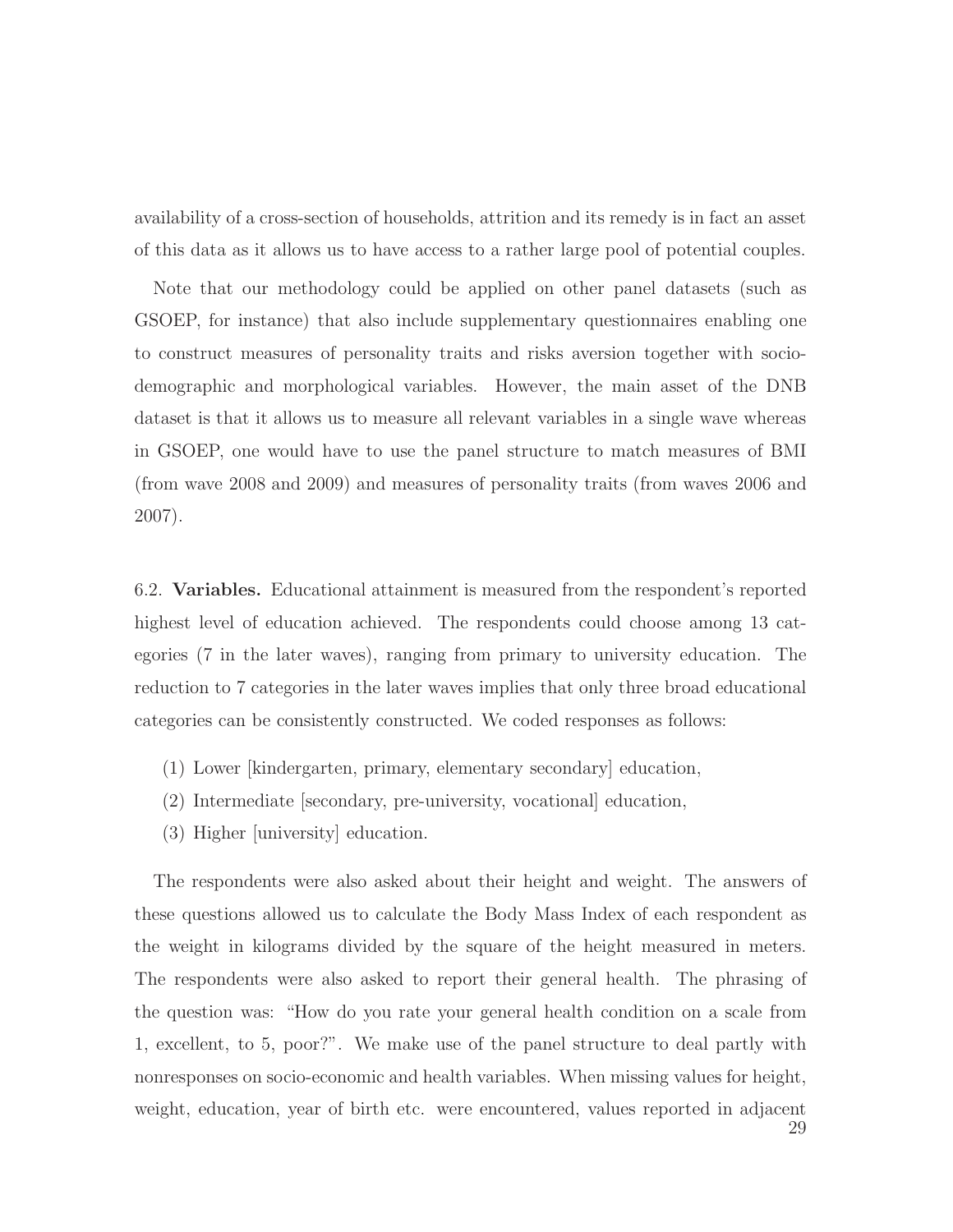years were imputed. We defined our measure of health by subtracting the answer to this question to 6.

In Appendix [E.2,](#page-57-0) we recall the methodology of Nyhus and Webley (2001) which we followed in order to construct five factors of personality traits. These factors were labeled as:

- Emotional stability: a high score indicates that the person is less likely to interpret ordinary situations as threatening, and minor frustrations as hopelessly difficult,
- Extraversion (outgoing): a high score indicates that the person is more likely to need attention and social interaction,
- Conscientiousness (meticulous): a high score indicates that the person is more likely to be self-disciplined and plan his/her actions,
- Agreeableness (flexibility): a high score indicates that the person is more likely to be pleasant with others and go out of their way to help others,
- Autonomy (tough-mindedness): a high score indicates that the person is more likely to be direct, rough and dominant.

6.3. Couples. Our definition of a couple is a man and a woman living in the same household and reporting being either head of the household, spouse of the head or a permanent partner (not married) of the latter<sup>[14](#page-29-0)</sup>. To construct our dataset of couples, we first pool all the selected waves (1993-2002). We then keep only those respondents that report being head of the household, spouse of the head or permanent (not married) partner of the head. This sample contains roughly 13,000 men and women and identifies about 7,700 unique households. We then split this sample and create two datasets, one containing women and one containing men. Each dataset identifies about 6,500 different men and women. We then merge the men dataset to the women

<span id="page-29-0"></span><sup>&</sup>lt;sup>14</sup>Note that using the subsample of legally married couples does not affect the three main results of our analysis mentioned in the abstract. These results are available from the authors upon request.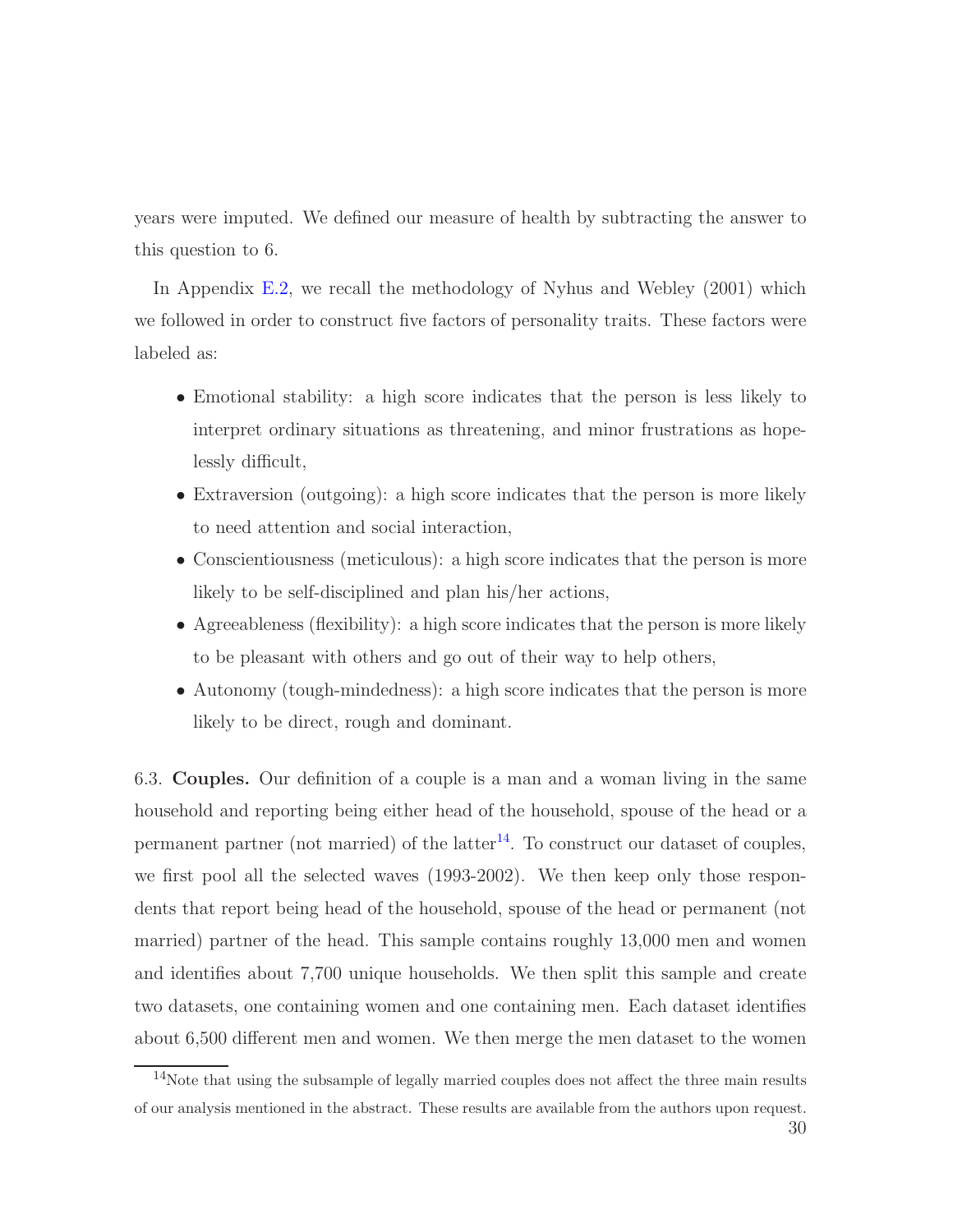dataset using the household identifier. We identify 5,500 unique couples while roughly 1,250 men and 1,250 women remain unmatched.

Given the aim of our main analysis, we further restrict our sample to relatively newly formed couples. In the absence of information about when couples actually formed, following the literature (see Chiappori et al. 2012, for instance), we select only couples whose wives are younger than 40 years old.

Table [1](#page-67-0) reports the number of identified young couples and the number of young couples for which we have complete information on the various dimensions. For nearly all couples we have information on both spouses' educational attainment. However, out of 2,897 couples only 1,595 provide complete information on education, height, health and BMI. We lose another 337 couples for which personality traits are not fully observed. Another 100 couples are lost when attitude towards risks is additionnally taken into consideration. Our working dataset therefore contains 1158 young couples.

Table [2](#page-68-0) presents summary statistics for men and women. On average, in our sample, men are 3 years older than women<sup>[15](#page-30-0)</sup>, slightly more educated, taller by 13 centimeters, have a BMI of  $1\text{Kg/m}^2$  higher, are less conscientious (meticulous), less extraverted but more emotionally stable and more risk averse. On average, in our sample, men and women have similar (good) health and a comparable degree of agreeableness and autonomy.

Oreffice and Quintana-Domeque (2010) estimate features of the (observed) matching function between men and women in the marriage market using the PSID data for the US. Their strategy consists in regressing each attribute of men on all attributes of women and vice versa. This procedure can easily be replicated with our data in an attempt to compare features of the matching function in both datasets (US versus

<span id="page-30-0"></span><sup>15</sup>Note that the mean age at first marriage is relatively high in the Netherlands (30.1 and 32.8 for women and men respectively, source: United Nations Economic Commission for Europe, 2010 Statistical Database) compared to the USA (26.1 and 28.2) which is reflected in the relative high mean age of men and women in our sample of couples.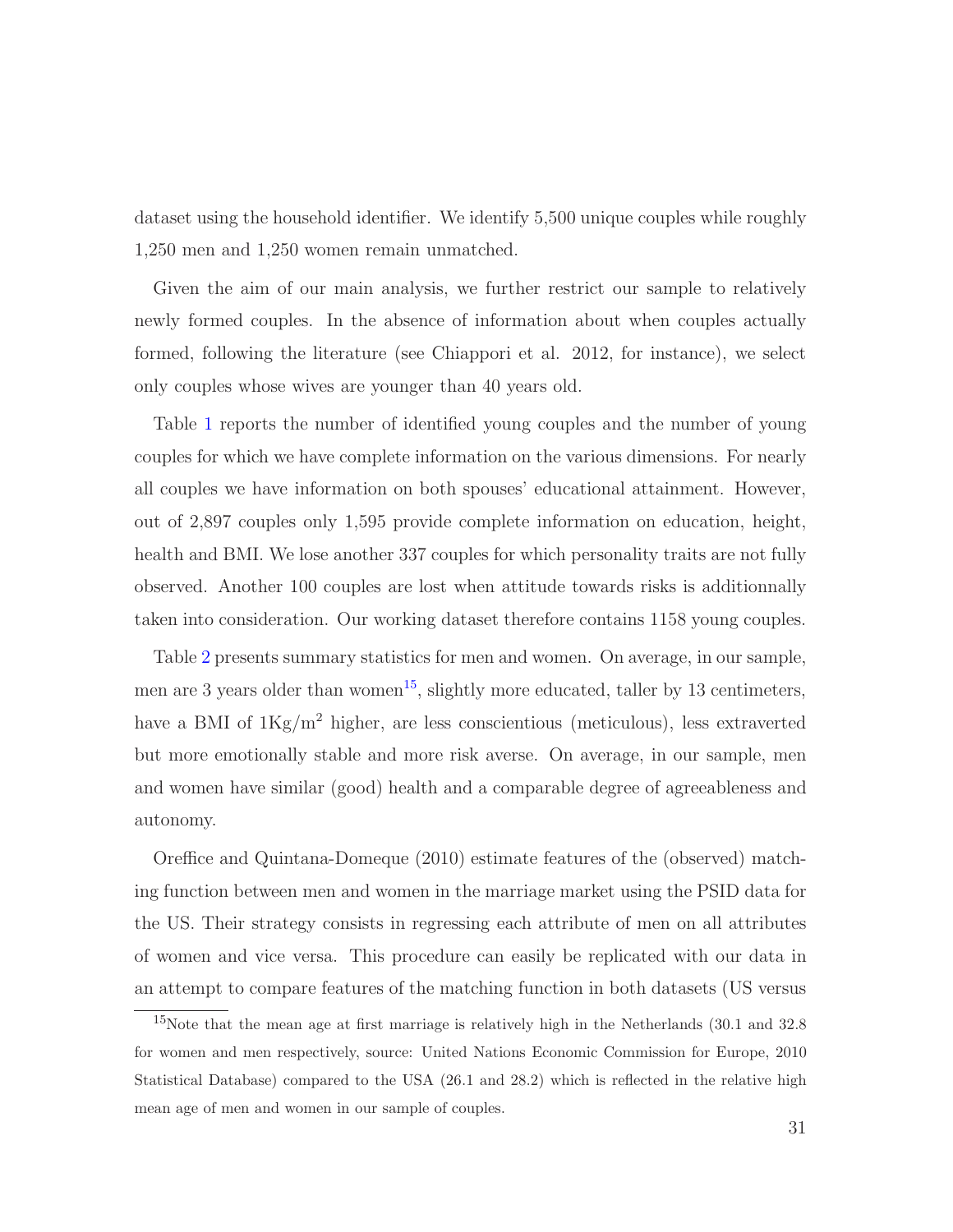Dutch marriage market). Interestingly enough, we find very similar results as those obtained by Oreffice and Quintana-Domeque (2010). For instance, these authors find that an additional unit in the husband's BMI is associated with a 0.4 additional unit in the wife's BMI. Using our sample, our estimate is also significant and of similar magnitude even after controlling for personality traits, i.e. 0.25. Furthermore, they find that an additional inch in the husband's height is associated with an additional 0.12 inch in the wife's height. Here too, our estimate is significant and of similar magnitude, i.e. 0.15. Yet, Oreffice and Quintana-Domeque (2010) find that richer men (higher educated men in our case) tend to be married with wives of lower BMI (an increase of 10% in the husband's earnings is associated with a decrease of 0.21 points in his wife's BMI). In our sample, we find that higher educated men (interpreting education as permanent income) are matched with women of lower BMI, i.e. a man with one additional level of education is matched with a woman whose BMI is 0.56 units lower.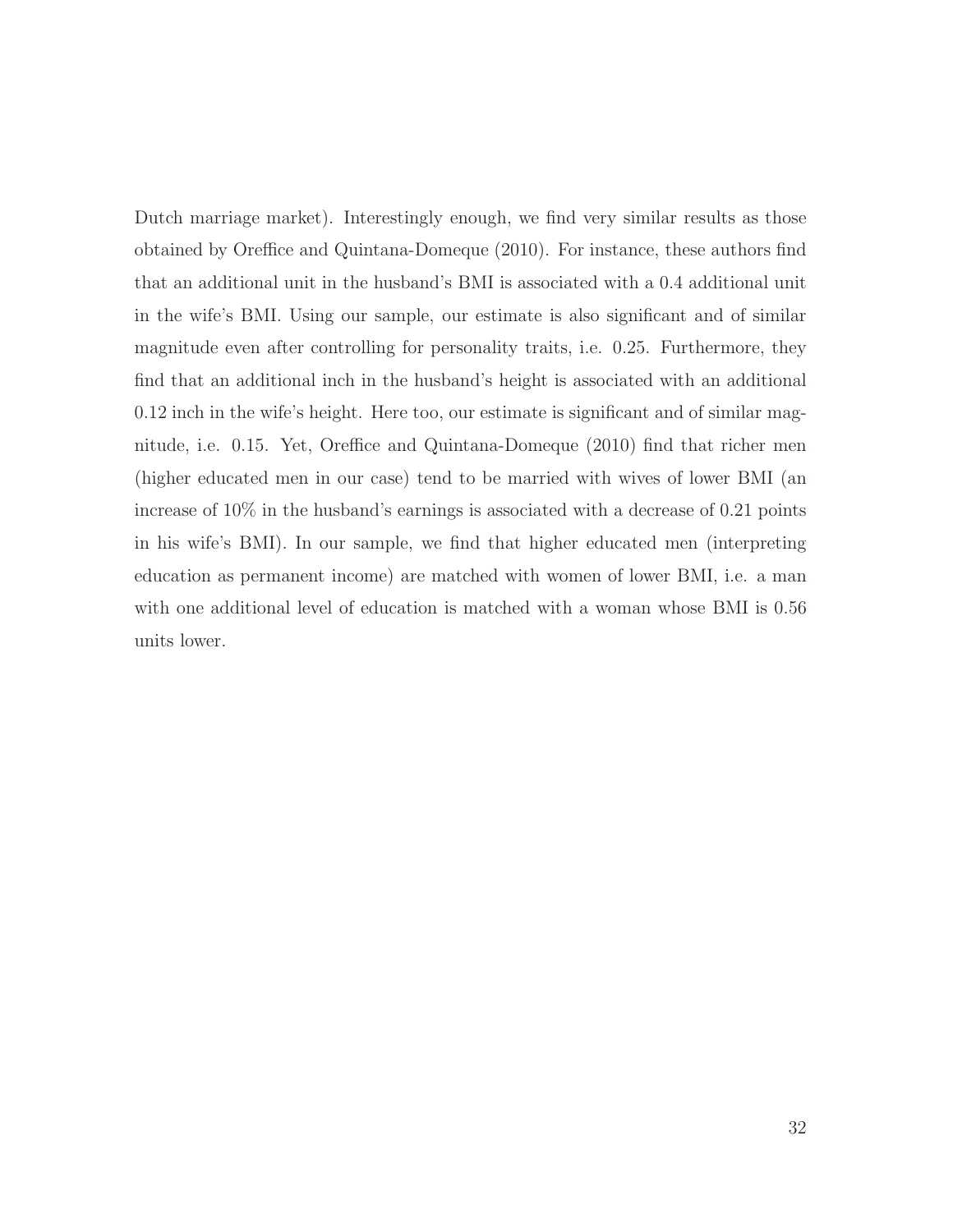# 7. Empirical results

<span id="page-32-0"></span>We apply the Saliency Analysis, outlined in the previous section, on our sample of couples. The procedure requires first to estimate the affinity matrix A. This is done by applying the technique presented in section 3. The estimation results are reported in Table [3.](#page-69-0) It is important to note that the estimates reported in the table are obtained using standardized attributes rather than the original ones. The main advantage of using standardized attributes is that the magnitude of the coefficients is directly comparable across attributes, allowing a direct interpretation in terms of comparative statics.

The estimates of the affinity matrix reveal four important and remarkable features:

- (1)  $On-diagonal:$  education is the single most important attribute in the marriage market. The largest coefficient of the affinity matrix is indeed observed on the diagonal for education. This coefficient is more than twice as large as the second largest coefficient obtained on the diagonal for the variable BMI. Loosely speaking, this means that increasing the education of both spouses by 1 standard deviation increases the couple's joint utility by 0.56 units. To achieve a similar increase in utility, the BMI of both spouses should be increased by 1.63 standard deviations each.
- (2) Off-diagonal: the table clearly indicates the importance of cross-gender interactions between the various attributes as many off-diagonal coefficients of the affinity matrix are significantly different from 0. This implies that important trade-offs take place between the various attributes. For instance, men's emotional stability interacts positively with women's conscientiousness, i.e. 0.21. Stated otherwise, this means that increasing the husband's emotional stability increases the joint utility of couples whose wives are relatively conscientious. Other examples are noticeable: men's autonomy interacts negatively 33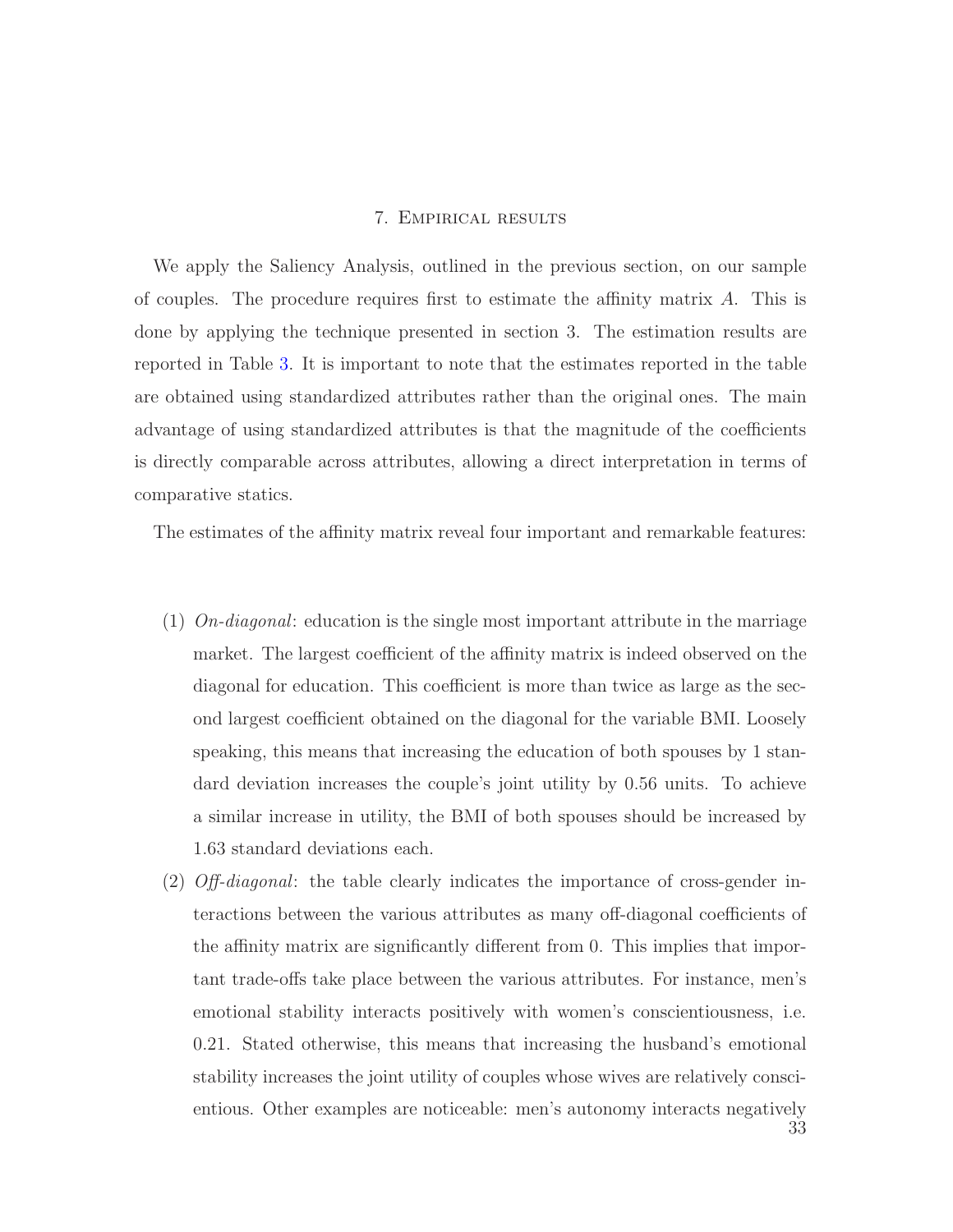with women's conscientiousness, i.e.  $-0.11$  but positively with women's extraversion, i.e. 0.11. Conversely, men's agreeableness interacts positively with women's conscientiousness, i.e. 0.13, but negatively with women's extraversion, i.e. -0.14.

- (3) Asymmetry: the affinity matrix is not symmetric indicating that preferences for attributes are not similar for men and women. For instance, increasing a wife's conscientiousness by 1 standard deviation increases the joint utility of couples with more agreeable men relatively more (significant coefficient of magnitude 0.13) while increasing the husband's conscientiousness by 1 standard deviation has the same impact on a couple's joint utility, indifferently of how agreeable his wife is.
- (4) Personality traits: personality traits matter for preferences, not only directly (terms on the diagonal are significant for conscientiousness, and risk aversion and of respective magnitude, 0.14 and 0.11) but mainly indirectly through their interactions with other attributes. For instance, the single most important interaction between observable attributes of men and women is found between the emotional stability of husbands and the conscientiousness of women, i.e. 0.21, a magnitude that matches with the direct effect of BMI. Also, personality traits interact not only with other personality traits but also with anthropometry. The emotional stability of men interacts positively with women's BMI, i.e. 0.12.

Using the estimated affinity matrix, we then proceed to the Saliency Analysis as introduced in the previous section. This enables us i) to test whether sorting is unidimensional, i.e. occurs on a single-index and ii) to construct pairs of indices of mutual attractiveness for men and women.

We first test the dimensionality of the sorting in the marriage market. For  $p = 1$ , that is testing against the null hypothesis that sorting occurs on a single index, we find 34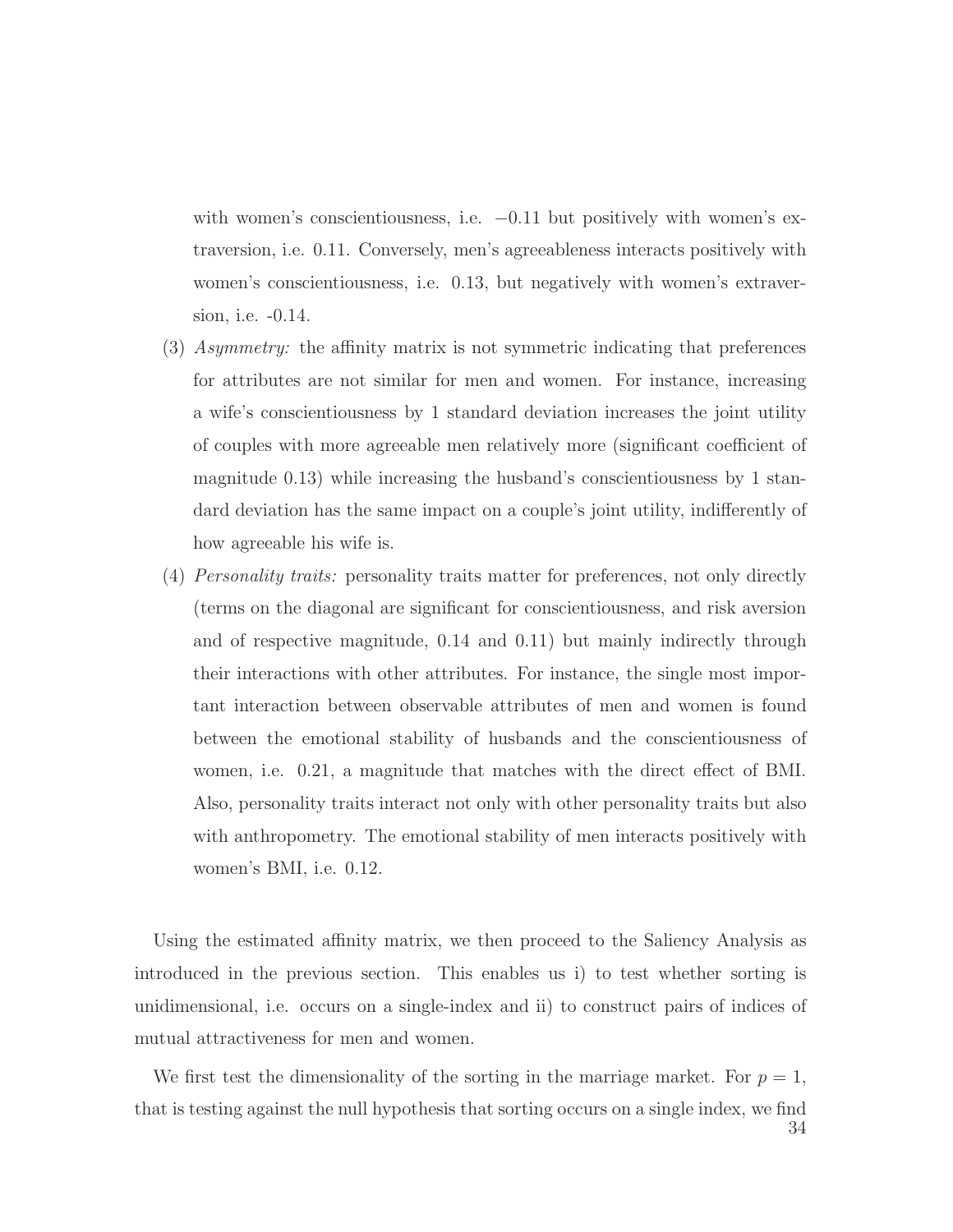that  $n\hat{T}_1^{\prime}\hat{\Omega}_1^{-1}\hat{T}_1 = 273.45$  which is significant at the 1% level. This implies that sorting in the marriage market does not occur on a single index as has been assumed in most of previous literature. In fact, our test-statistic never becomes insignificant. Even for  $p = 9$  we have  $n\hat{T}_9' \hat{\Omega}_9^{-1} \hat{T}_9 = 13.62$  which is still significant at the 1% level. This suggests that the affinity matrix has full rank and that sorting occurs on at least 10 observed indices. Our results therefore clearly highlight that sorting in the marriage market is multidimensional and individuals face important trade-offs between the attributes of their spouses.

Each pair of indices derived from Saliency Analysis explains a mutually exclusive part of the total observable matching utility of couples. The share explained by each of our 10 indices is reported in Table [4.](#page-70-0) The table shows that the share of the first 8 pairs of indices is significantly different from 0 at the 1% level.

As for the Principal Component Analysis, the labeling of each dimension is subjective and becomes increasingly difficult to interpret as one considers more dimensions. Table [5](#page-71-0) therefore only contains the 3 pairs of indices explaining most of the joint utility. Together these 3 pairs of indices explain about 60% of the total matching utility. The first pair, indexed I1, explains about 28% of the joint utility. These indices load heavily (in bold weight  $\geq$  0.5) on education and the weights on education are of similar magnitude for men and women. This confirms that education plays the most important role in sorting in the marriage market. However, the second pair of indices, which explains another 17% of the joint utility, loads heavily on personality traits (i.e. emotional stability for men and conscientiousness for women). Personality traits play a strong role in the sorting in the marriage market. Interestingly enough, while conscientiousness only matters for the attractiveness of women, emotional stability only matters for the attractiveness of men. The third pair explains another 14% of the joint utility and loads on BMI and extraversion for women and agreableness for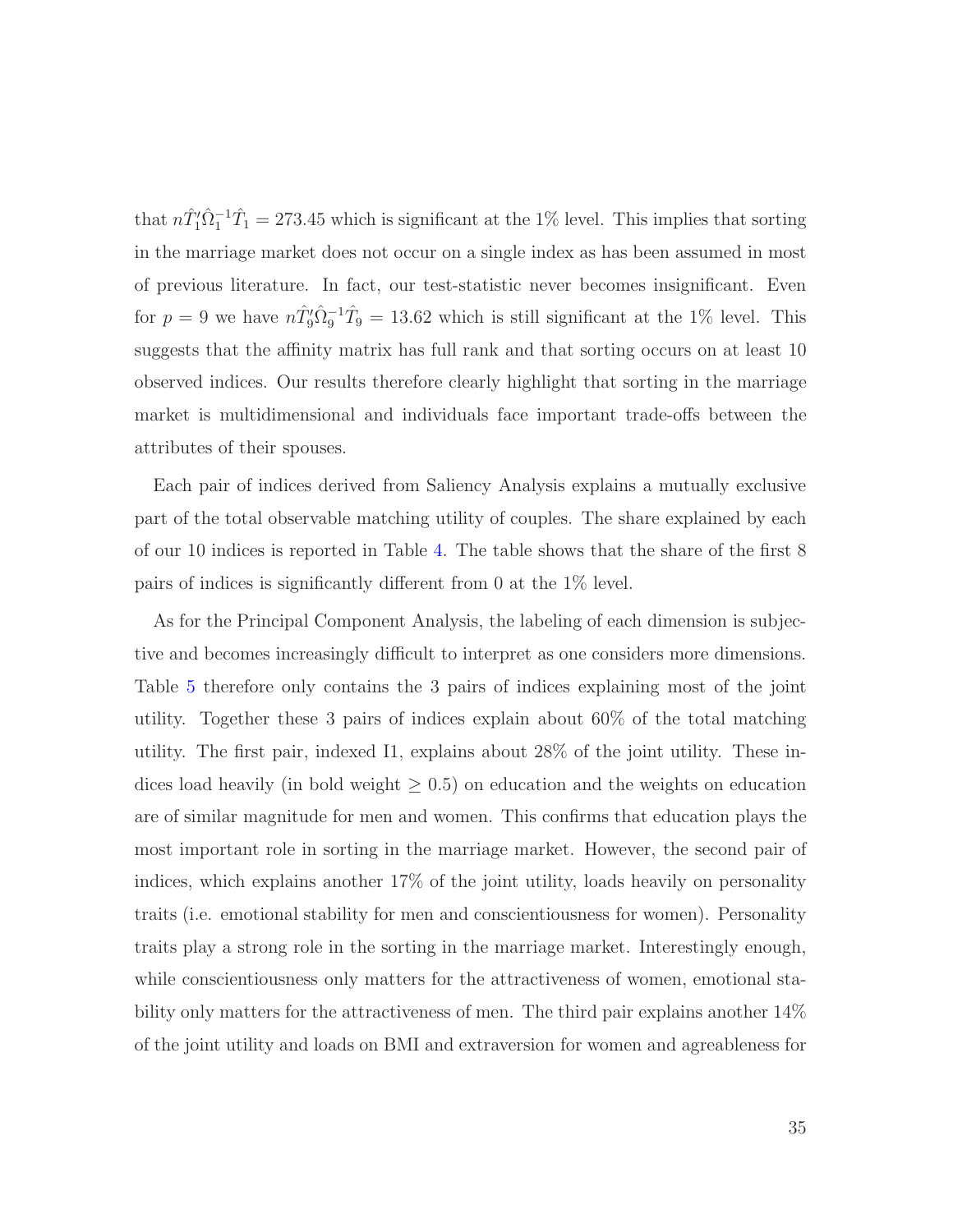men. This result corroborates Chiappori, Oreffice and Quintana-Domeque's (2012) finding that BMI is important for the sorting in the marriage market.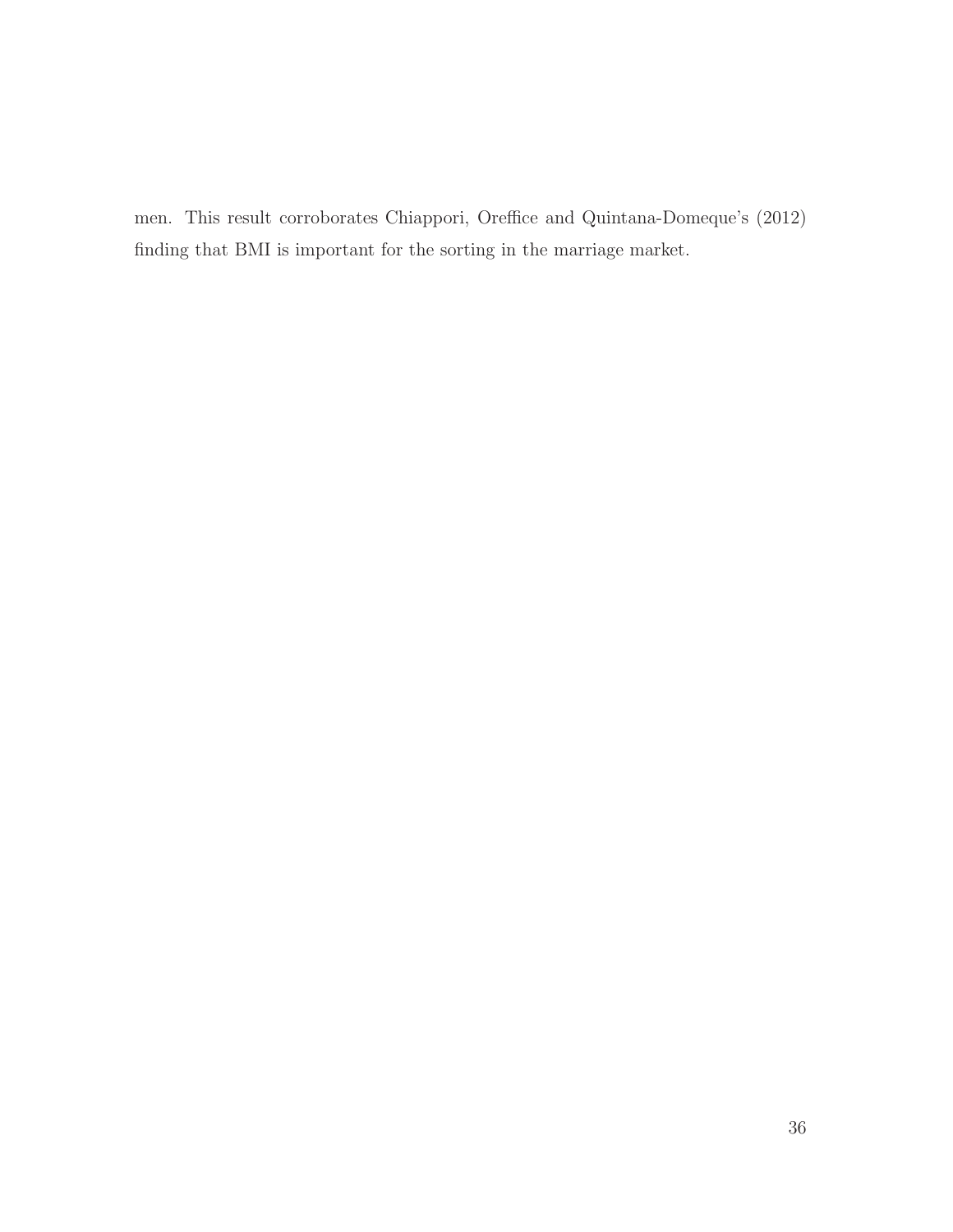#### 8. Summary and Discussion

This paper has introduced a novel technique to test for the dimensionality of the sorting in the marriage market, and derive indices of mutual attractiveness, namely Saliency Analysis. This technique is grounded in the structural equilibrium model of Choo and Siow (2006) which we have extended to the continuous case in this paper. Indices of mutual attractiveness derived in Saliency Analysis, in contrast to Canonical Correlation for instance, have a structural interpretation and are therefore informative about agents' preferences.

Saliency Analysis has been performed on a dataset of Dutch households containing information about education, height, BMI, health, attitude towards risk and five personality traits of both spouses. The empirical results of this paper reveal two important features of the marriage market. First, our results clearly show that sorting occurs on multiple indices rather than just on a single one, as assumed in most of current literature. This implies that individuals face important trade-offs between the attributes of their potential spouse. For instance, in the dataset we studied, more conscientious men prefer more conscientious women (0.14), but more autonomous men prefer less conscientious women (-0.11). Hence, women face a trade off between being attractive for more conscientious men and being attractive for more autonomous men. Similarly, more conscientious women prefer more agreeable men (0.13) but more extraverted women prefer less agreeable men (-0.14). Men therefore face a trade-off between being attractive for more conscientious women and being attractive for more extraverted women.

Second, personality traits and attitude towards risk matter for the sorting of spouses in the marriage market. In fact, although education explains the largest share (28%) of the observable joint utility of spouses, personality traits explain a rather large share too (17%). Interestingly enough, different traits matter differently for men and women. For instance, women find emotionally stable men more attractive. Yet,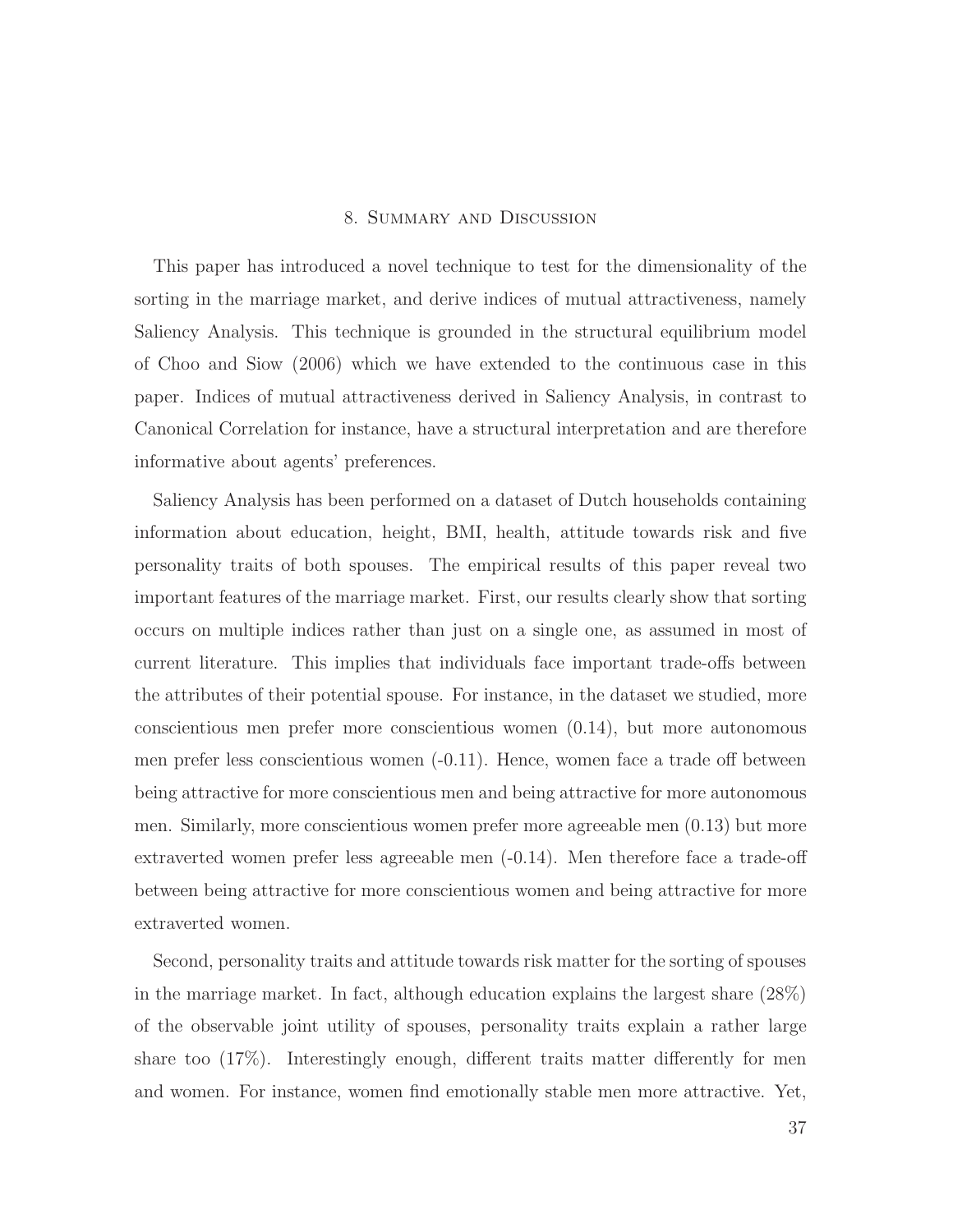men prefer conscientious women but are indifferent about the emotional stability of women.

The analysis presented in this paper opens up interesting possibilities for further research. In particular, our analysis could be applied on other markets besides the marriage one, such as the market for CEOs. A recent literature led by Bertrand and Schoar (2003), Falato, Li and Milbourn (2012) and Custodio, Ferreira and Matos (2013), acknowledges the multidimensionality of CEO's talent, but assumes that sorting occurs on a single index. Our setting can then be used to extend the seminal contributions of Terviö  $(2008)$  and Gabaix and Landier  $(2008)$ , who calibrate a single-dimensional multiplicative sorting model in order to explain CEO compensation. An important difference in the CEO compensation literature is that transfers (i.e. salaries) are typically observed, unlike in the case of the marriage market considered in the present paper. The observation of the transfers has interesting consequences for identification. Assume that  $x$  is a CEO's vector of characteristics (say, track record, education, political inclinations, cultural affinities) and y is a vector of firm's characteristics. Let  $\alpha(x, y)$  be the nonpecuniary utility of CEO x working with firm y, and let  $\gamma(x, y)$  be the productivity (in monetary units) of CEO x if hired by firm y. In the case where transfers are unobserved, only the joint utility  $\Phi = \alpha + \gamma$  is identified. However, in the case where transfers are observed, it is possible to identify separately  $\alpha$  and  $\gamma$ . Hence when CEO compensation data is available, the results of the present paper can be easily extended to identify simultaneously the CEO's productivity and his/her nonpecuniary utility for working with a given firm.

Lastly, we observe that the Poisson process approach which appears in the framework of this paper may provide the "missing link" between search models and matching with unobserved heterogeneity. Indeed, Poisson processes are central to search models, and the fact that they also play an important role in our model suggests that they may provide an interesting connection. The key difference, of course, comes from the fact that in search models, agents are faced with an optimal stopping problem: 38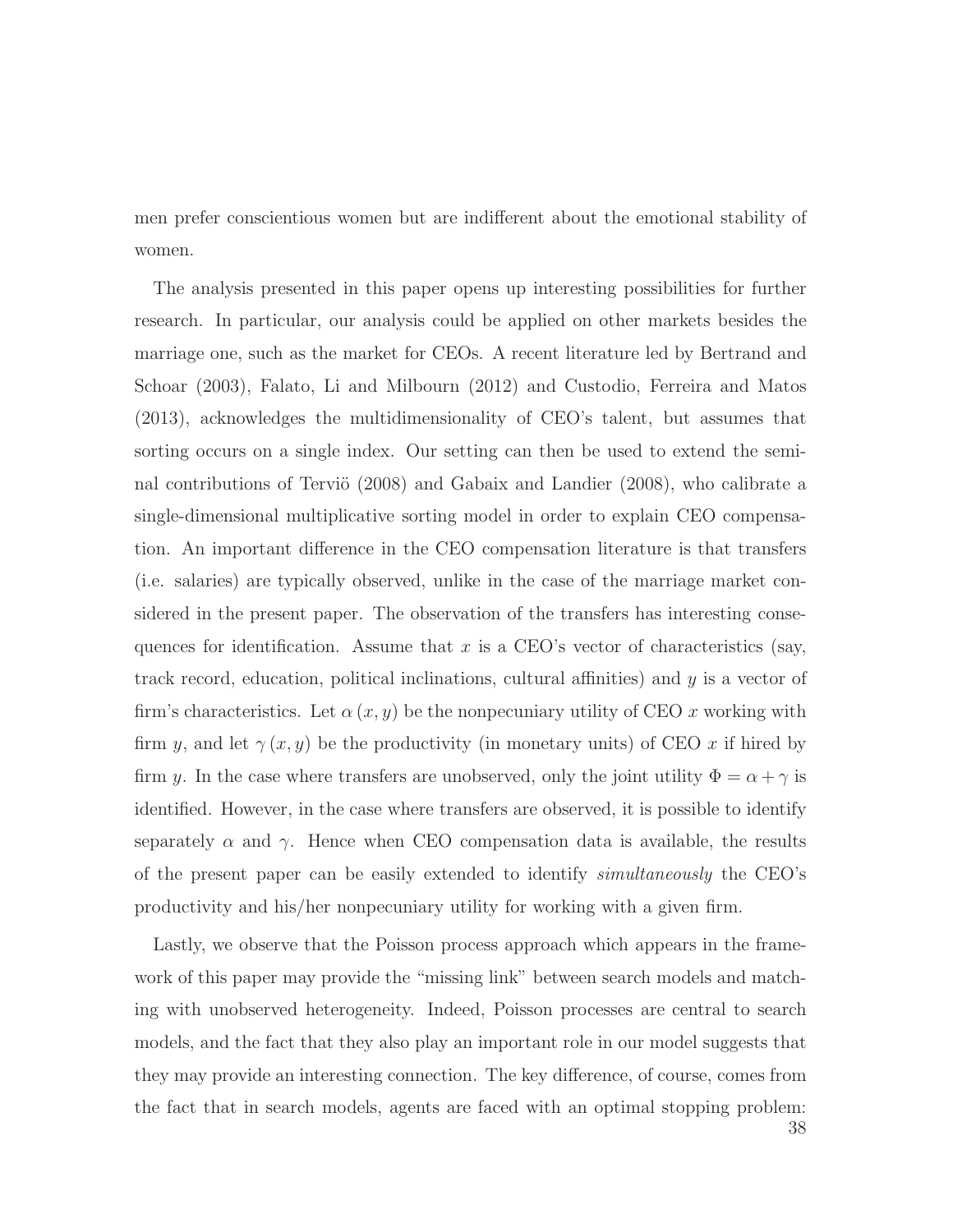agents cannot know what their opportunities will be in advance, and they cannot retain offers, while in our framework they are fully aware of all their opportunities from the start. While we briefly elaborate on the formal connection in Appendix [A,](#page-39-0) we leave a full exploration of the matter for future work.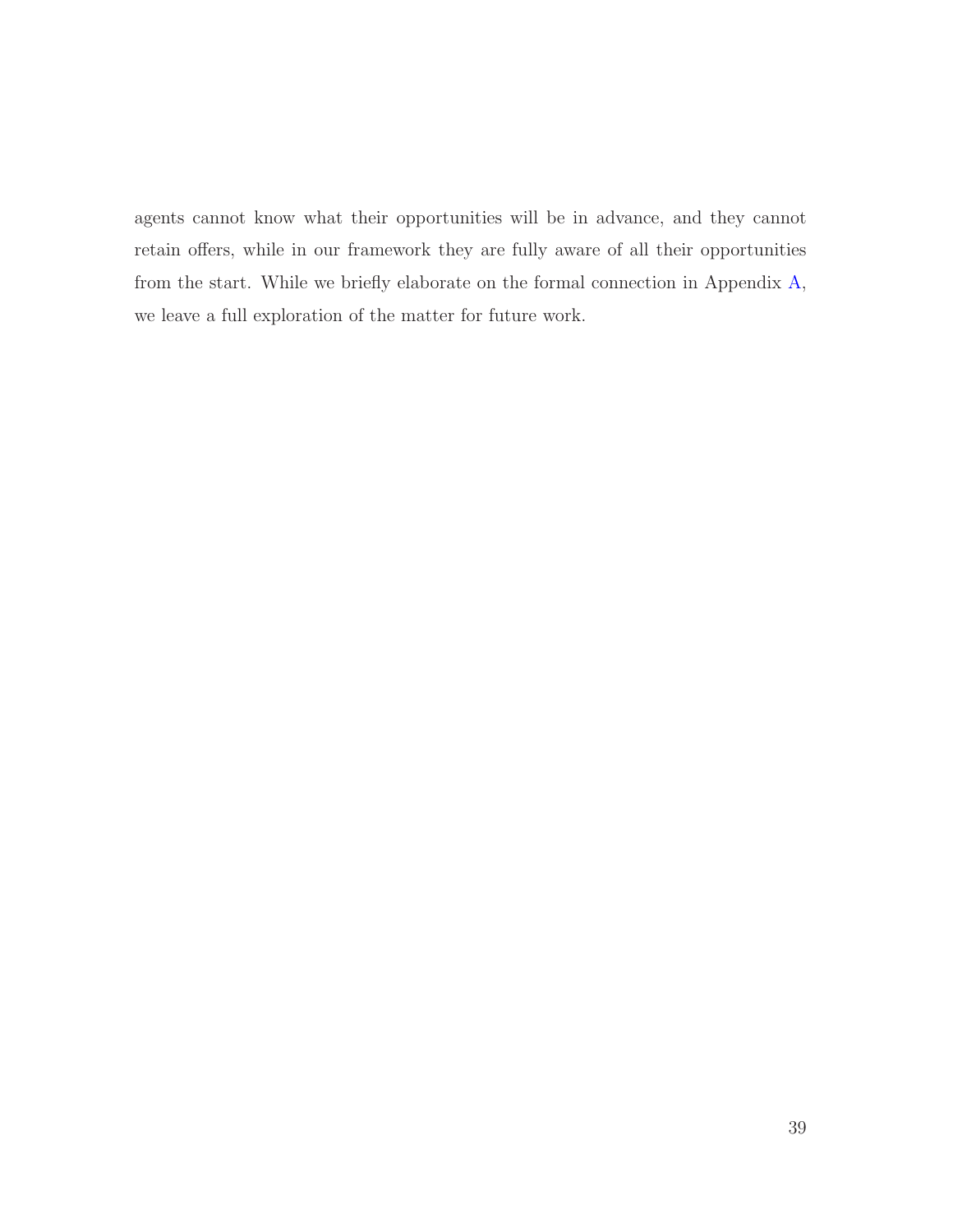#### Appendix A. Continuous logit formalism

<span id="page-39-0"></span>In this paragraph, we expound the main ideas of Cosslett (1988) and Dagsvik (1994) who show how to obtain a continuous version of the multinomial logit model. Assume that  $\{(y_k^m, \varepsilon_k^m), k \in \mathbb{N}\}\$ are the points of a Poisson point process on  $\mathcal{Y} \times \mathbb{R}$  of intensity  $dy \times e^{-\varepsilon} d\varepsilon$ . We recall that this implies that for S a subset of  $\mathcal{Y} \times \mathbb{R}$ , the probability that man m has no acquaintance in set S is  $\exp(-\int_{S} e^{-\varepsilon} dy d\varepsilon)$ . From [\(2.2\)](#page-41-0), man m chooses woman  $k$  among his acquaintances such that his utility is maximized, that is, man m solves

$$
\max_{k} \left\{ U\left(x, y_k^m\right) + \varepsilon_k^m \right\}.
$$

Letting Z be the value of this maximum, one has for any  $c \in \mathbb{R}$ 

$$
\Pr(Z \le c) = \Pr(U(x, y_k^m) + \varepsilon_k^m \le c \,\forall k)
$$

which is exactly the probability that the Poisson point process  $(y_k, \varepsilon_k^m)$  has no point in  $\{(y,\varepsilon): U(x,y)+\varepsilon > c\}$ , thus

$$
\log \Pr(Z \le c) = -\iint_{\mathcal{Y} \times \mathbb{R}} 1(U(x, y) + \varepsilon > c) \, dy e^{-\varepsilon} d\varepsilon = -\int_{\mathcal{Y}} \int_{c-U(x, y)} e^{-\varepsilon} d\varepsilon dy
$$

$$
= -\int_{\mathcal{Y}} e^{-c+U(x, y)} dy = -\exp\left(-c + \log \int_{\mathcal{Y}} \exp U(x, y) \, dy\right),
$$

hence Z is a  $\left(\log \int_{\mathcal{Y}} \exp U(x, y) dy, 1\right)$ -Gumbel. In particular,

$$
\mathbb{E}\left[\max_{k} \left\{ U\left(x, y_{k}^{m}\right) + \varepsilon_{k}^{m} \right\} \right] = \log \int_{\mathcal{Y}} \exp U\left(x, y\right) dy
$$

and the choice probabilities are given by their density with respect to the Lebesgue measure

$$
\pi(y|x) = \exp(U(x, y)) / (\int_{\mathcal{Y}} \exp U(x, y') dy').
$$

The same logic also implies that  $\{\varepsilon_k : k \in \mathbb{N}\}\$  has a Gumbel distribution. Indeed, the probability that this Poisson point process has no element in the set  $\{\varepsilon : \varepsilon > c\}$ 40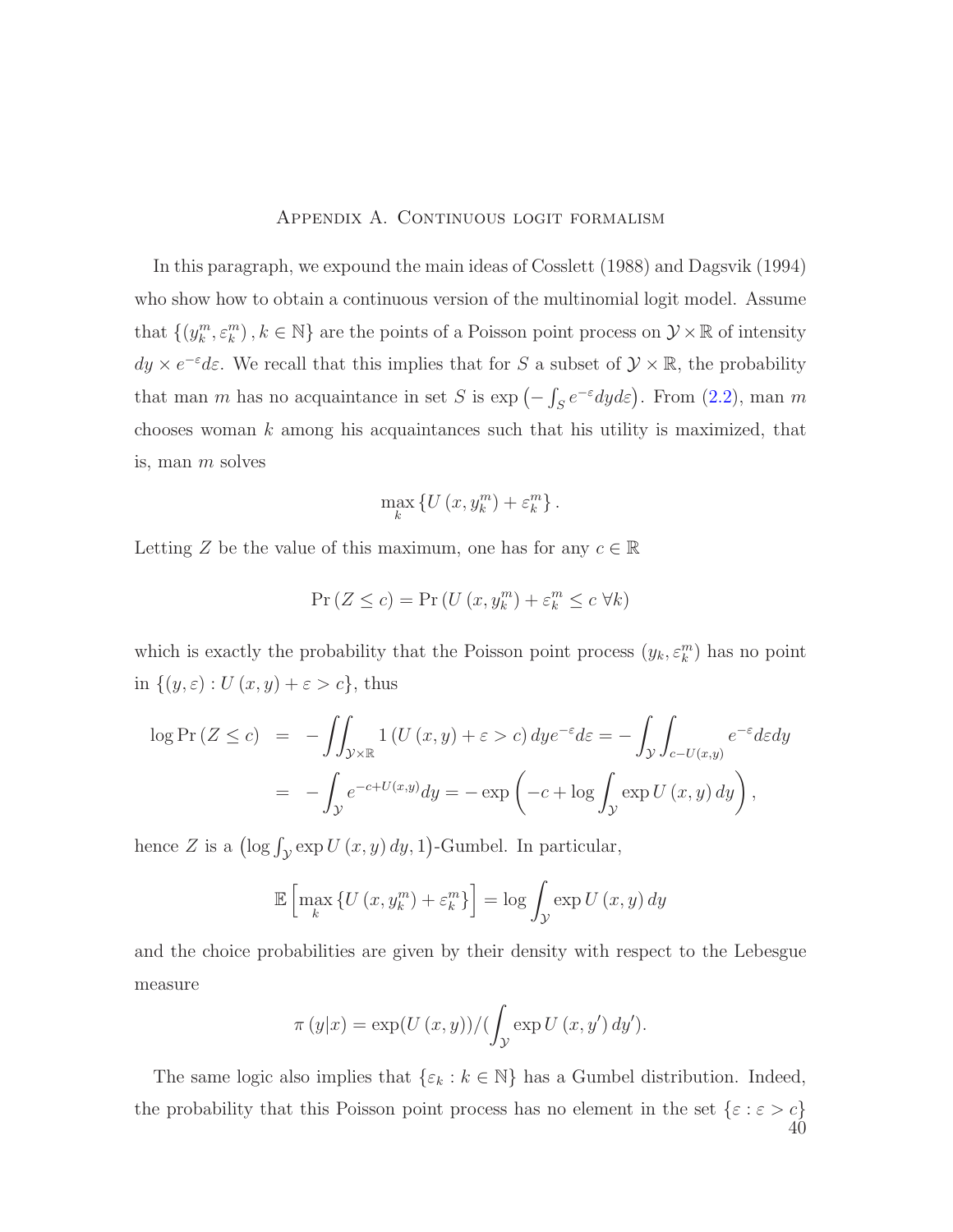is equal to

$$
\exp\left(-\int_{c}^{+\infty} e^{-\varepsilon} d\varepsilon\right) = \exp(-\exp(-c))
$$

which is equivalent to say that  $Pr(\max_{k \in \mathbb{N}} \varepsilon_k \le c) = \exp(-\exp(-c))$ . Finally, note that a similar argument would show that m has almost surely an infinite, though countable, number of acquaintances, as announced.

Note that an interesting connection remains to be explored with the search literature (Shimer and Smith, 2000, Atakan, 2006). Assume that each man  $m$  draws a Poisson sample of acquaintances  $(y_k^m, \varepsilon_k^m)$ , where  $y_k^m$  is the type of partner of index k, and  $\varepsilon_k^m$  is now the time at which this acquaintance is met. Assume that it has been agreed that if x matches with y, x will receive utility  $U(x, y)$  out of the joint utility  $\Phi(x, y)$ . In the spirit of Atakan (2006), assume unmatched agents pay a utility cost equal to  $\sigma$  per unit of time while unmatched, such that if x matches with y at time  $\varepsilon$ , his utility is  $U(x, y) - \sigma \varepsilon$ . If agents could perfectly foresee their opportunities (i.e., know the full sample  $(y_k^m, \varepsilon_k^m)$  in advance), they would choose opportunity k so as to maximize the quantity  $U(x^m, y_k^m) - \sigma \varepsilon_k^m$  exactly as in the present paper. The difference, of course, comes from the fact that in search models, agents are faced with an optimal stopping problem: agents cannot know what their opportunities will be in advance, and they cannot retain offers. At each time  $t$  they know only what opportunities have already been received up to time  $t$ , and they do not know about the set of k's such that  $\varepsilon_k^m > t$ . This is an optimal stopping problem with a Poisson process, well-studied in Probability Theory and Operations Research following seminal work by Elfving (1967). The basic idea is as follows: there exists a function  $\psi : \mathbb{R} \to \mathbb{R}$ such that the partner chosen by  $m$  is the first partner (in terms of meeting time) such that  $U(x^m, y_k^m)$  exceeds  $\psi(\varepsilon_k^m)$ .  $\psi$  can be characterized as a solution to an Ordinary Differential Equation, and in some cases, can be expressed analytically.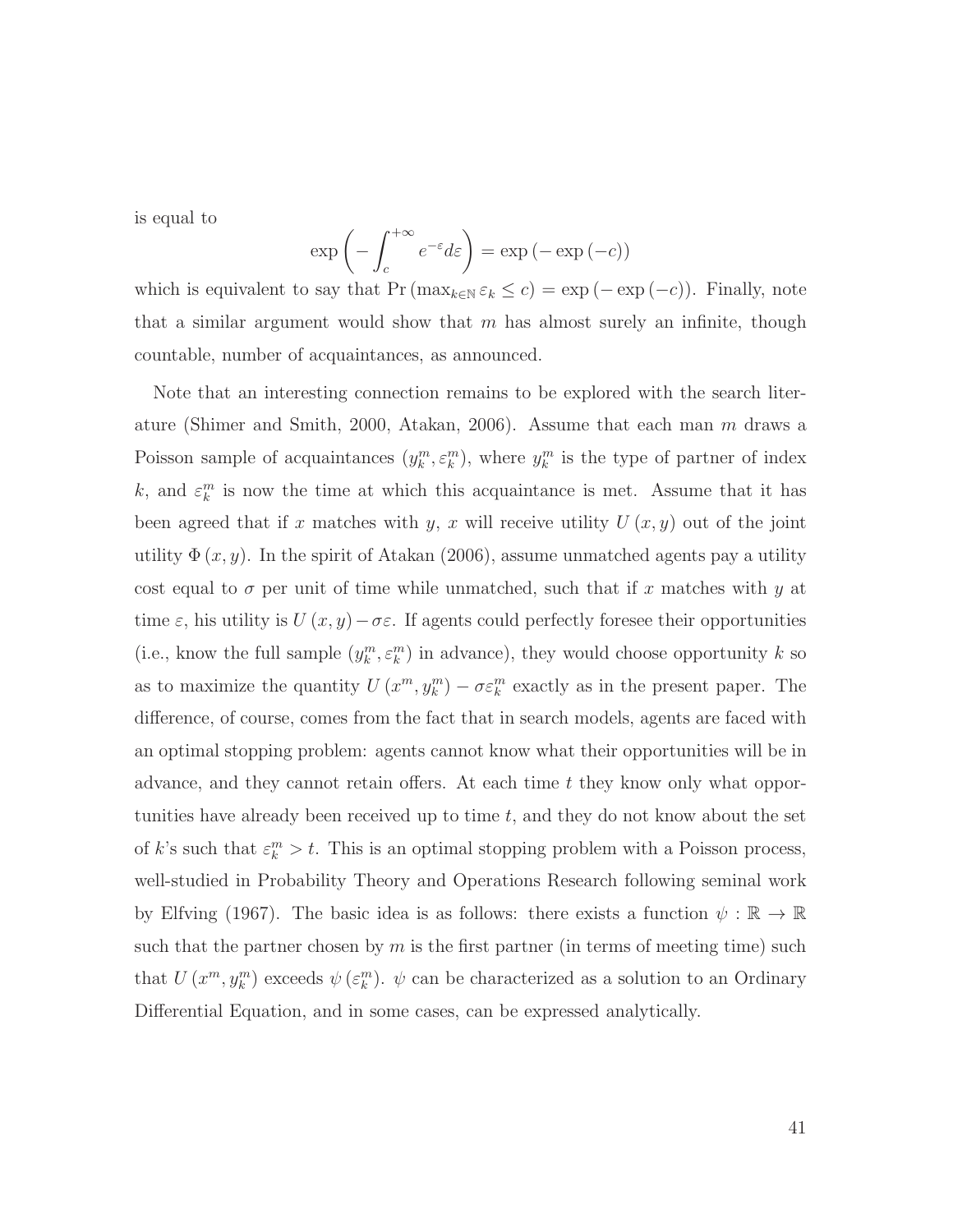#### Appendix B. Proofs

#### B.1. Proof of Theorem [1.](#page-10-0)

*Proof.* (i) The first part of the argument extends Galichon and Salanie  $(2010)$  to the continuous case; the argument is decomposed in four steps which are now briefly commented. In Step 1, we shall show that the expression of the social welfare is given by

<span id="page-41-1"></span>(B.1) 
$$
\min_{U,V} \int_{\mathcal{X}} G_x \left( U \left( x, . \right) \right) f \left( x \right) dx + \int_{\mathcal{Y}} H_y \left( V \left( ., y \right) \right) g \left( y \right) dy
$$
  
s.t.  $U \left( x, y \right) + V \left( x, y \right) \ge \Phi \left( x, y \right)$ 

where  $U(x, y)$  (resp.  $V(x, y)$ ) is the share of the systematic joint utility going to man x (resp. woman y), and  $G_x(U)$  (resp.  $H_y(V)$ ) is the ex-ante indirect utility of a man of type  $x$  (resp. a woman of type  $y$ ), namely (B.2)

<span id="page-41-0"></span>
$$
G_x(U(x,.)) = \mathbb{E}\left[\max_k \left\{ U(x,y_k^m) + \frac{\sigma}{2} \varepsilon_k^m \right\} \right] \text{ and } H_y(V(.,y)) = \mathbb{E}\left[\max_l \left\{ U(x_l^w,y) + \frac{\sigma}{2} \varepsilon_l^w \right\} \right].
$$

Welfare expression  $(B.1)$  has a straightforward interpretation in terms of equilibrium. The constraint  $U + V \geq \Phi$  is a stability condition, and the minimization of the sum of the individual ex-ante indirect utility function expresses the absence of rents.

In step 2, we shall express the dual of variational problem  $(B.1)$  as

$$
\mathcal{W} = \sup_{\pi \in \mathcal{M}(P,Q)} \int \Phi d\pi - \mathcal{I}(\pi)
$$

where

$$
\mathcal{I}(\pi) = \sup_{U} \left( \int_{\mathcal{X} \times \mathcal{Y}} U(x, y) d\pi(x, y) - \int_{\mathcal{X}} G_x(U(x, .)) dP(x) \right) \n+ \sup_{V} \left( \int_{\mathcal{X} \times \mathcal{Y}} V(x, y) d\pi(x, y) - \int_{\mathcal{Y}} H_y(V(., y)) dQ(y) \right).
$$
\n42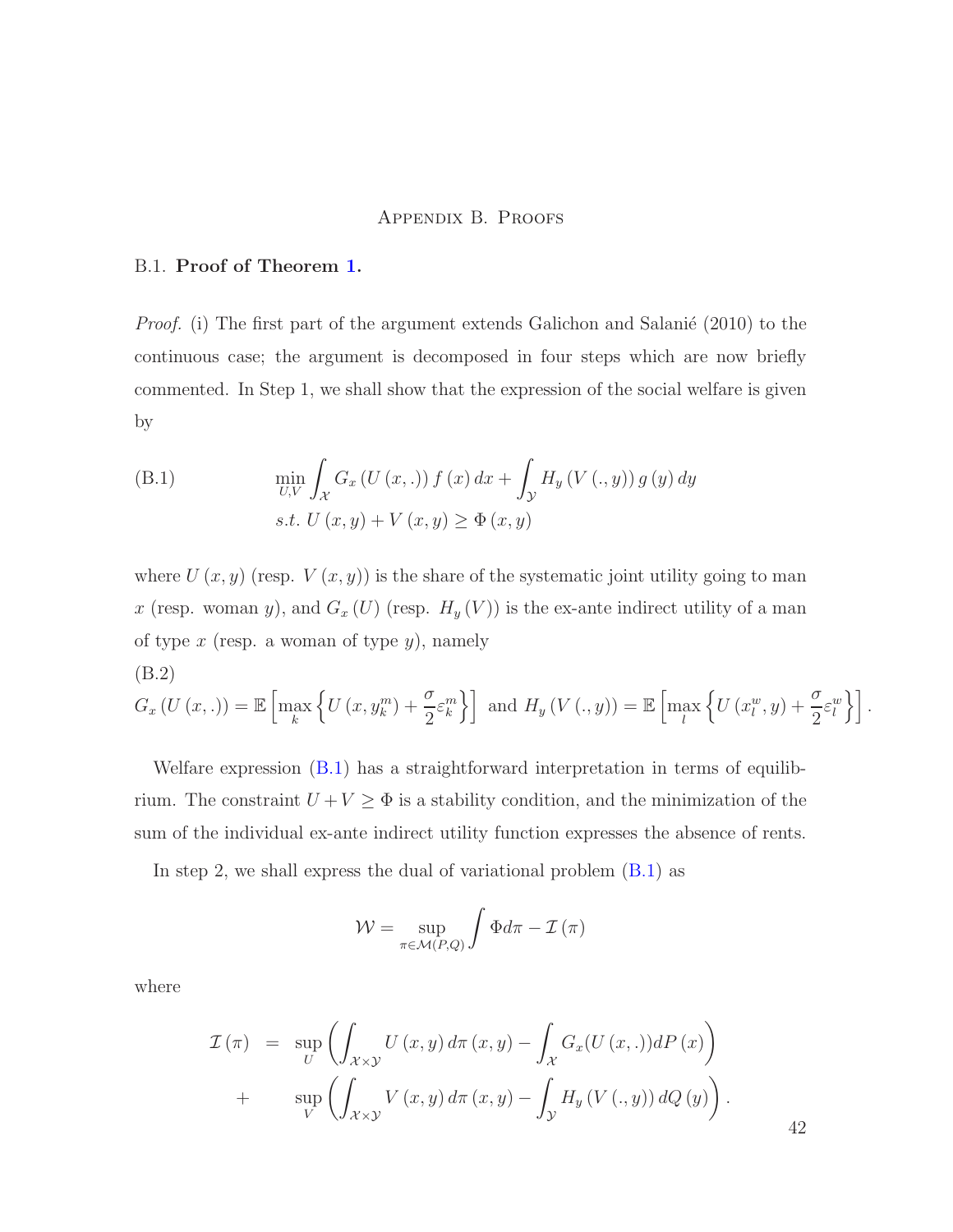In step 3, we shall show that under the distributional assumptions made on the heterogeneities, the expression of  $\mathcal I$  is given by

$$
\mathcal{I}(\pi) = \sigma \iint_{\mathcal{X} \times \mathcal{Y}} \log \frac{\pi (x, y)}{\sqrt{f(x) g(y)}} \pi (x, y) dx dy
$$

In step 4, we shall show that as a result, the social welfare, which is the value of variational problem [\(B.1\)](#page-41-1), can be expressed up to irrelevant constants as

<span id="page-42-1"></span>(B.3) 
$$
\max_{\pi \in \mathcal{M}(P,Q)} \iint_{\mathcal{X} \times \mathcal{Y}} \Phi(x,y) \pi(x,y) dx dy - \sigma \iint_{\mathcal{X} \times \mathcal{Y}} \log \pi(x,y) \pi(x,y) dx dy
$$

which will establish (i).

**Step 1.** Introduce  $\varepsilon_m$  (.) a stochastic process on  $\mathcal{Y}$  defined by

$$
\varepsilon_m(y) = \frac{\sigma}{2} \max_k \{ \varepsilon_k^m : y_k = y \}
$$

if the set  ${k : y_k = y}$  is nonempty,  $\varepsilon_m(y) = -\infty$  otherwise. Similarly, introduce  $\eta_w(x)$  a stochastic process on X defined by

$$
\eta_w(x) = \frac{\sigma}{2} \max_l \{ \eta_l^w : x_l = x \}
$$

if the set  $\{l : x_l = x\}$  is nonempty,  $\eta_w(x) = -\infty$  otherwise. By the results of Shapley and Shubik (1972), extended to the continuous case by Gretsky, Ostroy and Zame (1992), the equilibrium matching solves the dual transportation problem which expresses the social welfare

<span id="page-42-0"></span>(B.4) 
$$
\mathcal{W} = \inf_{u_m + v_w \ge \Phi(x_m, y_m) + \varepsilon_m(y) + \eta_w(x)} \int u_m dm + \int v_w dw
$$

now, the constraint can be rewritten as

$$
U(x, y) + V(x, y) \ge \Phi(x, y)
$$

where  $U$  and  $V$  have been defined as

$$
U(x, y) = \inf_{m} (u_m - \varepsilon_m (y)) \text{ and } V(x, y) = \inf_{w} (v_w - \eta_w (x))
$$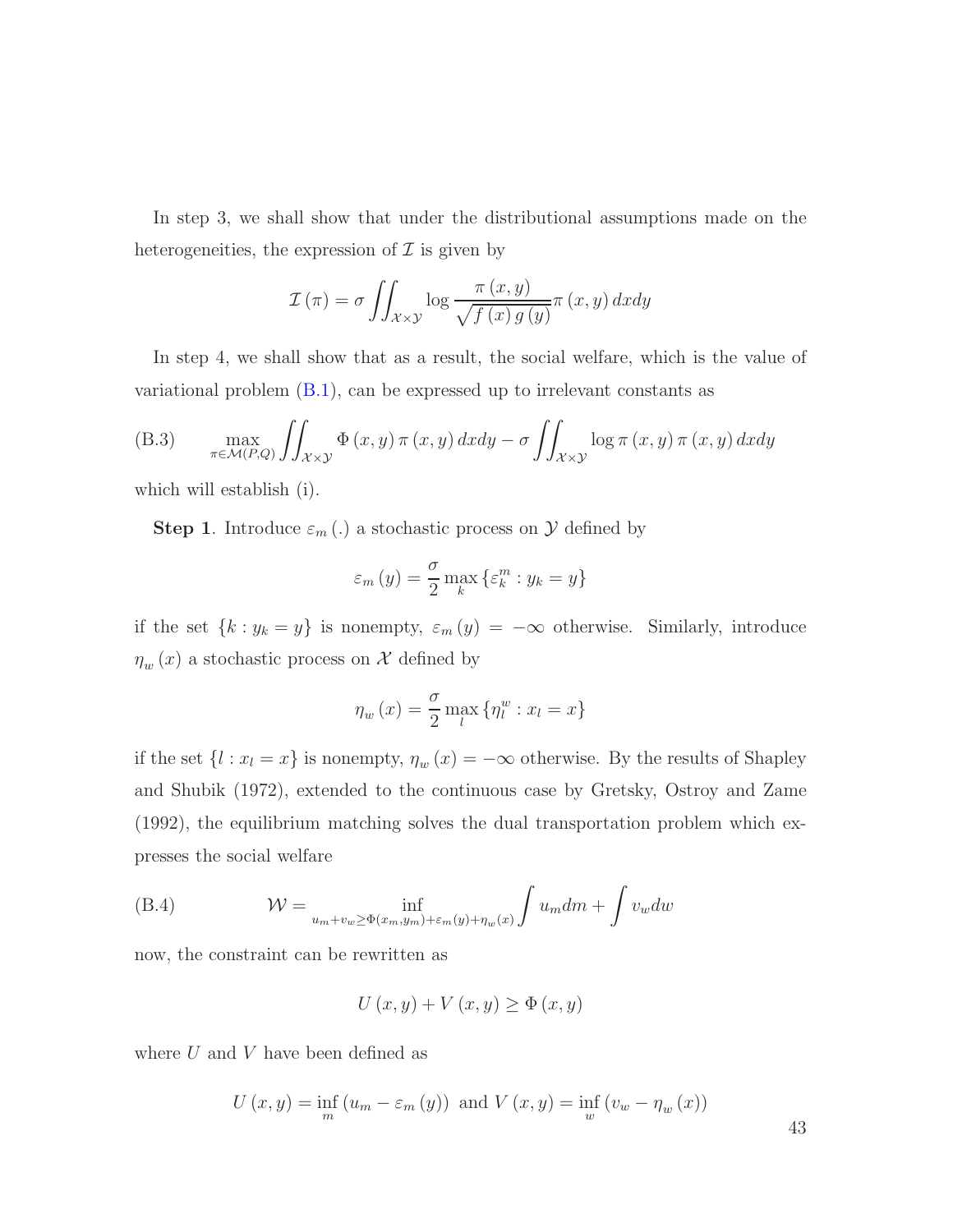which implies that  $u_m$  and  $v_w$  can be expressed in  $U(x, y)$  and  $V(x, y)$  by

<span id="page-43-1"></span>(B.5) 
$$
u_m = \sup_{y \in \mathcal{Y}} \left( U(x, y) + \varepsilon_m(y) \right) \text{ and } v_w = \sup_{x \in \mathcal{X}} \left( V(x, y) + \eta_w(x) \right).
$$

Therefore, replacing  $u_m$  and  $v_w$  by their expression in U and V, [\(B.4\)](#page-42-0) rewrites as [\(B.1\)](#page-41-1), with  $G_x$  and  $H_y$  given by [\(B.2\)](#page-41-0).

Step 2. Rewrite [\(B.1\)](#page-41-1) as a saddlepoint problem

$$
W = \inf_{U,V} \sup_{\pi} \left( \frac{\iint_{\mathcal{X}\times\mathcal{Y}} \Phi d\pi}{+\int_{\mathcal{X}} G(U(x,.)) dP(x) - \iint_{\mathcal{X}\times\mathcal{Y}} U d\pi} + \int_{\mathcal{Y}} H(V(.,y)) dQ(y) - \iint_{\mathcal{X}\times\mathcal{Y}} V d\pi \right)
$$

or in other words

$$
W = \sup_{\pi} \int \Phi d\pi - \mathcal{I}(\pi)
$$

where

$$
\mathcal{I}(\pi) = \sup_{U} \left( \iint_{\mathcal{X} \times \mathcal{Y}} U d\pi - \int_{\mathcal{X}} G_x(U(x,.)) dP(x) \right) \n+ \sup_{V} \left( \iint_{\mathcal{X} \times \mathcal{Y}} V d\pi - \int_{\mathcal{Y}} H_y(V(.,y)) dQ(y) \right).
$$

Step 3. From the derivation in Appendix [A,](#page-39-0) we get that

$$
G_x(U(x,.)) = \frac{\sigma}{2} \log \int_{\mathcal{Y}} \exp \frac{U(x,y)}{\sigma/2} dy \text{ and}
$$

$$
H_y(V(.,y)) = \frac{\sigma}{2} \log \int_{\mathcal{X}} \exp \frac{U(x,y)}{\sigma/2} dx
$$

<span id="page-43-0"></span>Now, in order to get an expression for  $\mathcal{I}(\pi)$  it remains to compute

(B.6) 
$$
\sup_{U(x,y)} \iint_{\mathcal{X}\times\mathcal{Y}} U(x,y)\,\pi(x,y)\,dxdy - \int G_x(U(x,.))f(x)\,dx
$$

and the similar expression on the other side of the market.

By F.O.C.,

$$
\pi(x,y) = \frac{f(x) \exp \frac{U(x,y)}{\sigma/2}}{\int y \exp \frac{U(x,y)}{\sigma/2} dy}
$$
44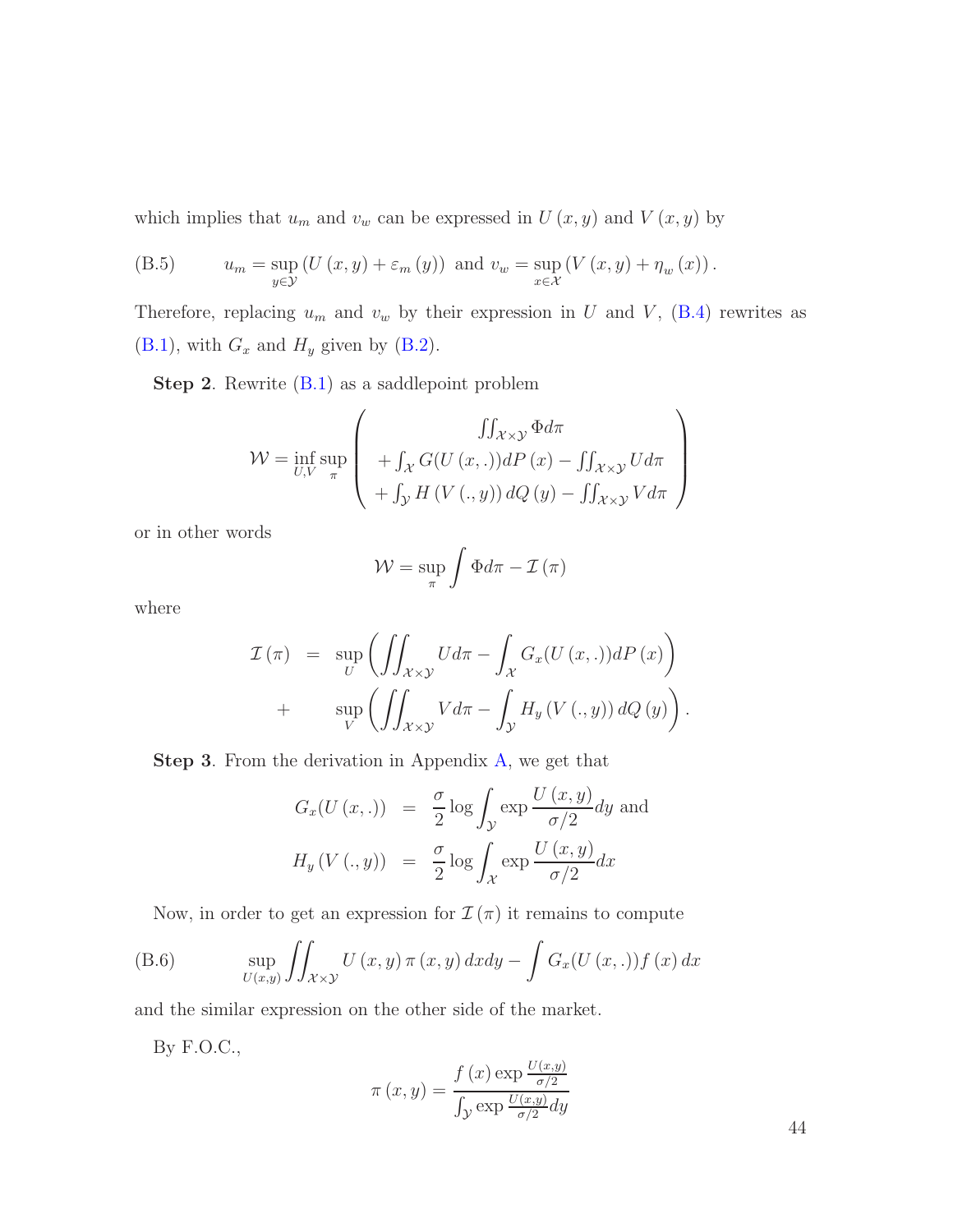which implies that the value of the problem is infinite unless  $\int \pi(x, y) dy = f(x)$ , in which case it is

$$
(\sigma/2) \iint_{\mathcal{X}\times\mathcal{Y}} \pi(x,y) \log \frac{\pi(x,y)}{f(x)} dx dy
$$

which is the value of  $(B.6)$ . A symmetric expression is obtained for the other side of the market, and finally  $\mathcal{I}(\pi)$  obtains as

$$
\mathcal{I}(\pi) = \sigma \iint_{\mathcal{X} \times \mathcal{Y}} \log \frac{\pi (x, y)}{\sqrt{f(x) g(y)}} \pi (x, y) dx dy
$$

if  $\pi \in \mathcal{M}(P,Q)$ , while  $\mathcal{I}(\pi) = +\infty$  otherwise.

Step 4. One has

$$
\mathcal{I}(\pi) = \sigma \iint_{\mathcal{X} \times \mathcal{Y}} \log \pi (x, y) \pi (x, y) dxdy
$$

$$
- (\sigma/2) \int_{\mathcal{X}} \log f(x) f(x) dx - (\sigma/2) \int_{\mathcal{Y}} \log g(x) g(x) dx
$$

the last two terms do not depend on the particular matching  $\pi \in \mathcal{M}(P,Q)$ , thus are irrelevant in the expression of the social welfare, which establishes [\(B.3\)](#page-42-1) and point (i).

(ii) Letting

$$
a(x) = \frac{-\sigma}{2} \log \frac{f(x)}{\int_{\mathcal{Y}} \exp U(x, y) \, dy} \text{ and } b(y) = \frac{-\sigma}{2} \log \frac{g(y)}{\int_{\mathcal{X}} \exp V(x, y) \, dx},
$$

one has

$$
\log \pi(x, y) = \frac{U(x, y) - a(x)}{\sigma/2}
$$
 and 
$$
\log \pi(x, y) = \frac{V(x, y) - b(y)}{\sigma/2}
$$

and by summation

$$
\pi(x,y) = \exp\left(\frac{\Phi(x,y) - a(x) - b(y)}{\sigma}\right).
$$

(iii) One has

$$
U(x, y) = \frac{\sigma \log \pi (x, y)}{2} + a(x) = \frac{\Phi(x, y) + a(x) - b(y)}{2}
$$

45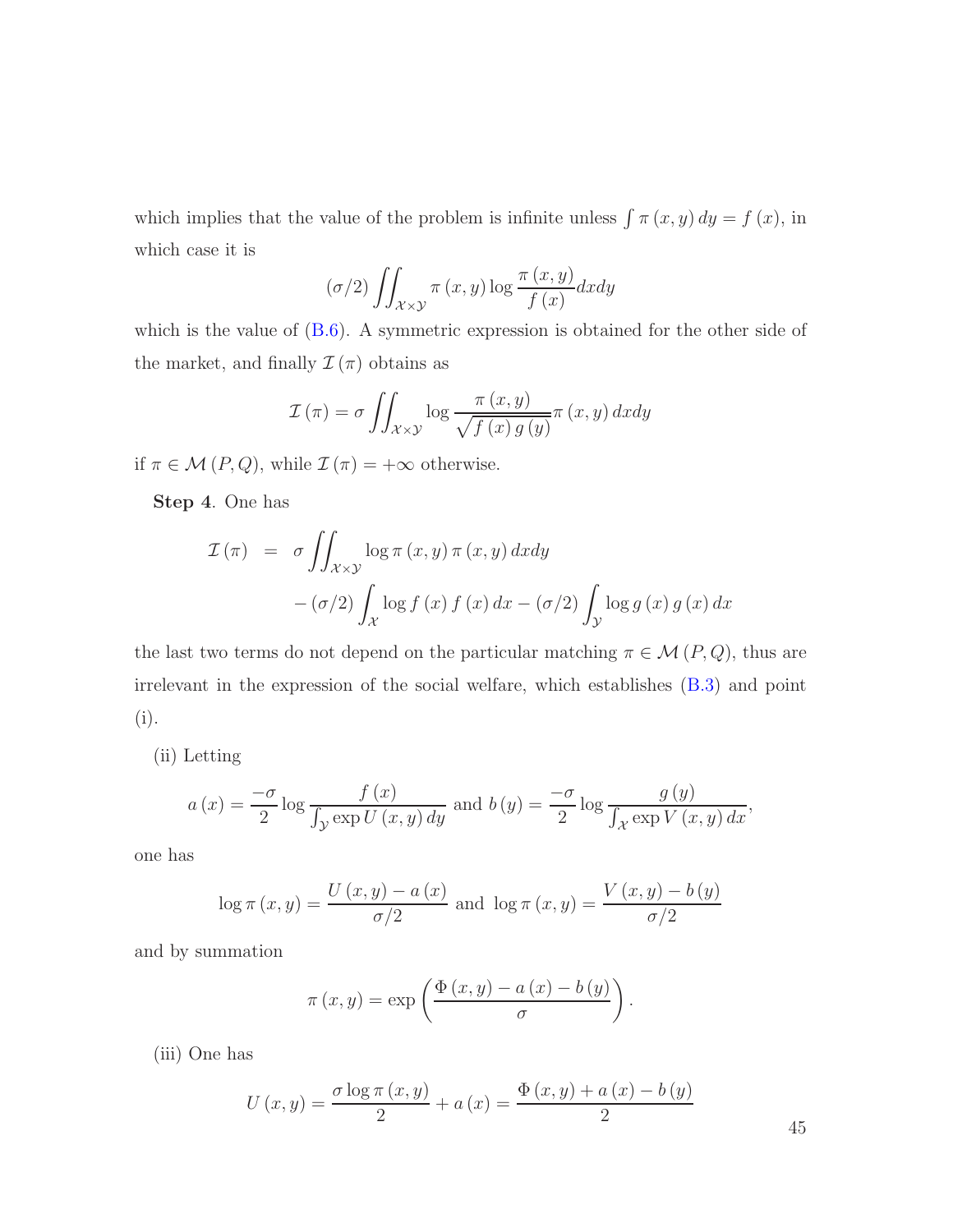and similarly

<span id="page-45-4"></span>П

$$
V(x, y) = \frac{\Phi(x, y) - a(x) + b(y)}{2}.
$$

By  $(B.5)$ , one sees that if man m of type x marries a woman of type x, he gets utility

$$
u_m = \sup_{y' \in \mathcal{Y}} \left( U(x, y') + \varepsilon_m \left( y' \right) \right) = U(x, y) + \varepsilon_m \left( y \right).
$$

B.2. Useful lemmas. We state several useful lemmas which are useful in Sections [4](#page-20-0) and [5,](#page-24-0) and in the proof of Theorem [2.](#page-25-0) First, we need a formula which expresses the affinity matrix of the rescaled attributes as a function of the affinity matrix between  $X$  and  $Y$ . This is given in the following:

<span id="page-45-0"></span>**Lemma 1.** For  $M$  and  $N$  two invertible matrices, one has:

<span id="page-45-3"></span>(B.7) 
$$
A^{MX, NY} = (M')^{-1} A^{XY} N^{-1}.
$$

This result should be compared with the expression of the cross-covariance matrix between MX and NY, namely  $\Sigma_{MX, NY} = M \Sigma_{XY} N'$ . A quick dimensionality check is coherent, as the unit of  $A^{XY}$  is the inverse of the product of the units of X and Y, while the unit of  $\Sigma_{XY}$  is the product of the units of X and Y.

*Proof of Lemma [1.](#page-45-0)* Recall that every affinity matrix  $A^{XY}$  is characterized by the fact that:

$$
\frac{\partial \mathcal{W}^{P,Q}}{\partial A_{ij}}\left(A^{XY}\right) = \Sigma_{XY}^{ij}.
$$

<span id="page-45-2"></span><span id="page-45-1"></span>Let  $P_M$  (resp.  $Q_N$ ) be the distribution of  $MX$  (resp  $NY$ ). We therefore have

(B.9) 
$$
\frac{\partial W^{P_M, Q_N}}{\partial A_{ij}} \left( A^{MX, NY} \right) = \Sigma_{MX, NY}^{ij} = M \Sigma_{XY}^{ij} N' = M \frac{\partial W^{P, Q}}{\partial A_{ij}} \left( A^{XY} \right) N',
$$
46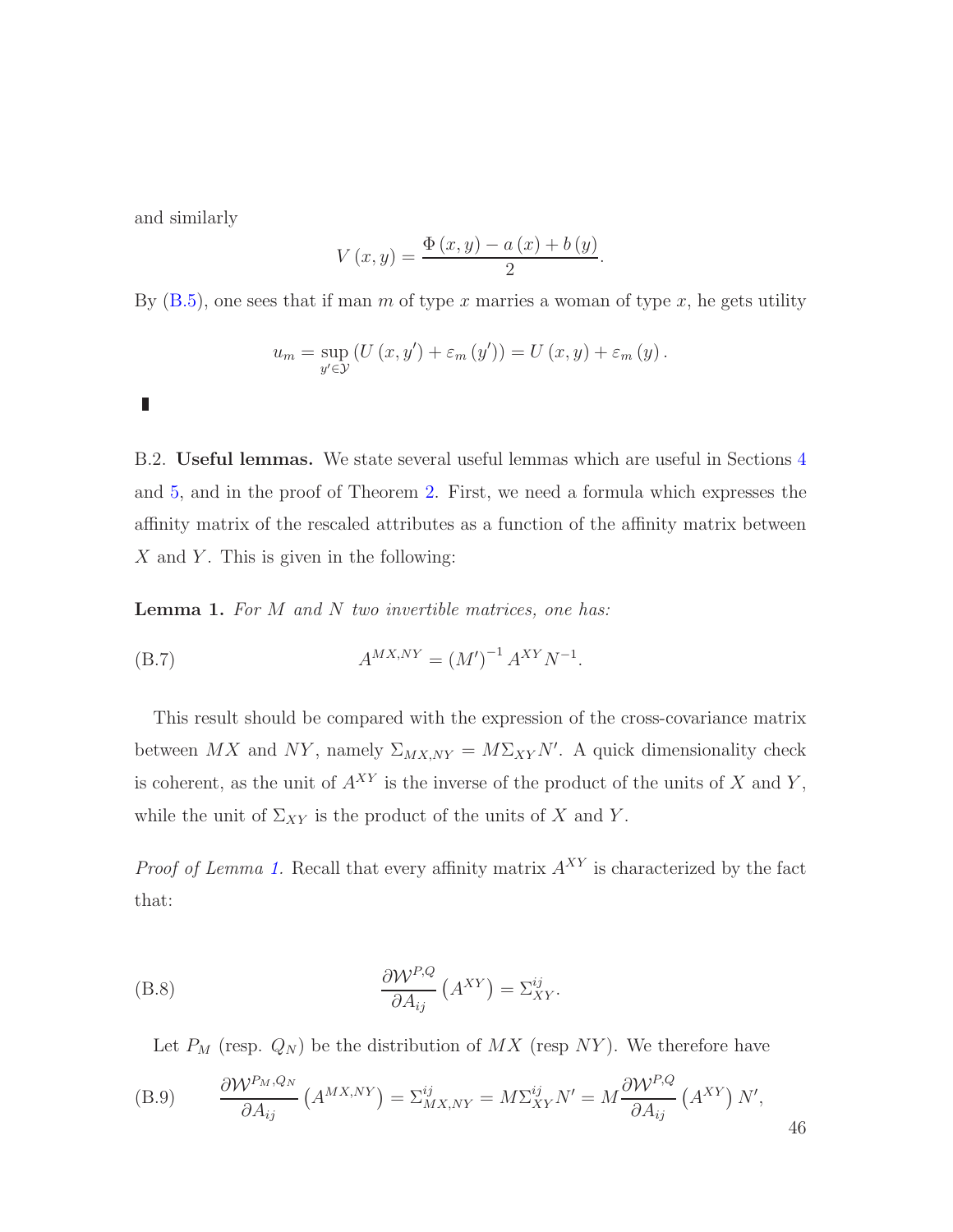where the second equality follows by definition and the third by using  $(B.8)$ . A simple calculation shows that

<span id="page-46-0"></span>
$$
\mathcal{W}^{P_M,Q_N}\left(A^{MX,NY}\right) = \mathcal{W}^{P,Q}\left(M'A^{MX,NY}N\right).
$$

Taking the derivative with respect to A, yields

(B.10) 
$$
\frac{\partial W^{P_M,Q_N}}{\partial A} \left( A^{MX,NY} \right) = M \frac{\partial W^{P,Q}}{\partial A} \left( M' A^{MX,NY} N \right) N'.
$$

And, by comparing [\(B.9\)](#page-45-2) and [\(B.10\)](#page-46-0), one gets

$$
\frac{\partial W^{P,Q}}{\partial A}\left(M'A^{MX,NY}N\right) = \frac{\partial W^{P,Q}}{\partial A}\left(A^{XY}\right).
$$

From the strict convexity of  $W^{P,Q}$ , we therefore have  $M'A^{MX,NY}N = A^{XY}$ , and given that  $M$  and  $N$  are invertible, it follows that

$$
A^{MX, NY} = (M')^{-1} A^{XY} N^{-1}.
$$

### QED.

As a consequence of Lemma [1,](#page-45-0) we are able to state that the results of Saliency Analysis are invariant with respect to a (linear) change in the measurement units.

**Lemma 2.** For  $\zeta_i$  and  $\xi_j$  two vectors of positive scalars, let

$$
\hat{X}_i = \zeta_i X_i \text{ and } \hat{Y}_j = \xi_j Y_j
$$

be the values of partners' attributes measured under different measurement units. Then the outcome of Saliency Analysis under the new measurement units coincides with the outcome under the former.

Proof. Saliency Analysis consists in determining the Singular Value Decomposition of  $\Theta = \sigma_X A^{X,Y} \sigma_Y$  under the old units, and of  $\hat{\Theta} = \sigma_{\hat{X}} A^{\hat{X},\hat{Y}} \sigma_{\hat{Y}}$  under the new units. Letting  $D_{\zeta} = diag(\zeta_i)$  and  $D_{\xi} = diag(\xi_j)$ , one has

$$
A^{\hat{X},\hat{Y}} = D_{\zeta}^{-1} A^{X,Y} D_{\xi}^{-1}, \sigma_{\hat{X}} = \sigma_X D_{\zeta} \text{ and } \sigma_{\hat{Y}} = D_{\xi} \sigma_Y,
$$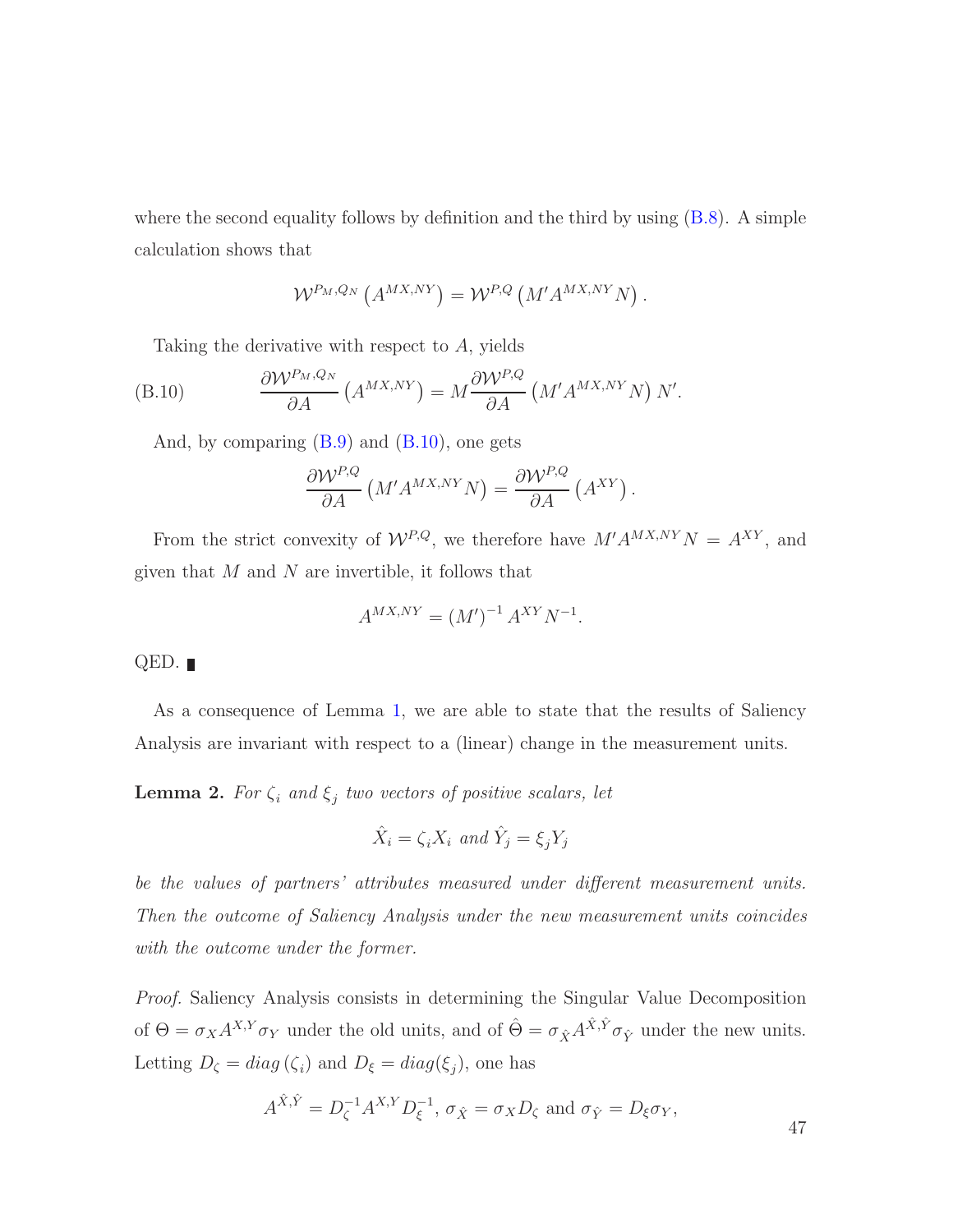thus  $\hat{\Theta} = \Theta$ .

The next lemma shows that  $W_1(A)$  is strictly convex.

**Lemma 3.** The map  $A \to W_1(A)$  is strictly convex.

*Proof.* Consider two matrices A and  $\tilde{A}$ . Let  $\pi$  be the matching associated to  $\Phi(x, y) =$  $x'Ay$ , and  $\tilde{\pi}$  be the matching associated to  $\Phi(x, y) = x'\tilde{A}y$  (uniqueness of  $\pi$  and  $\tilde{\pi}$  follows from the uniqueness of the solution to the Schrödinger problem, see Rüschendorf and Thomsen 1993, Theorem 3). Then convexity of  $\mathcal{W}_1$  implies

<span id="page-47-0"></span>(B.11) 
$$
\mathcal{W}_1\left(\tilde{A}\right) \geq \mathcal{W}_1\left(A\right) + \left\langle \nabla \mathcal{W}_1\left(A\right), \tilde{A} - A \right\rangle
$$

where, by the Envelope Theorem,  $\nabla \mathcal{W}_1(A) = \mathbb{E}_{\pi}[XY']$ . In order to show strict convexity, we need to show that equality in  $(B.11)$  implies  $A = A'$ . Assume  $(B.11)$ holds as an equality. One has

$$
\mathcal{W}_1\left(\tilde{A}\right) = \mathcal{W}_1\left(A\right) + \left\langle \nabla \mathcal{W}_1\left(A\right), \tilde{A} - A \right\rangle
$$
  
\n
$$
= \mathbb{E}_{\pi}\left[X'AY\right] - \mathbb{E}_{\pi}\left[\ln \pi\left(X, Y\right)\right] + \mathbb{E}_{\pi}\left[X\tilde{A}Y'\right] - \mathbb{E}_{\pi}\left[X'AY\right]
$$
  
\n
$$
= \mathbb{E}_{\pi}\left[X\tilde{A}Y'\right] - \mathbb{E}_{\pi}\left[\ln \pi\left(X, Y\right)\right]
$$

This implies that  $\pi$  is optimal for the matching problem associated to  $\Phi(x, y) = x' \tilde{A}y$ . Again by the uniqueness of the solution to the Schrodinger problem mentioned above, it follows that  $\pi = \tilde{\pi}$ , and hence that

$$
A = \partial^{2} \ln \pi (x, y) / \partial x \partial y = \partial^{2} \ln \tilde{\pi} (x, y) / \partial x \partial y = \tilde{A}.
$$

П

The following lemma allows us to characterize the conditional expectations of the gradient of the log-likelihood.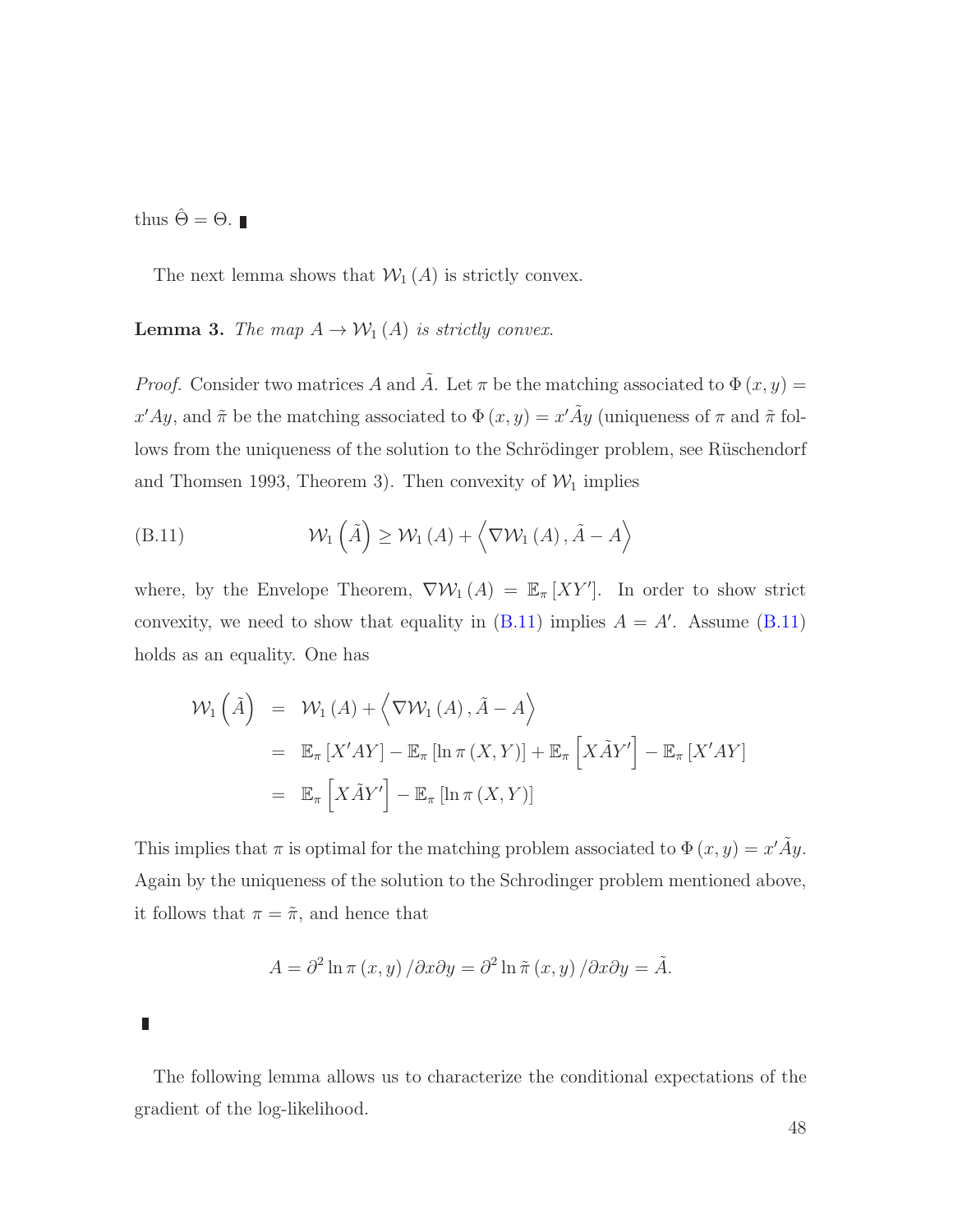<span id="page-48-0"></span>**Lemma 4.** Let  $\pi_A \in \mathcal{M}(P,Q)$  be the equilibrium matching computed for joint utility function  $\Phi_A$ . Then

<span id="page-48-1"></span>(B.12) 
$$
\mathbb{E}\left[\frac{\partial \log \pi_A}{\partial A_{ij}} | X = x\right] = \mathbb{E}\left[\frac{\partial \log \pi_A}{\partial A_{ij}} | Y = y\right] = 0,
$$

and

<span id="page-48-2"></span>(B.13)  

$$
\sigma \mathbb{E}_{\pi} \left[ \frac{\partial \log \pi_A(X, Y)}{\partial A_{ij}} \frac{\partial \log \pi_A(X, Y)}{\partial A_{kl}} \right] = \mathbb{E}_{\pi} \left[ \frac{\partial \log \pi_A(X, Y)}{\partial A_{ij}} x_k y_l \right] = \mathbb{E}_{\pi} \left[ x_i y_j \frac{\partial \log \pi_A(X, Y)}{\partial A_{kl}} \right].
$$

*Proof of Lemma [4.](#page-48-0)* It follows from equation  $(2.7)$  that

$$
\sigma \frac{\partial \log \pi}{\partial A_{ij}}(x, y) = x_i y_j - \frac{\partial a}{\partial A_{ij}}(x) - \frac{\partial b}{\partial A_{ij}}(y).
$$

But by differentiation of  $\int_{\mathcal{Y}} \pi(x, y) dy = f(x)$  with respect to  $A_{ij}$ , one gets

$$
\int_{\mathcal{Y}} \frac{\partial \log}{\partial A_{ij}} \pi(x, y) \pi(x, y) dy = 0
$$

thus

$$
\mathbb{E}_{\pi}\left[\frac{\partial \log}{\partial A_{ij}}\pi(X,Y)\,|X=x\right]=0
$$

which proves [\(B.12\)](#page-48-1). [\(B.13\)](#page-48-2) then follows directly.  $\blacksquare$ 

The final lemma in this section shows that the Hessian of  $W$  coincides with the Fisher information matrix F.

<span id="page-48-3"></span>**Lemma 5.** The Hessian of  $\mathcal{W}_1$  is given by

$$
\frac{\partial^2 \mathcal{W}_1}{\partial A_{ij} \partial A_{kl}} = \mathbb{F}_{kl}^{ij}
$$

where the expression of  $\mathbb F$  is given by [5.2.](#page-24-1)

Proof of Lemma [5.](#page-48-3) By the envelope theorem,

$$
\frac{\partial \mathcal{W}_1}{\partial A_{ij}} = \int x_i y_j \pi_A(x, y) \, dx dy.
$$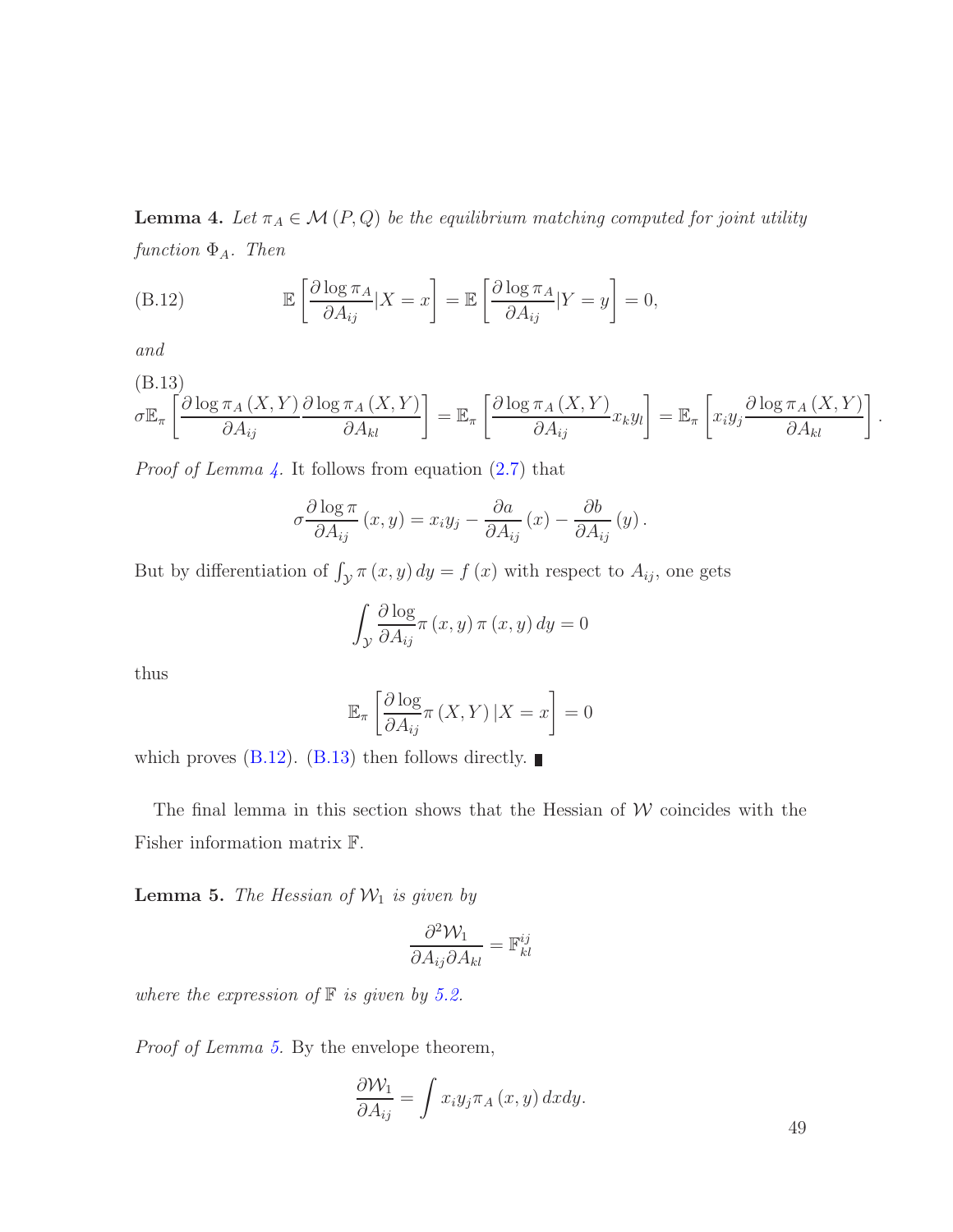Thus,

$$
\frac{\partial^2 \mathcal{W}_1}{\partial A_{ij} \partial A_{kl}} = \int x_i y_j \frac{\partial \log \pi_A(x, y)}{\partial A_{kl}} \pi_A(x, y) dx dy
$$

$$
= \mathbb{F}_{kl}^{ij}.
$$

where the second equality follows from Lemma [4.](#page-48-0)

B.3. Proof of Theorem [2.](#page-25-0) The proof of Theorem [2](#page-25-0) relies on the auxiliary results derived in the previous paragraph. In the sequel, we assume  $\sigma = 1$ ; by positive homogeneity, this is without loss of generality.

Proof of Theorem [2.](#page-25-0) Let

$$
\hat{\pi}(x, y) = \frac{1}{n} \sum_{k=1}^{n} \delta(x - X_k) \delta(y - Y_k)
$$

be the distribution of the empirical sample under observation, and  $\pi_A$  is the equilibrium matching computed for matching utility function  $\Phi_A$  (we shall drop the subscript A when there is no ambiguity). Recall that the (population) affinity matrix A and its sample estimator  $\hat{A}$  are respectively characterized by

$$
\frac{\partial W_1 (A)}{\partial A_{ij}} = \Sigma_{XY}^{ij} \text{ and } \frac{\partial W_1 (\hat{A})}{\partial A_{ij}} = \hat{\Sigma}_{XY}^{ij}.
$$

By the Delta method, we get

(B.14) 
$$
(\mathbb{F} \cdot \delta A)^{ij} = \int \frac{\partial \log \pi_A}{\partial A_{ij}} (\hat{\pi} - \pi) dx dy + o_D (n^{-1/2})
$$

where  $\mathbb F$  is the Hessian of  $\mathcal W_1$  at A, whose expression is

$$
\mathbb{F}_{kl}^{ij} = \mathbb{E}_{\pi} \left[ \frac{\partial \log \pi_A \left( X, Y \right)}{\partial A_{ij}} \frac{\partial \log \pi_A \left( X, Y \right)}{\partial A_{kl}} \right]
$$
50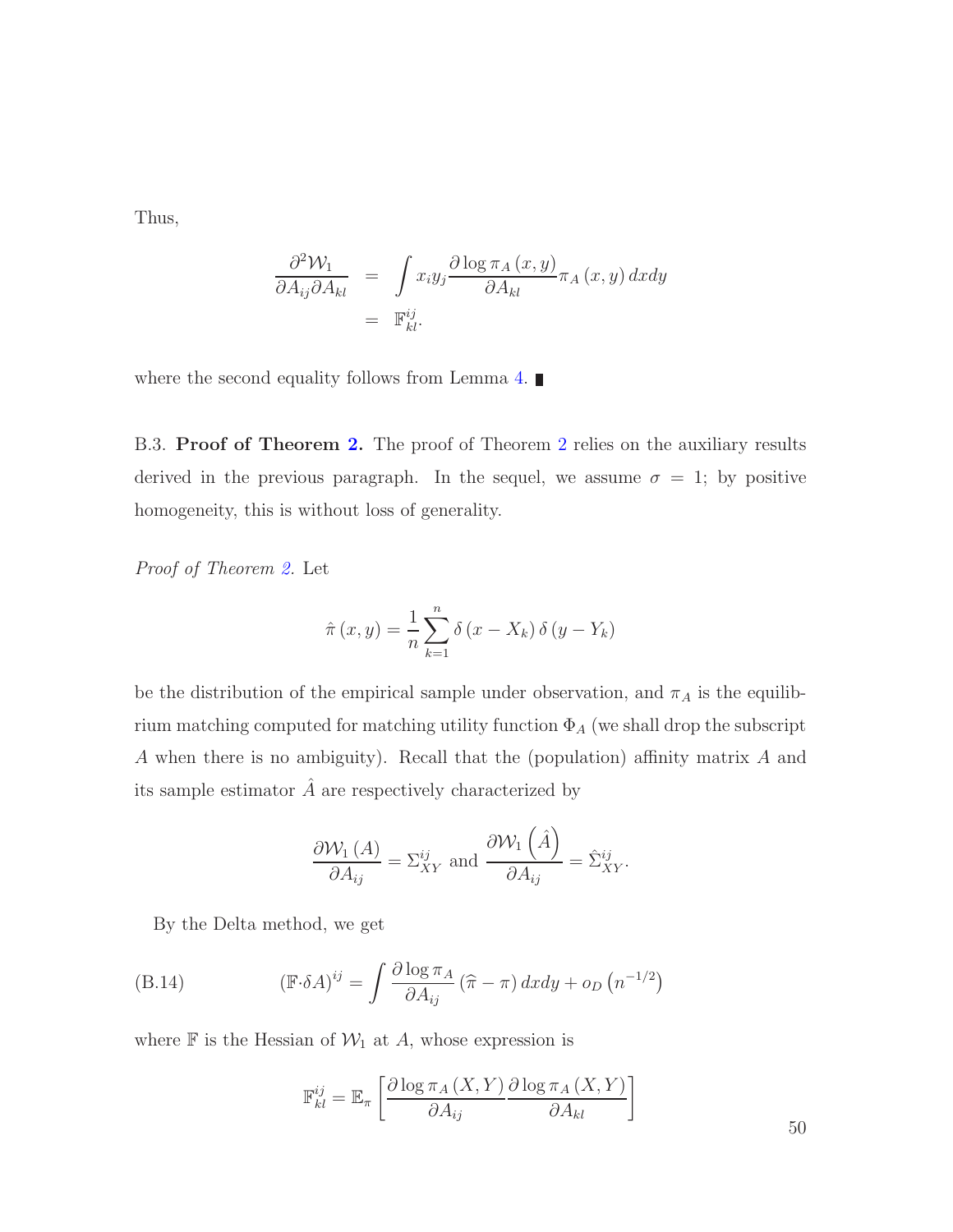where  $\pi \in \mathcal{M}(P,Q)$  is the equilibrium matching computed for the joint utility function  $\Phi_A$ . Further,

$$
(\delta S_X)^{ij} = 1_{\{i=j\}} \int x_i x_j (\hat{\pi} - \pi) dx dy + o_D (n^{-1/2})
$$

$$
(\delta S_Y)^{kl} = 1_{\{k=l\}} \int y_i y_j d\pi (\hat{\pi} - \pi) dx dy + o_D (n^{-1/2})
$$

hence

$$
\mathbb{E}\left[\left(\mathbb{F}\cdot \delta A\right)_{ij} \left(\delta S_X\right)_{kl}\right] = cov\left(\frac{\partial \log \pi}{\partial A_{ij}}, X_k X_l\right) 1_{\{k=l\}} = 0,
$$

where we have used [\(B.12\)](#page-48-1), and similarly,  $\mathbb{E} \left[ (\delta A)_{ij} (\delta S_{Y})_{kl} \right] = 0$ . This proves the asymptotic independence between  $\delta A$  and  $(\delta S_X, \delta S_Y)$ . The conclusion follows by noting that the asymptotic variance-covariance matrix of  $\delta A$  is  $\mathbb{F}^{-1}$ , and that of  $(\delta S_X, \delta S_Y)$  is

$$
\begin{pmatrix} \mathbb{K}_{XX} & \mathbb{K}_{XY} \\ \mathbb{K}'_{XY} & \mathbb{K}_{YY} \end{pmatrix}.
$$

 $\overline{\phantom{a}}$ 

B.4. Proof of Theorem [3.](#page-26-0) In order to give asymptotic distributions of matrix estimators, it is convenient to represent matrices as vectors, an operation which is called vectorization in matrix algebra. Linear operators acting on these vectorized matrices will therefore be called *doubly-indexed matrices*, for which we shall use the bold notation to distinguish them from simply-indexed matrices. If  $\mathbb R$  is a doublyindexed matrix, its general term will be denoted  $\mathbb{R}_{kl}^{ij}$ , where ij indexes the lines and kl indexes the columns of  $\mathbb{R}$ . Then  $\mathbb{R} \cdot M$  will denote the (simple) matrix N such that  $N^{ij} = \sum_{kl} \mathbb{R}^{ij}_{kl} M^{kl}$ . We recall the definition of the Kronecker product: for two matrices A and B,  $A \otimes B$  is the doubly-indexed matrix R such that

$$
\mathbb{R}_{kl}^{ij} = A_{ik} B_{jl}.
$$

<span id="page-50-0"></span>**Lemma 6.** The following convergence holds in distribution for  $n \to +\infty$ :

$$
n^{1/2}(\hat{\Theta} - \Theta) \Longrightarrow \mathcal{N}(0, \mathbb{V})
$$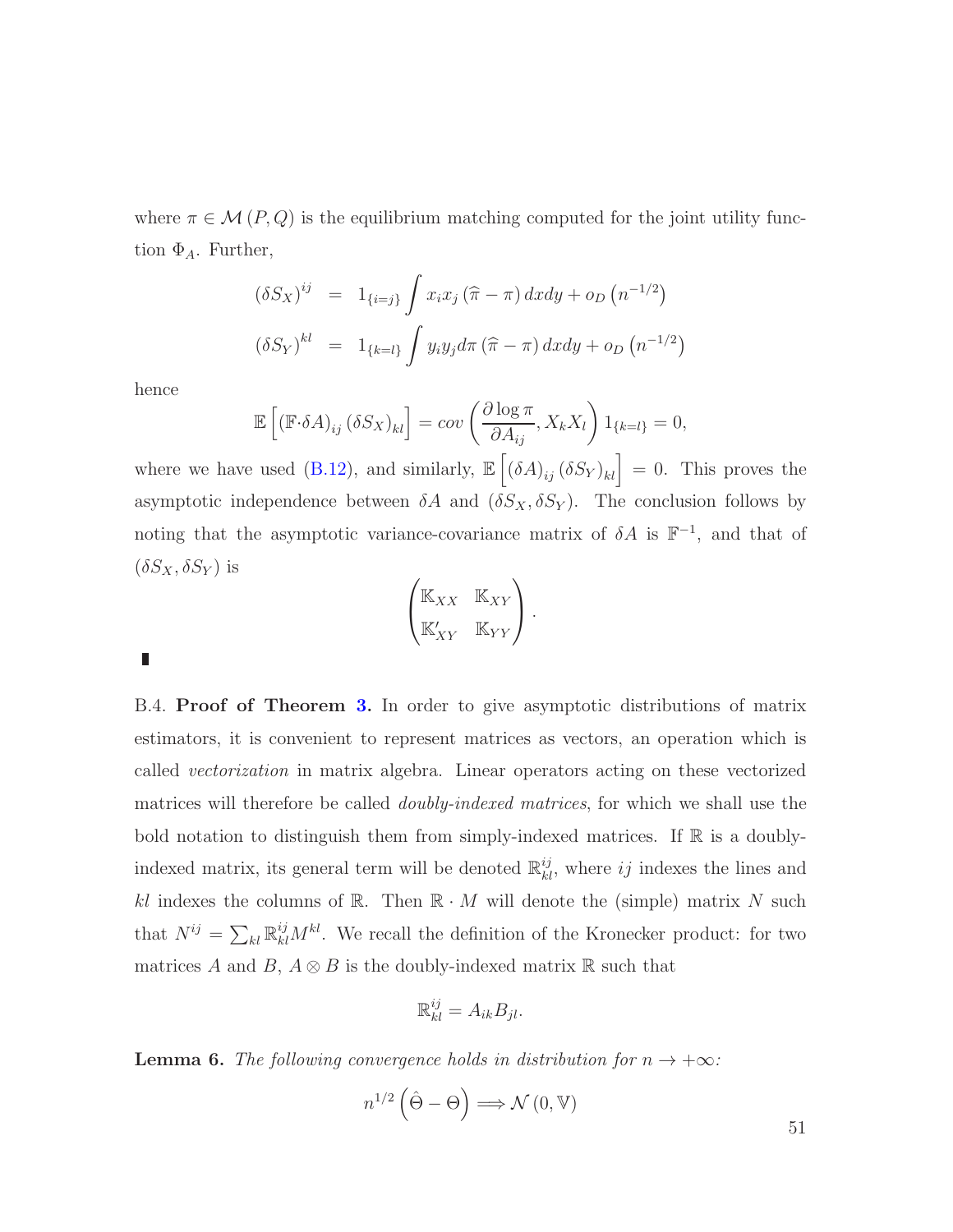where

$$
\mathbb{V} = \mathbb{T}_{XY}\mathbb{F}^{-1}\mathbb{T}'_{XY} + \mathbb{T}_{X}\mathbb{K}_{XX}\mathbb{T}'_{X} + \mathbb{T}_{Y}\mathbb{K}_{YY}\mathbb{T}'_{Y} + \mathbb{T}_{X}\mathbb{K}_{XY}\mathbb{T}'_{Y} + \mathbb{T}_{Y}\mathbb{K}'_{XY}\mathbb{T}_{X}.
$$

Proof of Lemma [6.](#page-50-0) As

$$
\delta S_X^{1/2} = \left( I \otimes S_X^{1/2} + S_X^{1/2} \otimes I \right)^{-1} \delta S_X,
$$

one has

$$
\delta\Theta = \left(S_Y^{1/2} \otimes S_X^{1/2}\right) \delta A + \left(S_Y^{1/2} A' \otimes I\right) \delta S_X^{1/2} + \left(I \otimes S_X^{1/2} A\right) \delta S_Y^{1/2}
$$

$$
= \mathbb{T}_{XY} \delta A + \mathbb{T}_X \delta S_X + \mathbb{T}_Y \delta S_Y,
$$

where

T<sup>X</sup> = S 1/2 <sup>Y</sup> A ′ ⊗ I <sup>S</sup> 1/2 <sup>X</sup> ⊗ I + I ⊗ S 1/2 X <sup>−</sup><sup>1</sup> (B.15)

(B.16) 
$$
\mathbb{T}_{XY} = S_Y^{1/2} \otimes S_X^{1/2}
$$

T<sup>Y</sup> = I ⊗ S 1/2 <sup>X</sup> A <sup>S</sup> 1/2 <sup>Y</sup> ⊗ I + I ⊗ S 1/2 Y <sup>−</sup><sup>1</sup> (B.17) ,

The proof of Theorem [3](#page-26-0) follows as an easy consequence.

Proof of Theorem [3.](#page-26-0) Let

(B.18) 
$$
\Omega_p = (B_{p\perp} \otimes A'_{p\perp}) \vee (B_{p\perp} \otimes A'_{p\perp})'.
$$

By Kleibergen and Paap, Theorem 1, the convergence

$$
n^{1/2}\hat{T}_p \Longrightarrow \mathcal{N}\left(0,\Omega_p\right)
$$

holds for  $n\to +\infty,$  and Theorem [3](#page-26-0) follows.  $\blacksquare$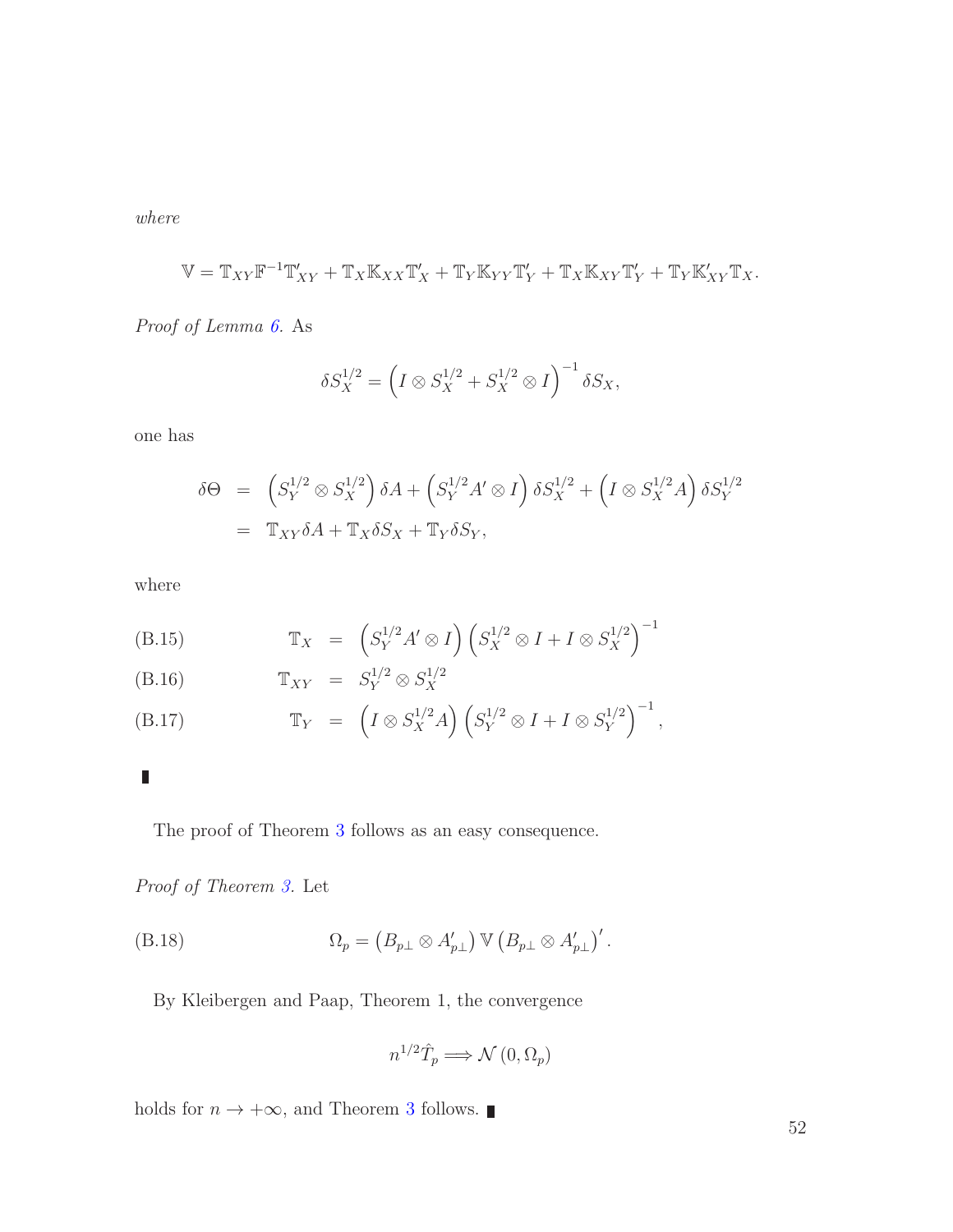#### APPENDIX C. COMPUTATION

Let a and b be the solutions of equation  $(2.7)$ , and introduce

$$
\tilde{a}(x) = \exp(-a(x)/\sigma)
$$
 and  $\tilde{b}(y) = \exp(-b(y)/\sigma)$ 

so equation  $(2.7)$  rewrites

(C.1) 
$$
\pi(x, y) = \tilde{a}(x) \tilde{b}(y) K(x, y)
$$

where  $K(x, y) = \exp(\Phi(x, y)/\sigma)$ , and the system of equations formed by the constraints on the marginals rewrites

<span id="page-52-0"></span>(C.2) 
$$
\tilde{a}(x) = f(x) \left( \int_{\mathcal{Y}} \tilde{b}(y) K(x, y) dy \right)^{-1}
$$

(C.3) 
$$
\tilde{b}(y) = g(y) \left( \int_{\mathcal{X}} \tilde{a}(x) K(x, y) dx \right)^{-1}
$$

Note that by  $(C.3)$ ,  $\tilde{b}$  can be expressed as a function of  $\tilde{a}$ . Then  $\tilde{a}$  rewrites as a fixed point equation  $\tilde{a} = F(\tilde{a})$ , where F is given by

$$
F(\tilde{a}) (x) = f(x) \left( \int_{\mathcal{Y}} \left( g(y) \int_{\mathcal{X}} \tilde{a} (x') K(x', y) dx' \right)^{-1} K(x, y) dy \right)^{-1}.
$$

The Iterative Projection Fitting Procedure (IPFP) consists in starting with some proper choice of  $\tilde{a}_0(x)$  that ensures integrability of  $x \to \tilde{a}(x) K(x, y)$ , and iteratively applying  $\tilde{a}_{k+1} = F(\tilde{a}_k)$ . Details and proof of convergence are provided in Rüschendorf (1995); convergence is very quick in practice.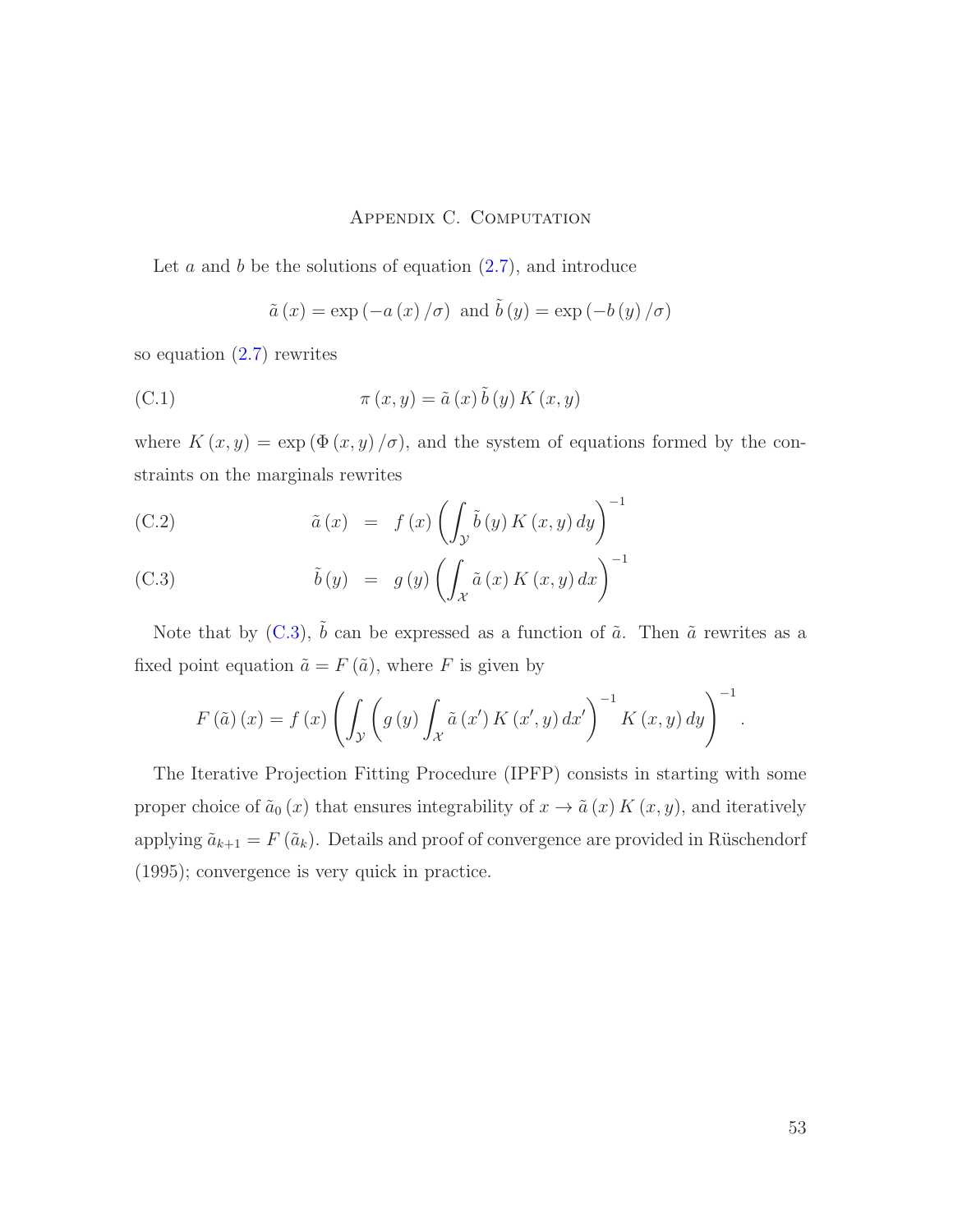#### Appendix D. Incorporating singles

Throughout this appendix, the symbol ∅ stands for singlehood; this enlarges the sets of marital choices of men and women, which we denote  $\mathcal{X}_0 = \mathcal{X} \cup \{\emptyset\}$  and  $\mathcal{Y}_0 = \mathcal{Y} \cup \{\emptyset\}$ . Let  $\bar{f}(x)$  be the density of mass of men of type x,  $f_0(x)$  be the density of mass of single men of type x, and, as in the rest of the paper,  $f(x)$  is the density of mass of matched men of type x, so that  $\bar{f}(x) = f_0(x) + f(x)$ . Introduce similar notations on the other side of the market:  $\bar{g}(y) = g_0(y) + g(y)$ , and note that the total mass of men and women no longer needs to coincide, i.e. in general one has

$$
\int_{\mathcal{X}} \bar{f}(x) \, dx \neq \int_{\mathcal{Y}} \bar{g}(y) \, dy.
$$

The set of acquaintance of man m is now expanded to include singlehood:  $\{(y_k^m, \varepsilon_k^m), k \in$ N} are now the points of a Poisson process on  $\mathcal{Y}_0 \times \mathbb{R}$  of intensity  $\lambda_0 \times e^{-\varepsilon} d\varepsilon$ , where for  $B \subseteq \mathcal{Y}_0$ 

$$
\lambda_0(S) = 1 \{ \emptyset \in B \} + \lambda (B \setminus \{ \emptyset \})
$$

where  $\lambda$  is the Lebesgue measure on  $\mathcal Y$ . As in Appendix [A,](#page-39-0) the utility of a man m matching with acquaintance k is determined at equilibrium by  $U(x, y_k^m) + \frac{\sigma}{2} \varepsilon_k^m$ , but  $y_k^m$  can now take value  $\emptyset$ , in which case  $U(x, \emptyset) = \Phi(x, \emptyset)$ . The indirect utility of man *m* is thus given by  $Z = \max_k \{ U(x, y_k^m) + \frac{\sigma}{2} \varepsilon_k^m \},$  and one has

$$
\log \Pr(Z \le c) = -\iint_{\mathcal{Y}_0 \times \mathbb{R}} 1 \left( U(x, y) + \frac{\sigma}{2} \varepsilon > c \right) d\lambda_0(y) e^{-\varepsilon} d\varepsilon
$$
  
= 
$$
-\exp\left( -c + \log\left( \exp \frac{\Phi(x, \emptyset)}{\sigma/2} + \int_{\mathcal{Y}} \exp \frac{U(x, y)}{\sigma/2} dy \right) \right),
$$

so that

$$
\frac{f_0(x)}{\bar{f}(x)} = \frac{\exp\frac{\Phi(x,\theta)}{\sigma/2}}{\exp\frac{\Phi(x,\theta)}{\sigma/2} + \int_{\mathcal{Y}} \exp\frac{U(x,y)}{\sigma/2} dy} \text{ and } \frac{g_0(y)}{\bar{g}(y)} = \frac{\exp\frac{\Phi(\theta,y)}{\sigma/2}}{\exp\frac{\Phi(\theta,y)}{\sigma/2} + \int_{\mathcal{X}} \exp\frac{V(x,y)}{\sigma/2} dx}
$$

while

$$
\pi(y|x) = \frac{\exp\frac{U(x,y)}{\sigma/2}}{\int_{\mathcal{Y}} \exp\frac{U(x,y')}{\sigma/2} dy'} \text{ and } \pi(x|y) = \frac{\exp\frac{V(x,y)}{\sigma/2}}{\int_{\mathcal{X}} \exp\frac{V(x',y)}{\sigma/2} dx'} \tag{54}
$$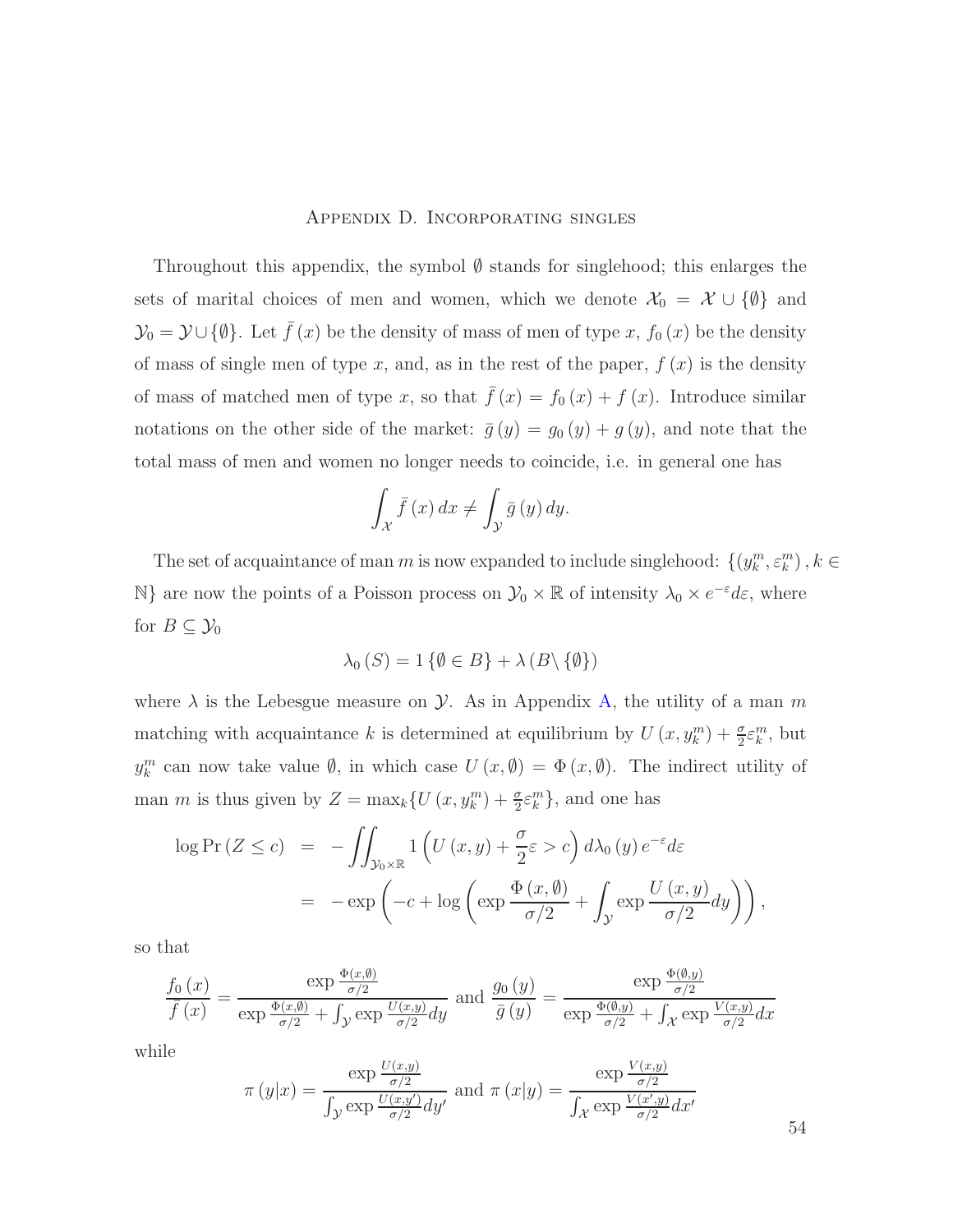hence we see that the observation of  $\pi$  identifies  $U(x, y)$  up to an additive term  $c(x)$ , and  $V(x, y)$  up to an additive term  $d(y)$ , hence U and V are identified by

$$
U(x, y) = \sigma/2 (\log \pi (y|x) + c(x)), \quad V(x, y) = \sigma/2 (\log \pi (x|y) + d(y))
$$
  
and  $\Phi(x, y) = \frac{\sigma}{2} (\log \pi (y|x) + \log \pi (x|y) + c(x) + d(y))$ 

where  $c(x)$  and  $d(y)$  are undetermined. This is precisely the identification achieved in Section [2.2.](#page-45-4) The crucial conclusion is that the observation of singles does not change anything in the identification of  $U$  and  $V$ . This is a consequence of the independence of irrelevant alternatives (IIA) of the logit model: indeed, the incentive for remaining single does not affect the odd ratios of the choices of the partners types. As a result, the distributions of matched men and women  $f(x)$  and  $g(y)$  may be treated as exogenous.

Once  $U$  and  $V$  have been identified, one has

$$
\frac{f_0(x)}{\overline{f}(x)} = \frac{\exp\frac{\Phi(x,\emptyset)}{\sigma/2}}{\exp\frac{\Phi(x,\emptyset)}{\sigma/2} + \exp c(x)} \text{ and } \frac{g_0(y)}{\overline{g}(y)} = \frac{\exp\frac{\Phi(\emptyset,y)}{\sigma/2}}{\exp\frac{\Phi(\emptyset,y)}{\sigma/2} + \exp d(y)}
$$

hence by inversion

$$
\Phi(x,\emptyset) = \frac{\sigma}{2} \left( \log \frac{f_0(x)}{\bar{f}(x) - f_0(x)} + c(x) \right) \text{ and } \Phi(\emptyset, y) = \frac{\sigma}{2} \left( \log \frac{g_0}{\bar{g}(y) - g_0(y)} + d(y) \right)
$$

which implies that the observation of single individuals allows one to identify the reservation utilities. As a result, the *utility surplus from matching*  $\Phi(x, y) - \Phi(x, \emptyset) \Phi(\emptyset, y)$  is identified in the data by

(D.1) 
$$
\log \left( \frac{\pi (y|x) \left( \bar{f}(x) - f_0(x) \right)}{f_0(x)} \frac{\pi (x|y) \left( \bar{g}(y) - g_0(y) \right)}{g_0(y)} \right)
$$

and the ex-ante expected utility surpluses of men of type  $x$  and women of type  $y$  are given just as in Choo and Siow by

(D.2) 
$$
u(x) = \log \frac{\bar{f}(x)}{f_0(x)}
$$
 and  $v(y) = \log \frac{\bar{g}(y)}{g_0(y)}$ .

55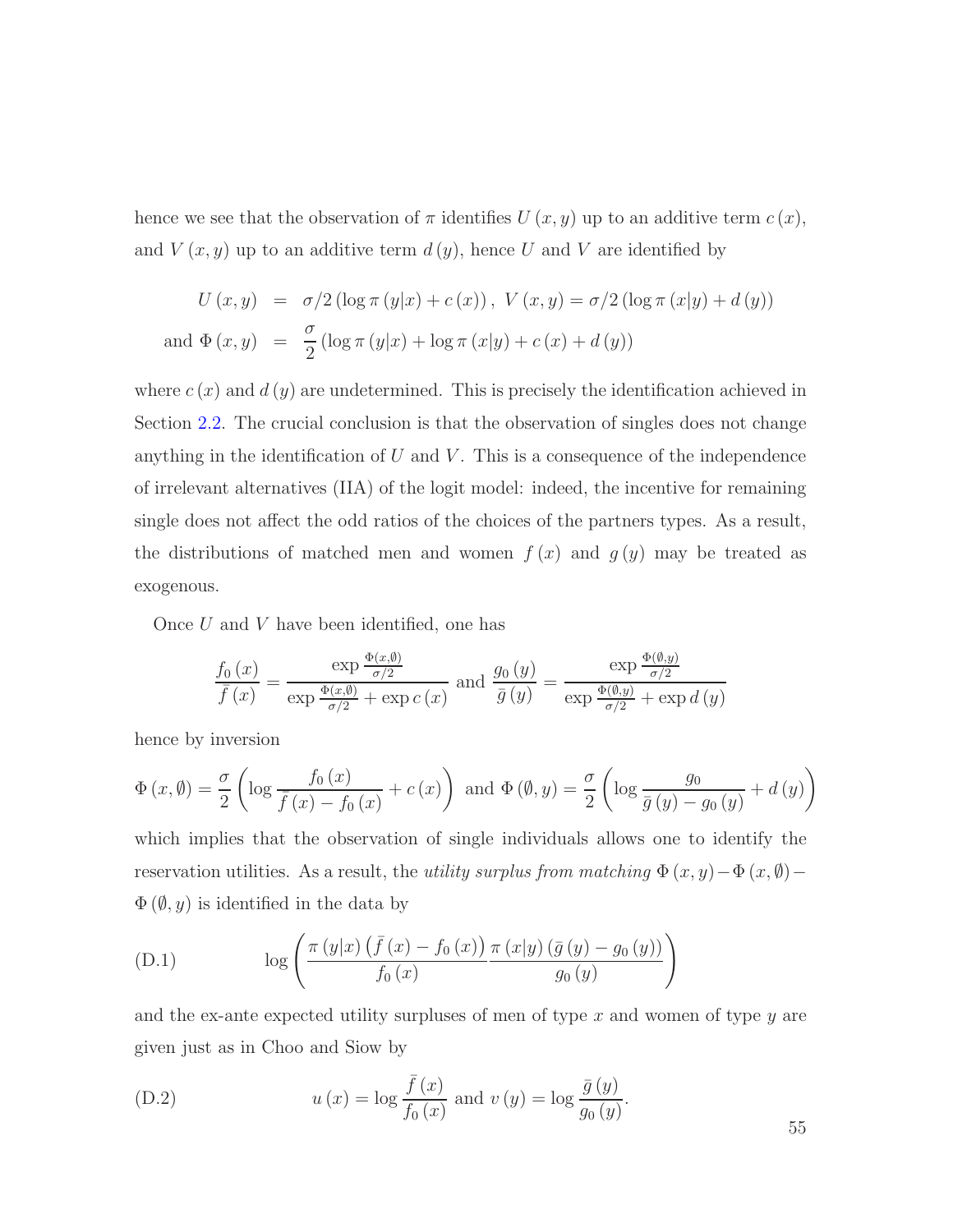These formulae are the continuous extensions of the formulae given in Choo and Siow (2006), where the surplus from matching is identified by  $\log \left(\mu_{xy}^2/(\mu_{x0}\mu_{0y})\right)$ , where  $\mu_{x0}$  and  $\mu_{0y}$  are respectively the number of single men and women of type x and  $y$  respectively, and  $\mu_{xy}$  is the number of  $xy$  pairs.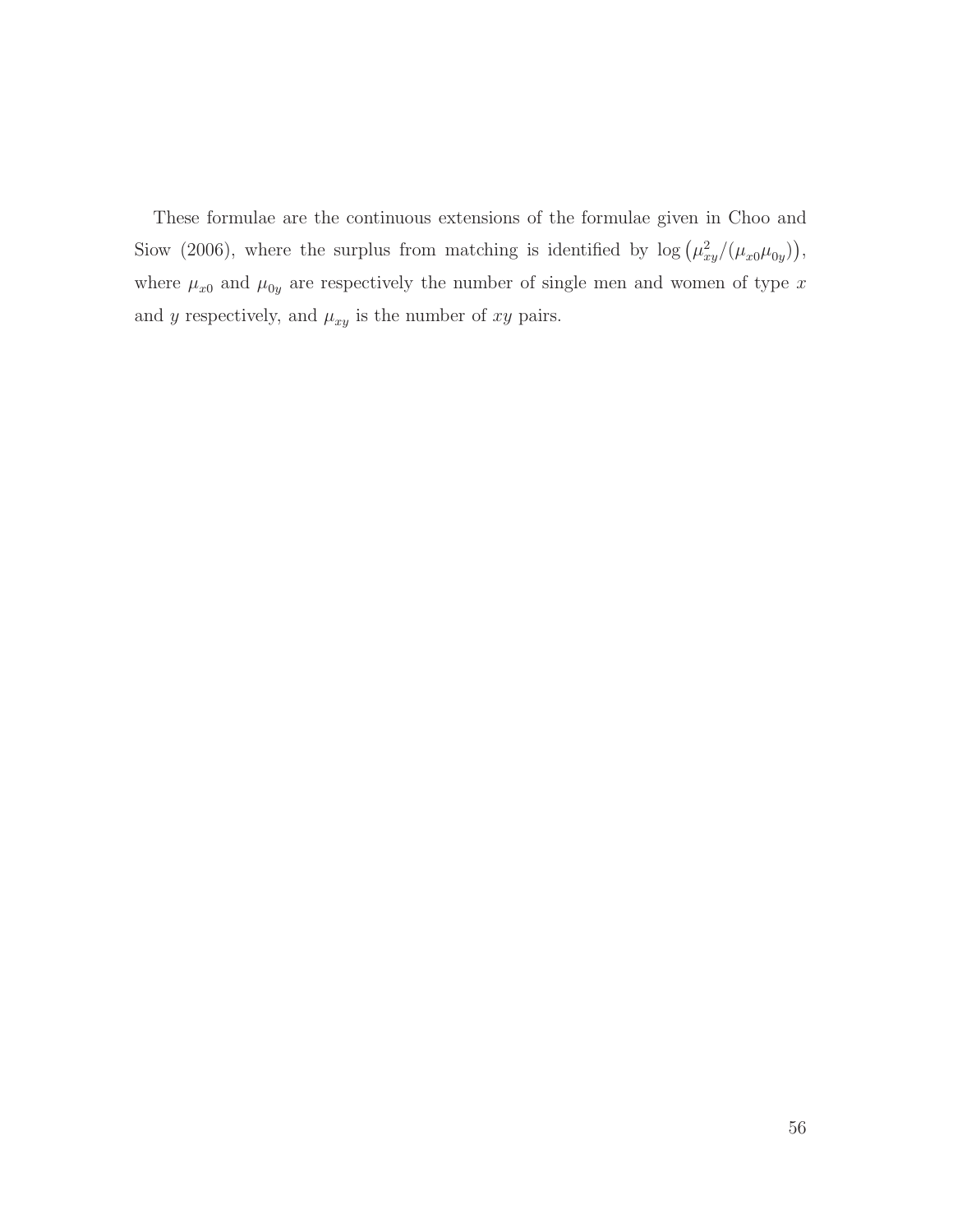#### Appendix E. Further details on the dataset

# E.1. Questionnaire about personality and attitudes<sup>[16](#page-56-0)</sup>. Personality traits, the 16PA scale.

Now we would like to know how you would describe your personality. Below we have mentioned a number of personal qualities in pairs. The qualities are not always opposites. Please indicate for each pair of qualities which number would best describe your personality. If you think your personality is equally well characterized by the quality on the left as it is by the quality on the right, please choose number 4. If you really don't know, type 0 (zero). Scale: 1 2 3 4 5 6 7

TEG1: oriented towards things oriented towards people.

TEG2 slow thinker quick thinker.

TEG3: easily get worried not easily get worried.

TEG4: flexible, ready to adapt myself stubborn, persistent.

TEG5: quiet, calm vivid, vivacious.

TEG6: carefree meticulous.

TEG7: shy dominant.

TEG8: not easily hurt/offended sensitive, easily hurt/offended.

TEG9: trusting, credulous suspicious.

TEG10: oriented towards reality dreamer.

TEG11: direct, straightforward diplomatic, tactful.

TEG12: happy with myself doubts about myself.

TEG13: creature of habit open to changes.

TEG14: need to be supported independent, self-reliant.

<span id="page-56-0"></span><sup>&</sup>lt;sup>16</sup>The following website: [http://www.centerdata.nl/en/TopMenu/Databank/DHS](http://www.centerdata.nl/en/TopMenu/Databank/DHS_data/Codeboeken/)\_data/Codeboeken/ provides a link to the complete description of the questionnaire.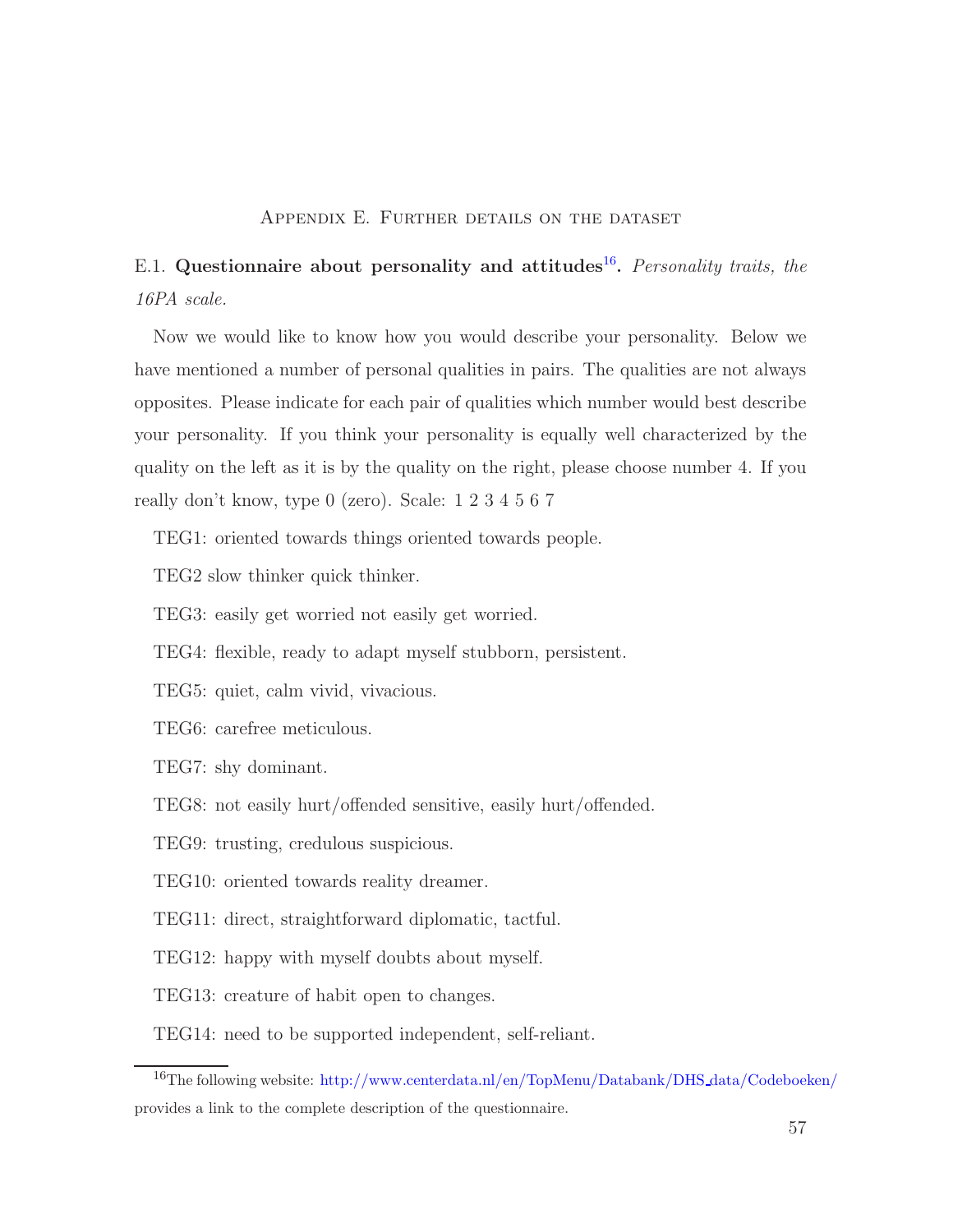TEG15: little self-control disciplined.

TEG16: well-balanced, stable irritable, quick-tempered.

Attitude towards risk.

The following statements concern saving and taking risks. Please indicate for each statement to what extent you agree or disagree, on the basis of your personal opinion or experience.

totally disagree  $1\ 2\ 3\ 4\ 5\ 6\ 7$  totally agree

SPAAR1: I think it is more important to have safe investments and guaranteed returns, than to take a risk to have a chance to get the highest possible returns.

SPAAR2: I would never consider investments in shares because I find this too risky.

SPAAR3: if I think an investment will be profitable, I am prepared to borrow money to make this investment.

SPAAR4: I want to be certain that my investments are safe.

SPAAR5: I get more and more convinced that I should take greater financial risks to improve my financial position.

SPAAR6: I am prepared to take the risk to lose money, when there is also a chance to gain money.

E.2. Construction of the "Big Five" personality factors. The DHS panel contains three lists of items that would allow one to assess a respondent's personality traits.

(1) The first list contains 150 items and refers to the Five-Factor Personality Inventory measure, developed by Hendriks et al. (1999). This list was included in a supplement to the 1996 wave.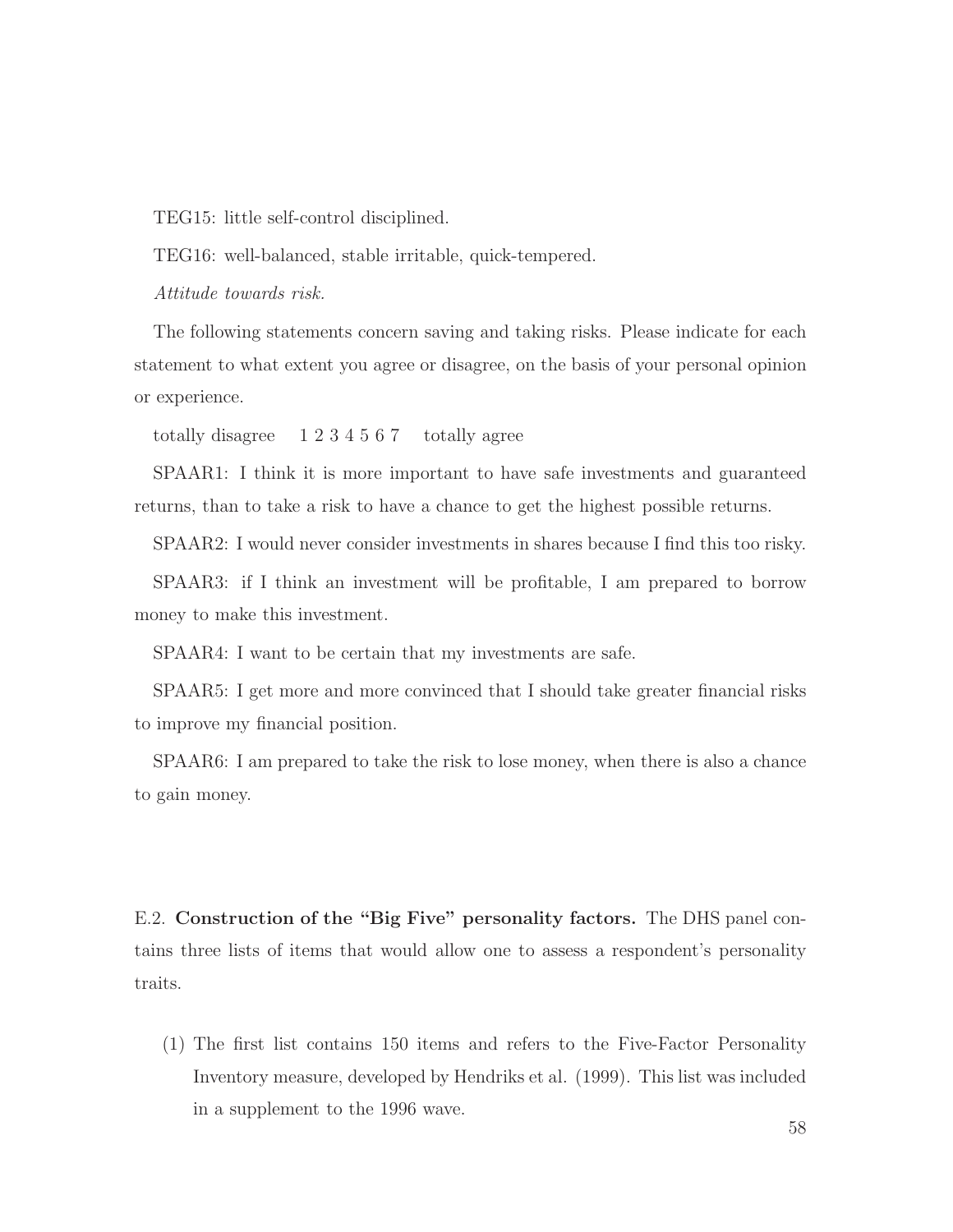- (2) The second list refers to the 16 Personality Adjective (16PA) scale developed by Brandstätter (1988) and was included in the module "Economic and Psychological Concepts" from 1993 until 2002.
- (3) From 2003 on, the panel replaced the 16PA scale by the International Personality Item Pool (IPIP) developed by Golberger (1999). The 10-item list version of the IPIP scale is used except for the 2005 wave where the 50-item list was implemented.

Of the three scales, the 16PA scale covers the largest sample of individuals. For that reason, the 16PA scale was chosen to measure personality traits. This scale offers the respondents the opportunity to locate themselves on 16 personality dimensions. Each dimension is represented by two bipolar scales so that the full scale contains 32 items. Nyhus and Webley (2001) show that this scale distinguishes 5 factors<sup>[17](#page-58-0)</sup>. They labeled these factors as: Emotional stability, Extraversion, Conscientiousness, Agreeableness, and Autonomy. Of the 32 items associated with the 16PA measure, the first half was asked in 1993, 1995 and each year between 1997 and 2002 while the other half was asked in 1994 and 1996 only. Constructing the full scale, therefore, requires losing all respondents but those who responded in two successive years between 1993 and 1996. To avoid throwing out too many observations, we constructed the five dimensions using only those 16 items included in waves 1993, 1995 and 1997-2002. Since answers given to the same item by the same person in different waves are strongly correlated (see Nyhus and Webley, 2001), we simply collapse the data by individual using the person's median answer to each item.

<span id="page-58-0"></span><sup>17</sup>Using the 1996 wave that contains both the FFPI module and the 16PA module, Nyhus and Webley (2001) checked the correlation between the 5 factors identified by the 16PA scale and the (big) five factors identified by the FFPI. The correlation is generally high though not perfect. This suggests that both sets of factors assess slightly different aspects of the latent factors. We followed Nyhus and Webley and use a slightly less general wording for the various dimensions identified from the 16PA scale.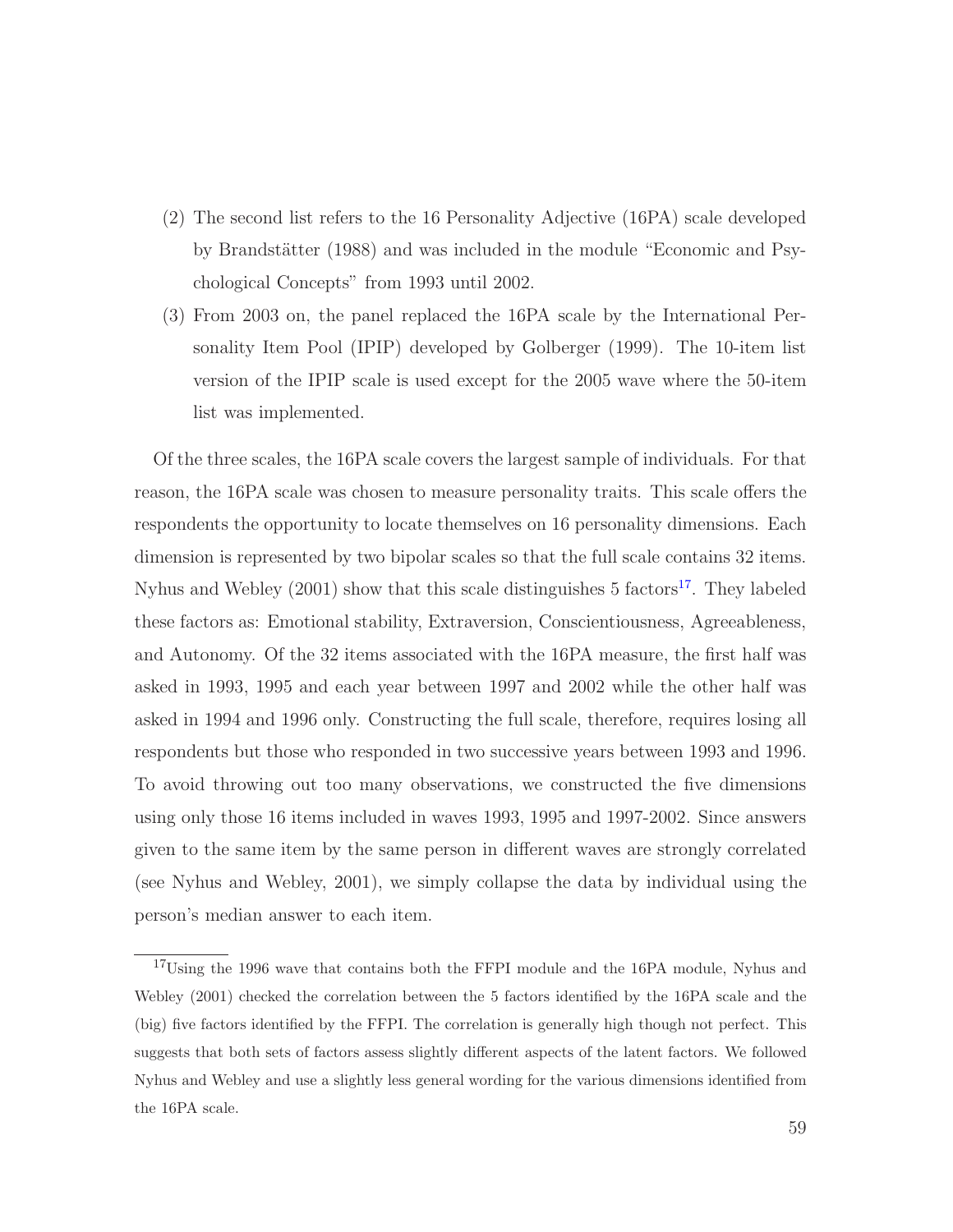We have constructed our five factors by adding the (standardized) items identified by Nyhus and Webley (2001) for the respective scales. In other words, "Emotional stability" is constructed using items:

- "oriented toward reality"/"dreamer",
- "happy with myself"/"doubtful",
- "need to be supported"/"independent",
- "well-balanced"/"quick-tempered",
- "slow-thinker" / "quick-thinker" and,
- "easily worried"/"not easily worried".

"Agreeableness" is constructed using items:

- "creature of habit"/"open to changes",
- "slow thinker"/"quick thinker",
- "quiet, calm"/"vivid, vivacious".

"Autonomy" is constructed based on:

- "direct, straightforward"/"diplomatic",
- "quiet, calm"/"vivid, vivacious" and,
- "shy"/"dominant".

"Extraversion" is based on:

- "oriented towards things"/"towards people",
- "flexible"/"stubborn" and,
- "trusting, credulous"/"suspicious".

"Conscientiousness" is constructed using:

- "little self-control"/"disciplined",
- "carefree"/"meticulous" and,
- "not easily hurt"/"easily hurt, sensitive".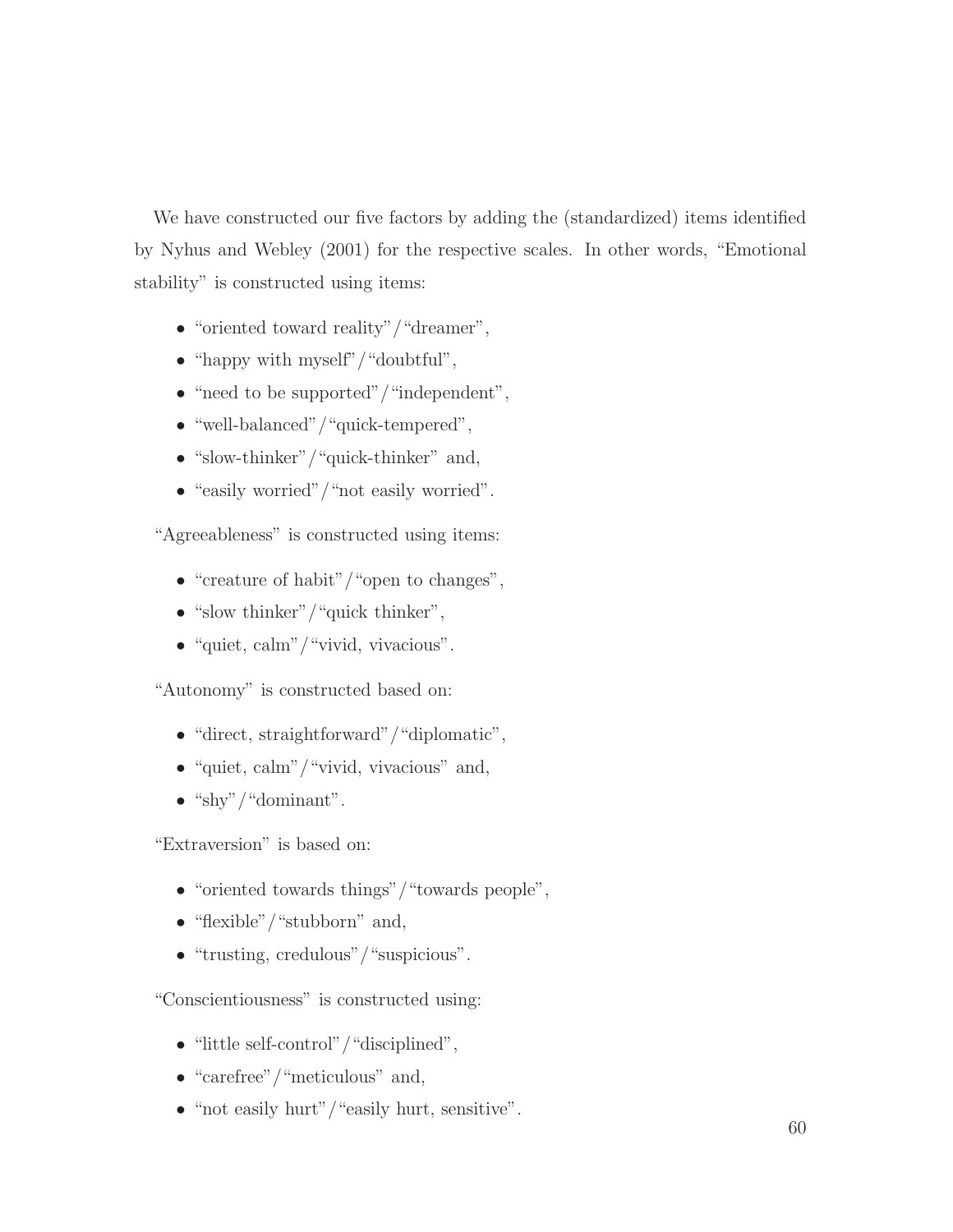As a robustness check, we constructed the full scale using the 1993, 1994, 1995 and 1996 waves. We followed Nyhus and Webley (2001) and constructed the five factors using Principal Component Analysis and varimax rotation on the five main factors. The correlation between each of the factors we constructed using only 16 items and the corresponding factor using the full scale varies between 0.42 for agreeableness and 0.76 for emotional stability.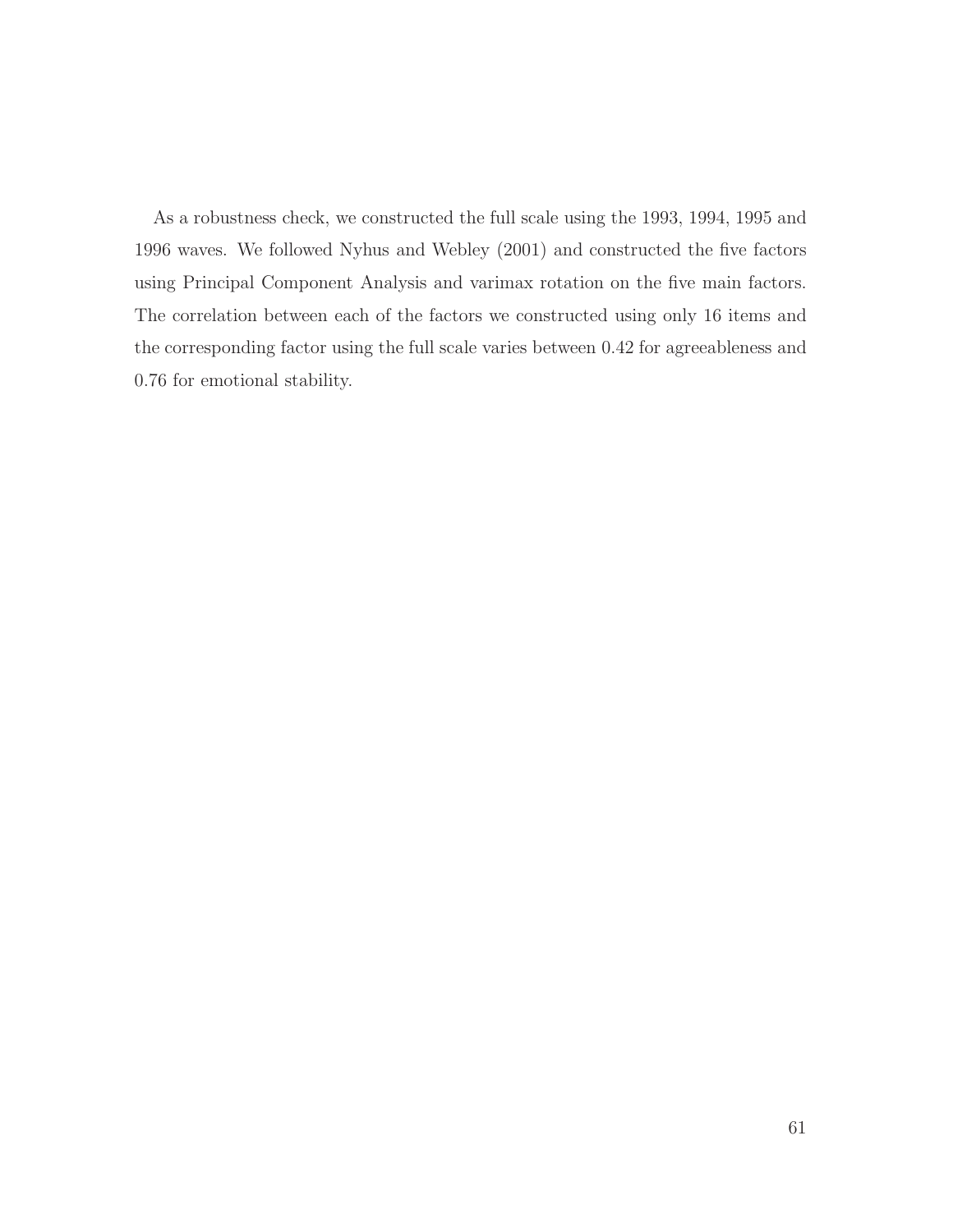#### **REFERENCES**

- Anderberg, D. (2004): "Getting Hitched: The Equilibrium Marriage Market Behaviour of a British Cohort," Royal Holloway, University of London: Discussion Papers in Economics.
- Atakan, A. (2006): "Assortative Matching with Explicit Search Costs", Econometrica, Vol. 74, No. 3, pp. 667-680.
- Becker, G. S. (1973): "A Theory of Marriage: Part I," Journal of Political Econ $omy, 81(4), 813-46.$
- Becker, G. S. (1991): A Treatise on the Family. Harvard University Press.
- Ben-Akiva, M., N. Litinas, and K. Tsunekawa (1985): "Continuous spatial choice: The continuous Logit model and distributions of trips and urban densities," Transportation Research Part A: General, 19, 83–206.
- Ben-Akiva, M., and T. Watanatada (1981): Application of a continuous spatial choice logit model in Structural Analysis of Discrete Data with Econometric Applications, MIT Press.
- Bertrand, M., and A. Schoar (2003): "Managing With Style: The Effect Of Managers On Firm Policies," Quarterly Journal of Economics, 118(4), 1169- 1208.
- Bojilov, R., and A. Galichon (2013): "Closed-form formulas for multivariate matching". Mimeo.
- Borghans, L., A.L. Duckworth, J.J. Heckman, and B. ter Weel (2008): "The Economics and Psychology of Personality Traits," Journal of Human Resources, 43(4), 972-1059.
- Bowles, S., H. Gintis, and M. Osborne (2001): "The Determinants of Earnings: A Behavioral Approach," Journal of Economic Literature, 39(4), 1137–1176.
- Brandstatter, H. (1988): "Sixteen personality adjective scales as a substitute for the 16PF in experiments and field studies," Zeitschrift fr Experimentelle und Angewandte Psychologie, 35, 370–390.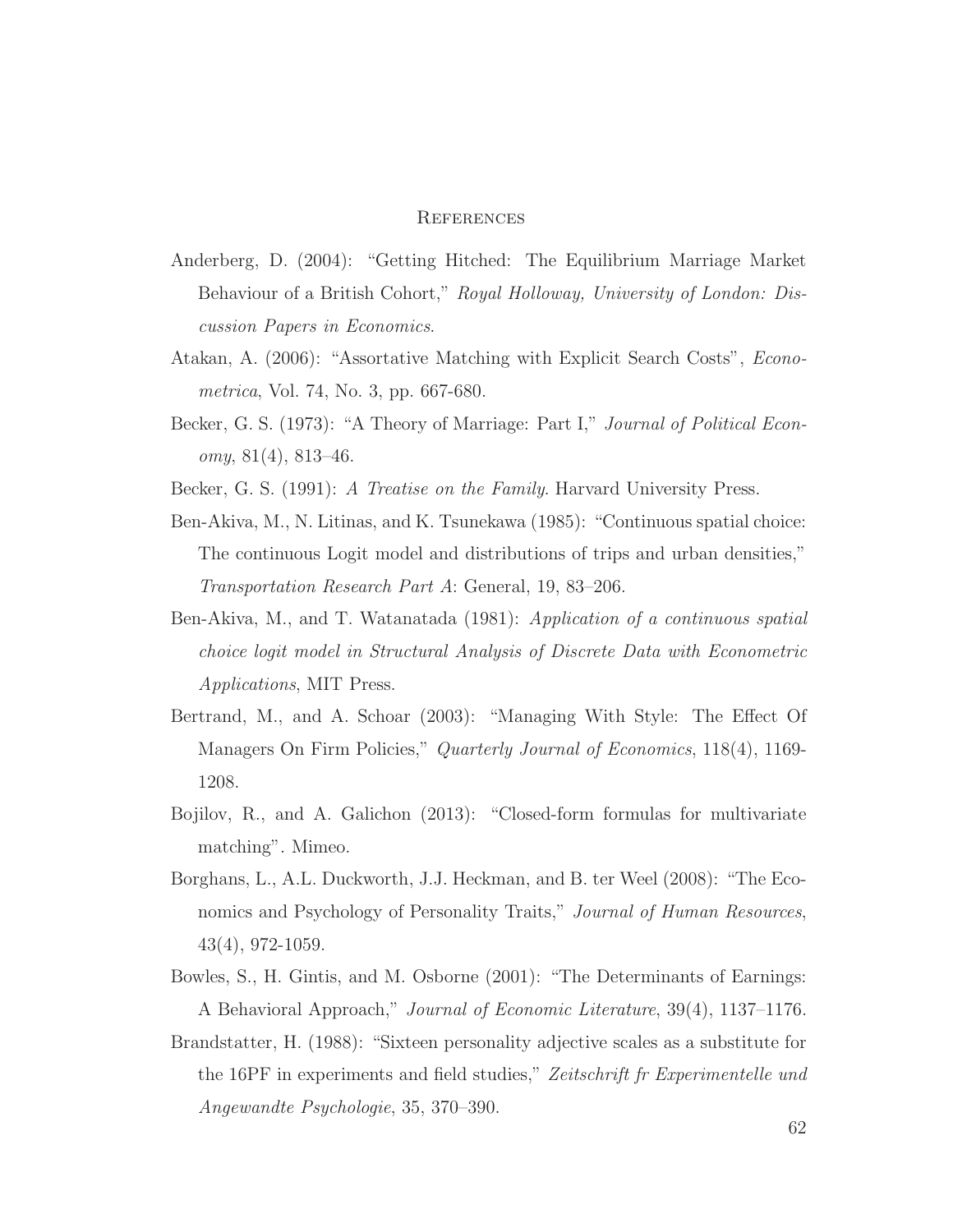- Browning, M., P.-A. Chiappori, and Y. Weiss (2013): Family Economics, Cambridge University Press, forthcoming.
- Bruze, G. (2011): "Marriage Choices of Movie Stars: Does Spouses Education Matter?," Journal of Human Capital, 5(1), 1–28.
- Charles, K. K., E. Hurst, and A. Killewald (2013): "Marital Sorting and Parental Wealth," Demography, 50(1), 51-70.
- Chiappori, P.-A., and S. Oreffice (2008): "Birth Control and Female Empowerment: An Equilibrium Analysis," Journal of Political Economy, 116(1), 113–140.
- Chiappori, P.-A., S. Oreffice, and C. Quintana-Domeque (2012): "Fatter attraction: anthropometric and socieconomic matching on the marriage market," Journal of Political Economy 120 (4), pp. 659–695.
- Chiappori, P.-A., S. Oreffice, and C. Quintana-Domeque (2011): "Matching with a Handicap: The Case of Smoking in the Marriage Market," working paper.
- Chiappori, P.-A., B. Salanié, and Y. Weiss (2010): "Assortative Matching on the Marriage Market: A Structural Investigation," working paper.
- Choo, E., and A. Siow (2006): "Who Marries Whom and Why," Journal of Political Economy, 114(1), 175–201.
- Coles, M., and Francesconi, M. (2011): "On the emergence of toyboys: the timing of marriage with aging and uncertain careers," International Economic Review 52(3), 825–853.
- Cosslett, S. (1988): "Extreme-value stochastic processes: A model of random utility maximization for a continuous choice set," Technical report, Ohio State University.
- Custodio, C., M. Ferreira and P.P. Matos (2013), "Generalists Versus Specialists: Lifetime Work Experience and CEO Pay," Journal of Financial Economics, forthcoming.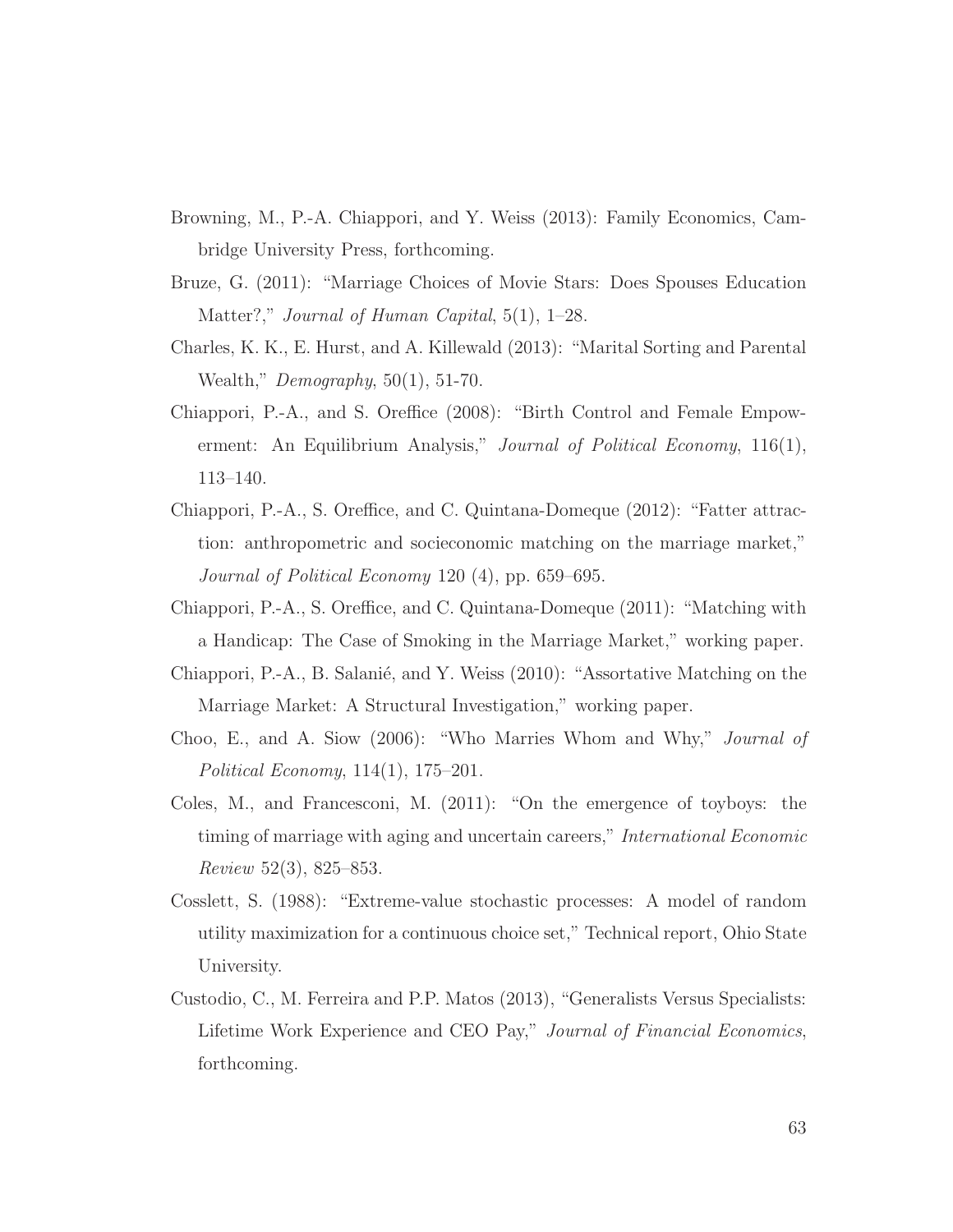- Dagsvik, J. (1994): "Discrete and Continuous Choice, Max-Stable Processes, and Independence from Irrelevant Attributes," Econometrica, 62, 1179–1205.
- Das, M., and A. van Soest (1999): "A panel data model for subjective information on household income growth," Journal of Economic Behavior  $\mathcal C$  Organization, 40(4), 409–426.
- Decker, C., E. Lieb, R. McCann, and B. Stephens (2013). "Unique equilibria and substitution effects in a stochastic model of the marriage market". Journal of Economic Theory, 148, 778-792.
- Dupuy, A., and A. Galichon (2012): "Canonical Correlation and Assortative Matching: A Remark," working paper.
- Echenique, F., S. Lee, B. Yenmez, and M. Shum (2013): "The Revealed Preference Theory of Stable and Extremal Stable Matchings," *Econometrica*, 81(1), 153–171.
- Elfving, G. (1967): "A persistency problem connected with a point process", Journal of Applied Probability 4, pp. 77-89.
- Falato, A., D. Li and T.T. Milbourn (2012), "Which Skills Matter in the Market for CEOs? Evidence from Pay for CEO Credentials," working paper.
- Fox, J. (2010): "Identification in Matching Games," Quantitative Economics 1, 203–254.
- Fox, J. (2011): "Estimating Matching Games with Transfers," working paper.
- Gabaix, X., and Landier, A. (2008). "Why Has CEO Pay Increased So Much?," Quarterly Journal of Economics, 123, 49–100.
- Galichon, A., and B. Salanié (2010): "Matching with Trade-offs: Revealed Preferences over Competing Characteristics," technical report.
- Galichon, A., and B. Salanié (2013): "Cupid's Invisible Hand: Social Surplus and Identification in Matching Models," working paper.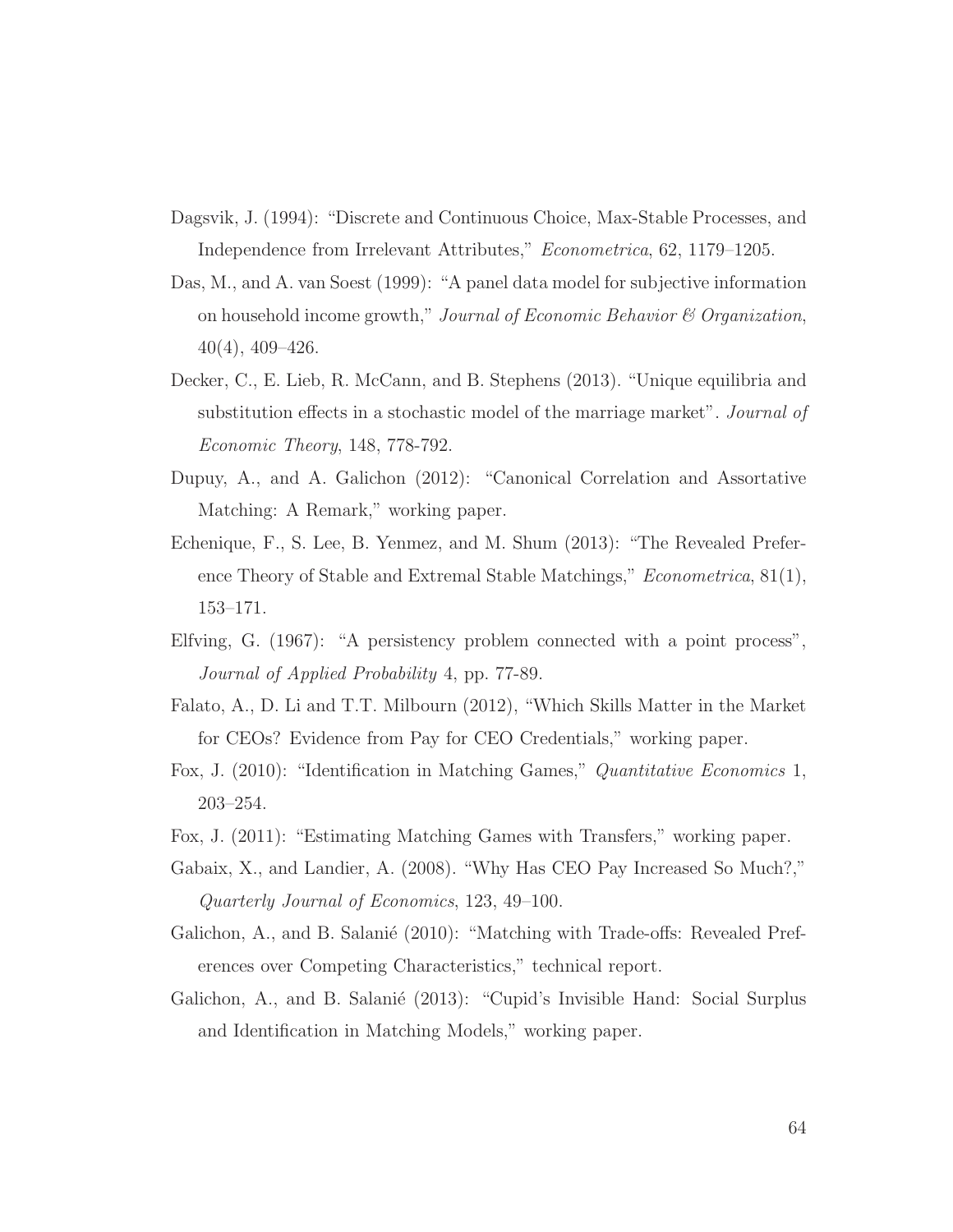- Graham, B. (2011): "Econometric Methods for the Analysis of Assignment Problems in the Presence of Complementarity and Social Spillovers," in *Handbook* of Social Economics, ed. by J. Benhabib, A. Bisin, and M. Jackson. Elsevier.
- Gretsky, N., J. Ostroy, and W. Zame (1992): "The nonatomic assignment model," Economic Theory, 2(1), 103–127.
- Heckman, J.J. (2007), Notes on Koopmans and Beckmann's "Assignment Problems and the Location of Economic Activities", lecture notes, the University of Chicago.
- Hendriks, A. A. J., W. K. B. Hofstee, B. De Raad, and A. Angleitner (1999): "The Five-Factor Personality Inventory (FFPI)," Personality and Individual Differences, 27, 307–325.
- Hitsch, G. J., A. Hortasu, and D. Ariely (2010): "Matching and Sorting in Online Dating," American Economic Review, 100-1, 130–163.
- Horn, R., and C. Johnson (1991): *Topics in Matrix Analysis*. Cambridge University Press.
- Jacquemet, N., and J.-M. Robin (2013): "Marriage with Labor Supply," working paper.
- Kleibergen, F., and R. Paap (2006): "Generalized reduced rank tests using the singular value decomposition," Journal of Econometrics, 133, 97–126.
- Lundberg, S. (2012): "Personality and Marital Surplus," IZA Journal of Labor Economics, 1:3.
- McFadden, D. (1976): "The Mathematical Theory of Demand Models," in Behavioral Travel-Demand Models, ed. by P. Stopher, and A. Meyburg, pp. 305–314. Heath and Co.
- Mueller, G., and E. Plug (2006): "Estimating the effect of personality on male and female earnings," Industrial and Labor Relations Review, 60(1), 3–22.
- Nesheim, L. (2012): "Identification in multidimensional hedonic models," working paper.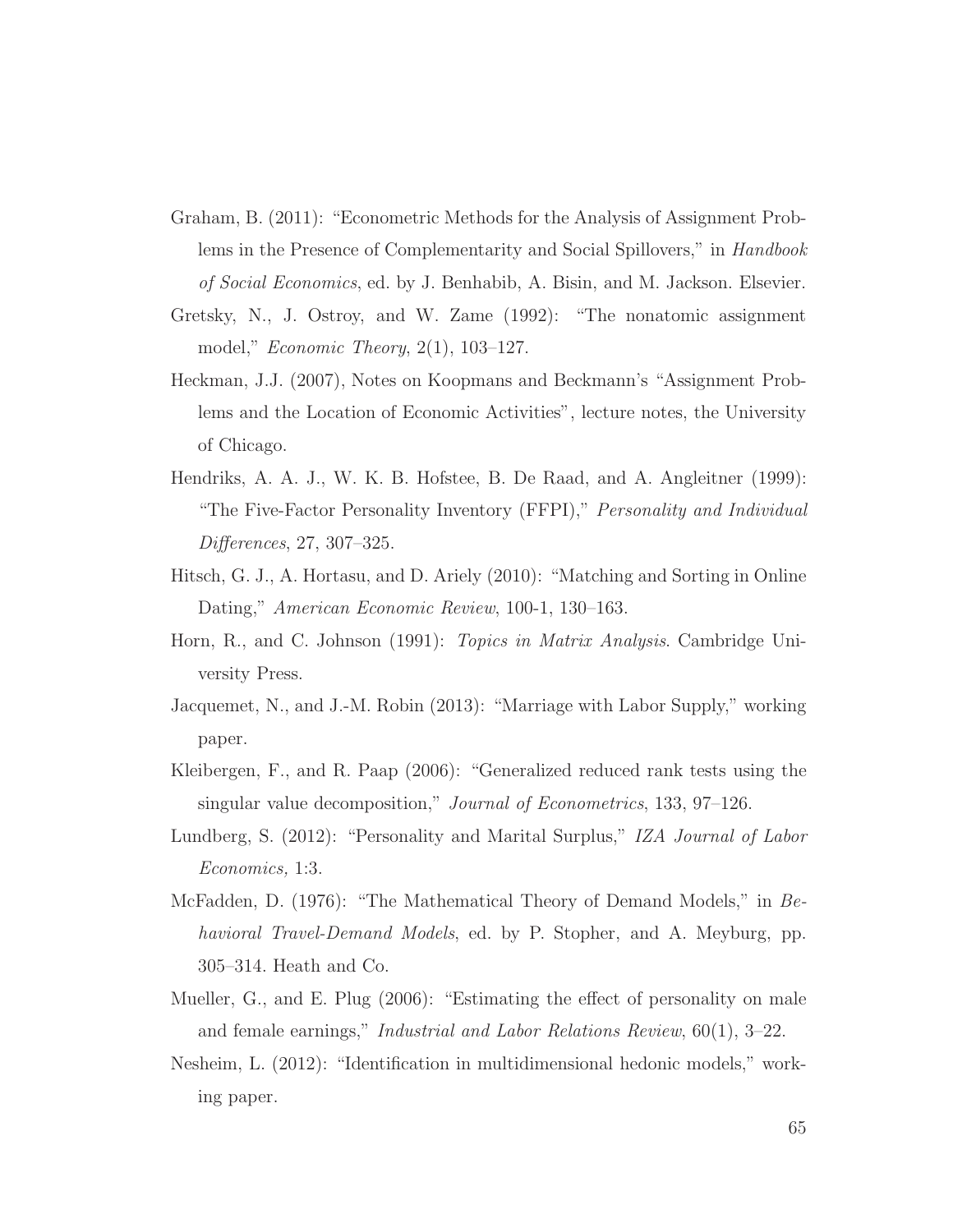- Nyhus, E. K. (1996): "The VSB-CentER Savings Project: Data Collection Methods, Questionnaires and Sampling Procedures," VSB-CentER Savings Project. Progress Report.
- Nyhus, E. K., and P. Webley (2001): "The role of personality in household saving and borrowing behaviour," European Journal of Personality, 15, S85–S103.
- Oreffice, S., and C. Quintana-Domeque (2010): "Anthropometry and socioeconomics among couples: Evidence in the United States," Economics  $\mathcal{C}_{Ham}$ Biology, 8(3), 373–384.
- Resnick, S., and R. Roy (1991): "Random USC functions, Max-stable processes and continuous choice," Annals of Applied Probability, 1(2), 267–292.
- Robin, J.-M., and R. J. Smith (2000): "Tests of rank," Econometric Theory, 16, 151–175.
- Rüschendorf, L. (1995): "Convergence of the iterative proportional fitting procedure," Annals of Statistics 23, 1160-1174.
- Rüschendorf, L., and W. Thomsen (1993): "Note on the Schrödinger Equation and I-projections," Statistics and Probability Letters 17, 369–375.
- Shapley, L., and M. Shubik (1972): "The Assignment Game I: The Core," International Journal of Game Theory, 1, 111–130.
- Shimer, R., and L. Smith (2000): "Assortative matching and Search," Econometrica, 68, 343–369.
- Stutzer, A., and B. Frey (2006): "Does marriage make people happy, or do happy people get married?" The Journal of Socio-Economics 35(2), 326–347.
- Terviö, M. (2008): "The difference that CEOs make: An Assignment Model Approach," American Economic Review, 98, 642–668.
- Wong, L. Y. (2003): "Structural Estimation of Marriage Models," *Journal of* Labor Economics, 21(3), 699–728.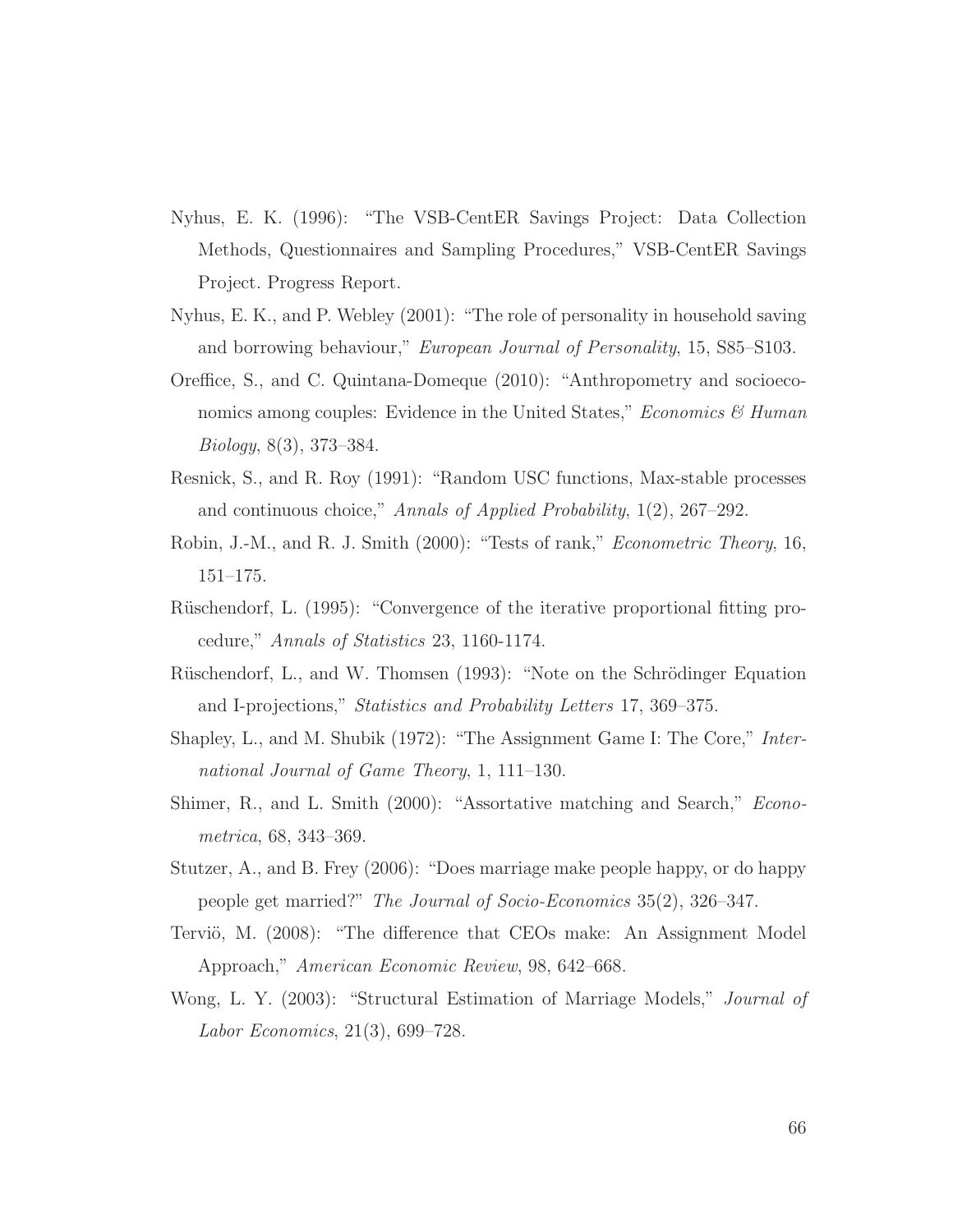Zimmermann, A. and R. Easterlin (2006), "Happily Ever After? Cohabitation, Marriage, Divorce, and Happiness in Germany," Population and Development Review 32(3), 511–528.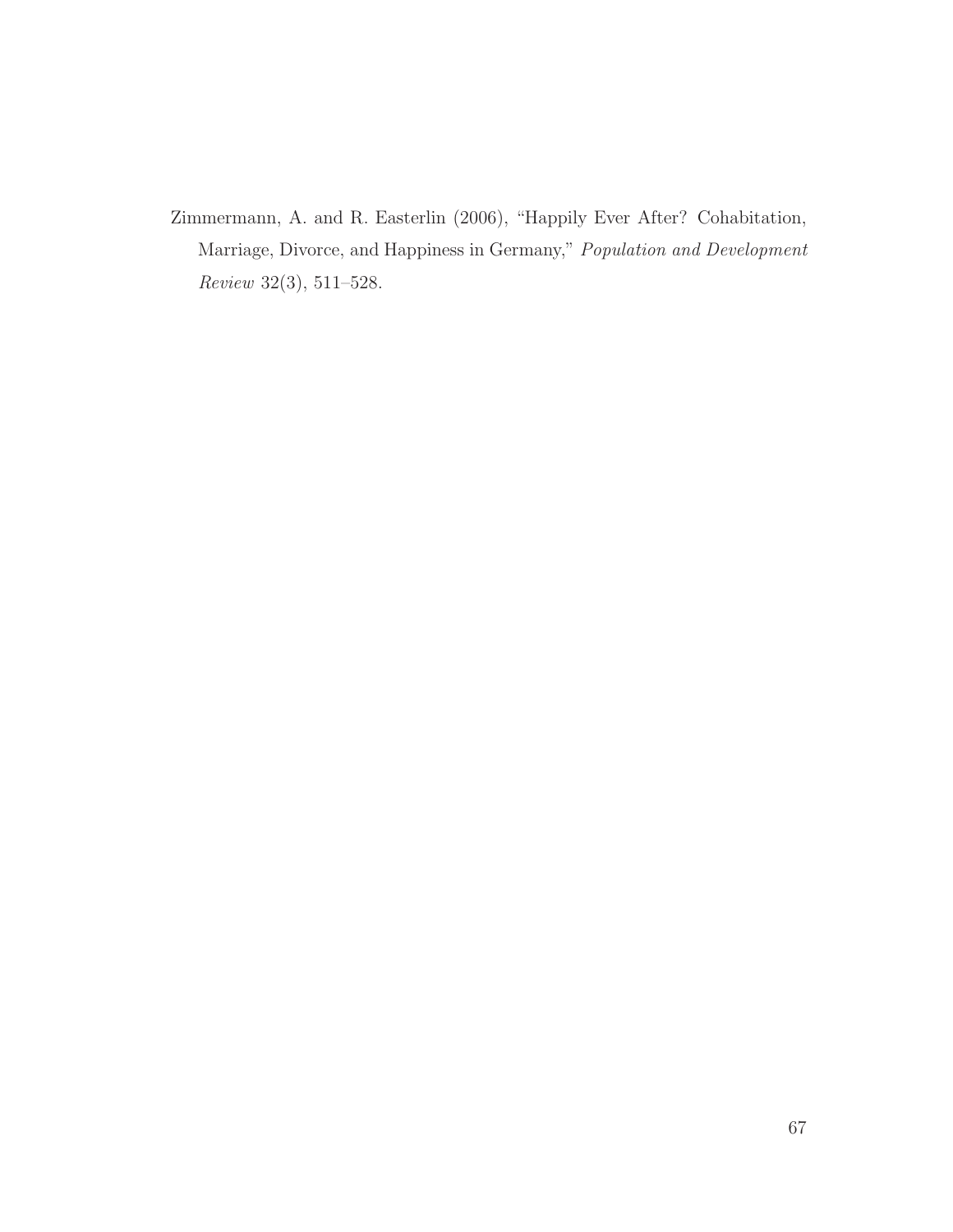## Appendix F. Tables

Table 1. Number of identified young couples and number of young couples with complete information for various subset of variables.

|                                                                    | N |
|--------------------------------------------------------------------|---|
| Identified couples 2,897                                           |   |
| Couples with complete information on:                              |   |
| Education 2,883                                                    |   |
| The above + Health, Height and BMI <sup><math>a</math></sup> 1,595 |   |
| The above + Personality traits (Big 5) $1,258$                     |   |
| The above $+$ measure of risk aversion 1,158                       |   |

Notes: (1) We have excluded all individuals taller than 210cm or shorter than 145cm and all individuals lighter than 40kg, no one is heavier than 200kg in our data. These exclusions represent less than 1 percent of the sample of adults in the source data. (2) The

selected sample for our analysis is the one from the last row.

a: Excluding health produces exactly the same number of couples at this stage.

Source: DNB. Own calculation.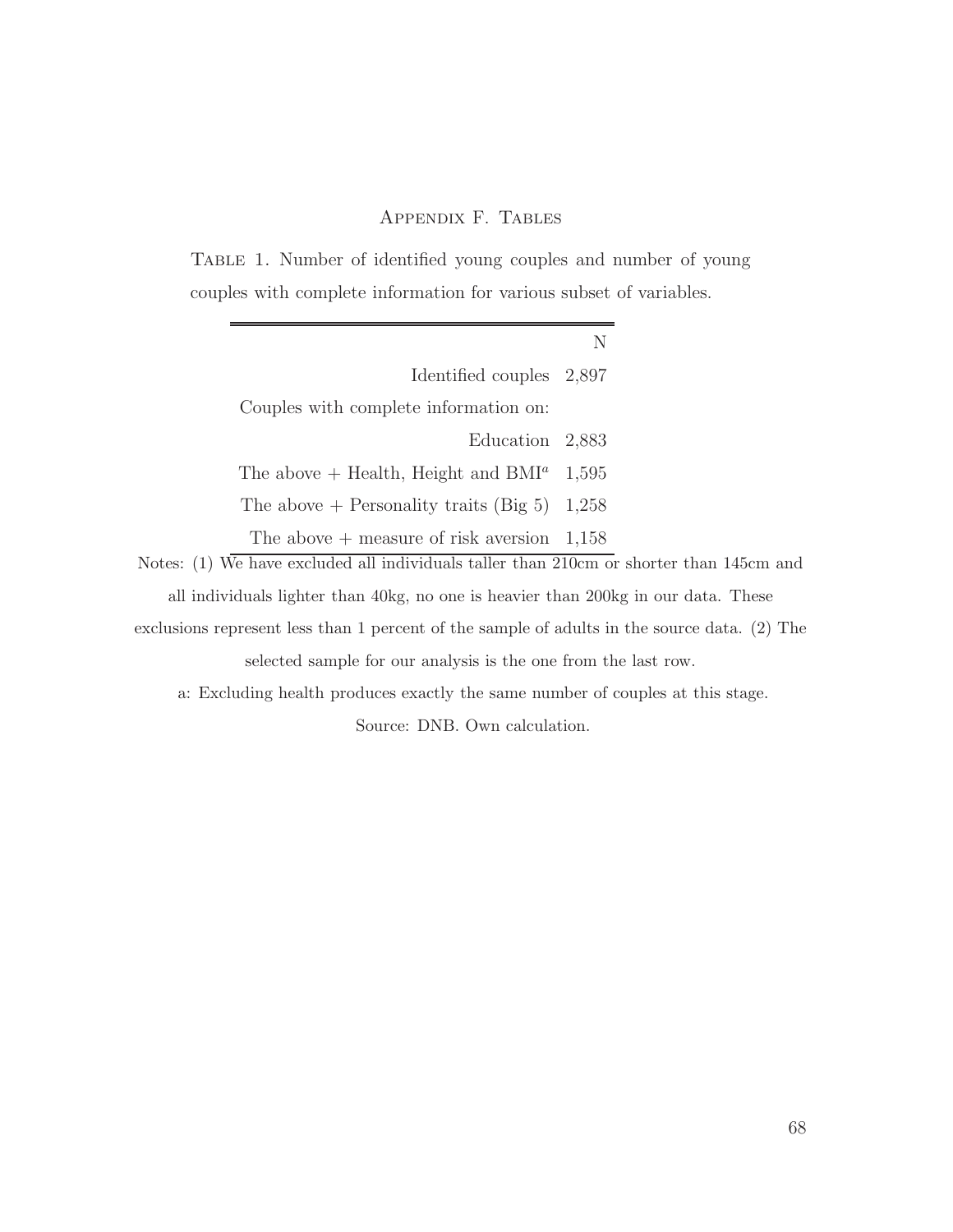|                     |      | Husbands |      |      | <b>Wives</b> |      |
|---------------------|------|----------|------|------|--------------|------|
|                     | N    | mean     | S.E. | N    | mean         | S.E. |
| Age                 | 1158 | 35.52    | 6.01 | 1158 | 32.78        | 4.84 |
| Educational level   | 1158 | 2.01     | 0.57 | 1158 | 1.87         | 0.57 |
| Height              | 1158 | 182.33   | 7.20 | 1158 | 169.35       | 6.41 |
| BMI                 | 1158 | 24.53    | 2.94 | 1158 | 23.44        | 3.83 |
| Health              | 1158 | 3.21     | 0.66 | 1158 | 3.11         | 0.69 |
| Conscientiousness   | 1158 | $-0.25$  | 0.64 | 1158 | 0.01         | 0.68 |
| Extraversion        | 1158 | $-0.12$  | 0.69 | 1158 | 0.16         | 0.60 |
| Agreeableness       | 1158 | $-0.06$  | 0.65 | 1158 | $-0.04$      | 0.64 |
| Emotional stability | 1158 | 0.17     | 0.57 | 1158 | $-0.19$      | 0.53 |
| Autonomy            | 1158 | 0.00     | 0.67 | 1158 | $-0.01$      | 0.69 |
| Risk aversion       | 1158 | 0.06     | 0.68 | 1158 | $-0.12$      | 0.88 |

TABLE 2. Sample of young couples with complete information: summary statistics by gender.

69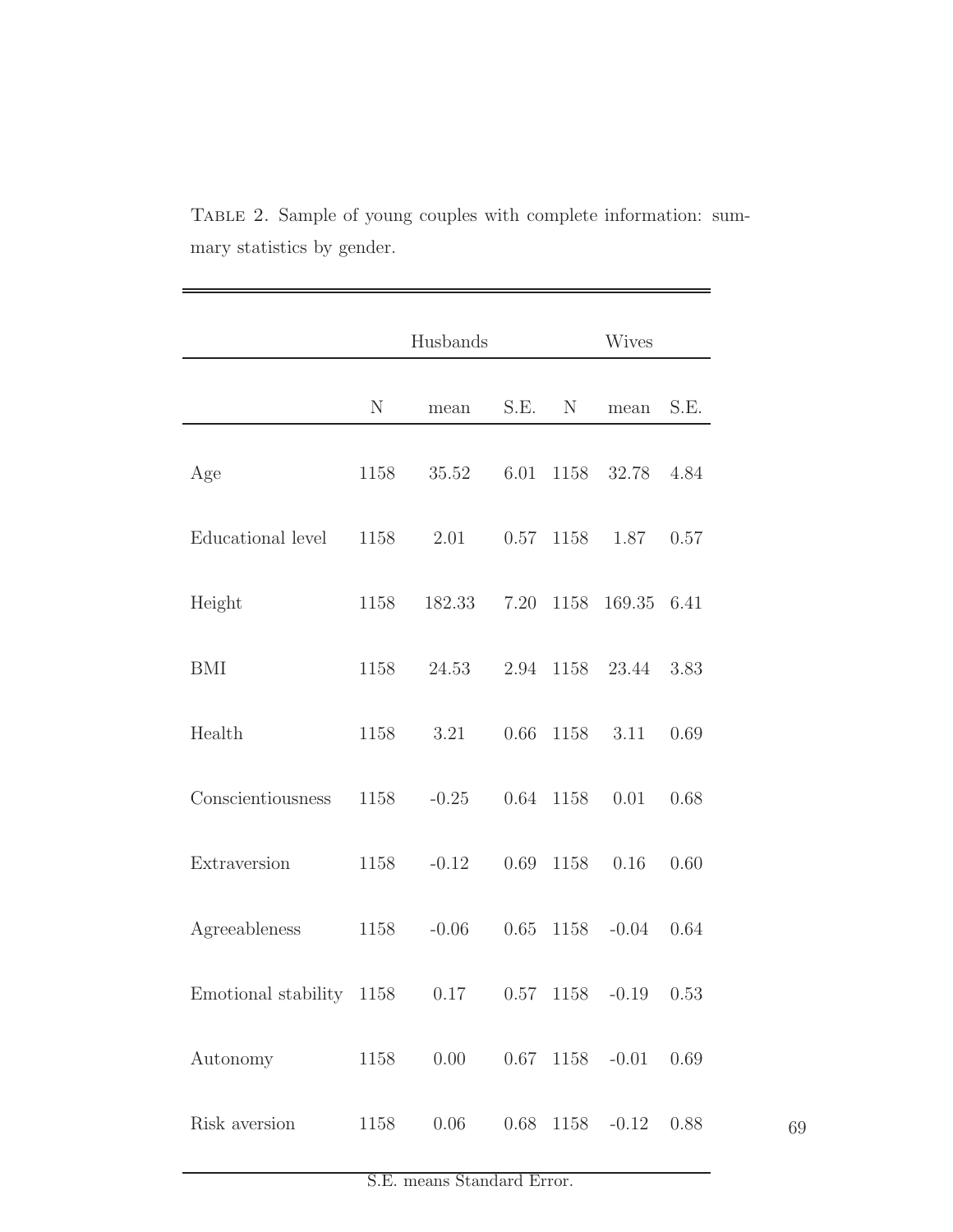TABLE 3. Estimates of the Affinity matrix: quadratic specification  $(N = 1158)$ .

| <b>Wives</b> | Education | Height  |         | BMI Health Consc. Extra. Agree. |         |         |         | Emotio. | Auto.   | Risk    |
|--------------|-----------|---------|---------|---------------------------------|---------|---------|---------|---------|---------|---------|
| Husbands     |           |         |         |                                 |         |         |         |         |         |         |
|              |           |         |         |                                 |         |         |         |         |         |         |
| Education    | 0.56      | 0.02    | $-0.08$ | 0.02                            | $-0.04$ | $-0.01$ | $-0.03$ | $-0.04$ | 0.05    | $-0.02$ |
| Height       | 0.01      | 0.18    | 0.04    | $-0.01$                         | $-0.04$ | 0.05    | 0.02    | 0.02    | 0.02    | 0.02    |
| <b>BMI</b>   | $-0.05$   | 0.05    | 0.21    | 0.01                            | 0.06    | 0.00    | $-0.04$ | 0.04    | $-0.01$ | $-0.01$ |
| Health       | $-0.07$   | 0.00    | $-0.06$ | 0.14                            | $-0.04$ | 0.05    | $-0.04$ | 0.04    | 0.02    | 0.00    |
| Consc.       | $-0.06$   | $-0.03$ | 0.07    | 0.00                            | 0.14    | 0.07    | 0.04    | 0.06    | $-0.02$ | $-0.01$ |
| Extra.       | 0.01      | $-0.02$ | 0.05    | 0.02                            | $-0.06$ | 0.02    | $-0.02$ | $-0.01$ | $-0.03$ | $-0.05$ |
| Agree.       | 0.00      | 0.01    | $-0.08$ | 0.02                            | 0.13    | $-0.14$ | 0.02    | 0.11    | $-0.09$ | $-0.04$ |
| Emotio.      | 0.03      | 0.00    | 0.12    | 0.04                            | 0.21    | 0.05    | $-0.03$ | $-0.04$ | 0.08    | 0.01    |
| Auto.        | 0.02      | 0.00    | 0.00    | 0.01                            | $-0.11$ | 0.11    | $-0.04$ | 0.03    | $-0.09$ | 0.01    |
| <b>Risk</b>  | 0.00      | 0.02    | $-0.03$ | 0.02                            | 0.01    | $-0.01$ | $-0.01$ | $-0.05$ | 0.05    | 0.11    |

Note: Bold coefficients are significant at the <sup>5</sup> percent level.

 $\mathfrak{S}$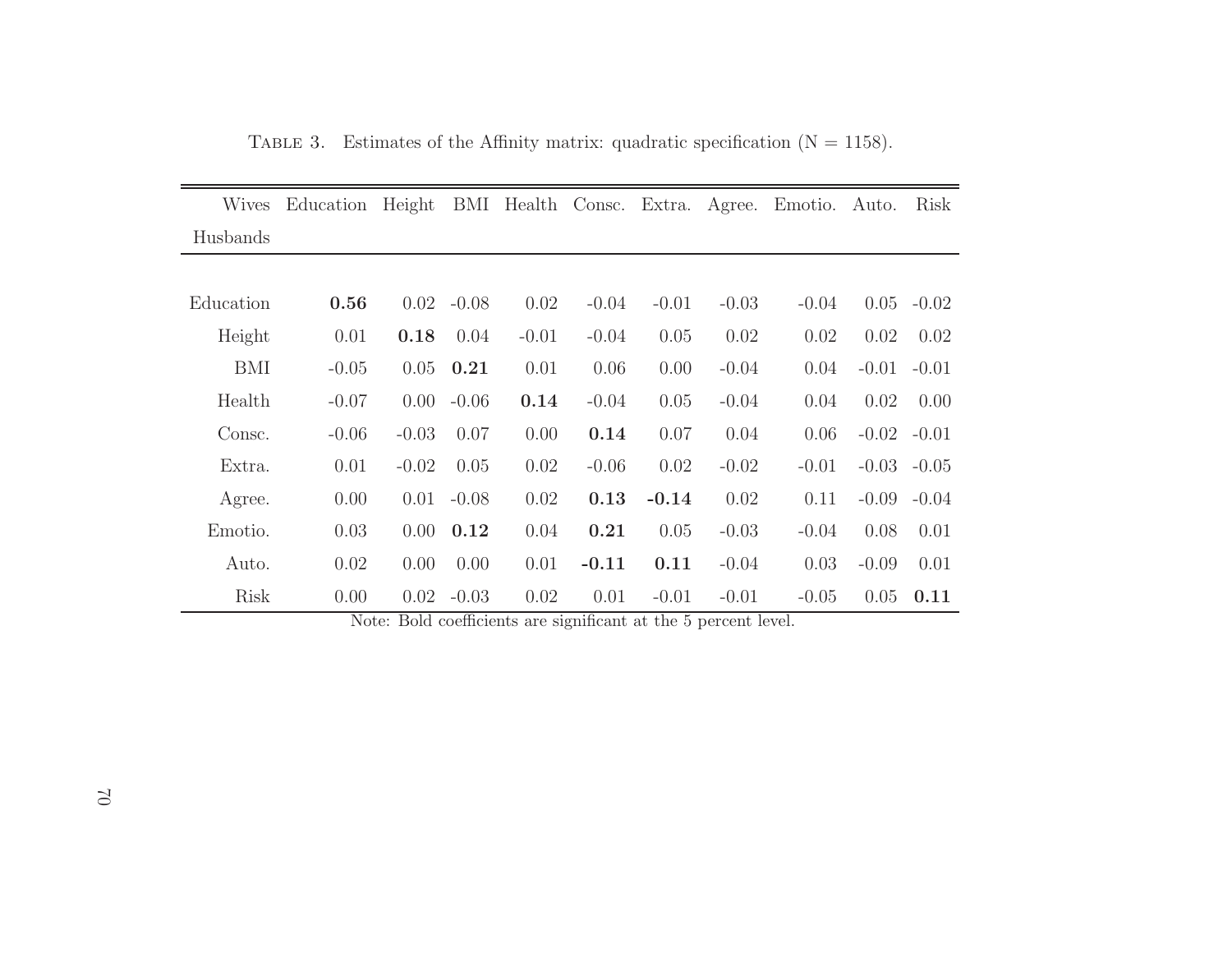| TABLE 4. Share of observed joint utility explained. |  |  |  |  |  |  |
|-----------------------------------------------------|--|--|--|--|--|--|
|-----------------------------------------------------|--|--|--|--|--|--|

|                                                                                                                |      | - 12 |      |                      | $I4$ $I5$ $I6$ $I7$ |                     | I8 I9 I10 |  |
|----------------------------------------------------------------------------------------------------------------|------|------|------|----------------------|---------------------|---------------------|-----------|--|
| Share of joint utility explained 27.98*** 16.60*** 14.20*** 10.07*** 9.18*** 8.51*** 6.24*** 4.14*** 2.09 0.99 |      |      |      |                      |                     |                     |           |  |
| Standard deviation of shares                                                                                   | 2.25 | 1.55 | 1.59 | $1.54$ $1.68$ $1.48$ |                     | 2.58 1.91 2.26 1.03 |           |  |

I1-I10 indicates the <sup>10</sup> indices created by the Singular Value Decomposition of the affinity matrix.

\*\* significant at <sup>1</sup> percent.